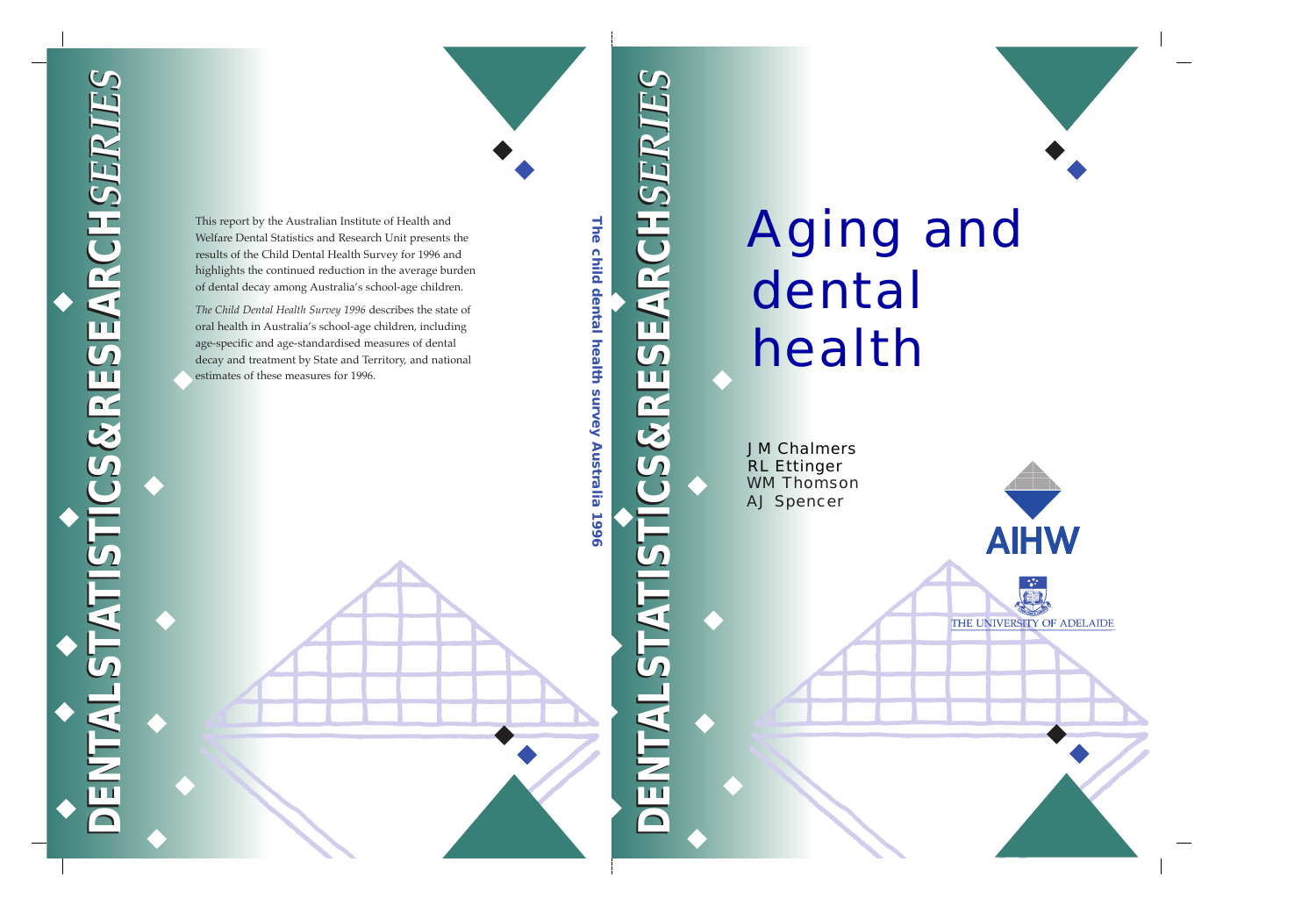The Australian Institute of Health and Welfare (AIHW) is an independent health and welfare statistics and information agency in the Commonwealth Health and Family Services portfolio. The Institute's mission is to inform community discussion and decision making through national leadership in the development and provision of authoritative and timely information on the health and welfare of Australians.

The AIHW Dental Statistics and Research Unit (DSRU) is a collaborative unit of the AIHW established in 1988 at The University of Adelaide. The DSRU aims to improve the oral health of Australians through the collection, analysis and reporting of dental statistics and research on dental health status, dental practices and the use of dental services, and the dental labour force.

#### **DSRU Staff:**

| Director:                                                   | Professor A John Spencer                         |
|-------------------------------------------------------------|--------------------------------------------------|
| <b>Acting Deputy Director:</b><br><b>Research Officers:</b> | Dr Kaye F Roberts-Thomson<br>Mr Jason M Armfield |
|                                                             |                                                  |
|                                                             | Mr David S Brennan                               |
|                                                             | Mr Knute D Carter                                |
|                                                             | Dr Jane M Chalmers                               |
|                                                             | Dr Janet M Fuss                                  |
|                                                             | Ms Liana Luzzi                                   |
|                                                             | Mrs Judy F Stewart                               |
| <b>Research Associates:</b>                                 | Ms Kelly Jones                                   |
|                                                             | Dr Rachel Mathew                                 |
| <b>General Staff:</b>                                       | Mrs Leonie F Jeffery                             |
|                                                             | Mrs Lorna Lucas                                  |
|                                                             | Mrs D Ruth Wass                                  |
| Consultants:                                                | Dr Mike Morgan (University of Melbourne)         |
|                                                             | Dr Gary D Slade (University of North Carolina)   |

Any comments or information relevant to the subject matter of this report would be welcome. Correspondence should be directed to:

Dr Jane Chalmers Research Officer AIHW Dental Statistics and Research Unit Dental School The University of Adelaide SOUTH AUSTRALIA 5005

Tel: +61 8/(08) 8303 4051 Fax: +61 8/(08) 8303 4858

E-mail: aihw.dsru@dentistry.adelaide.edu.au Website: http://www.adelaide.edu.au/socprev-dent/dsru

#### **Australian Institute of Health and Welfare**

Board Chair Professor Janice Reid

**Director** Dr Richard Madden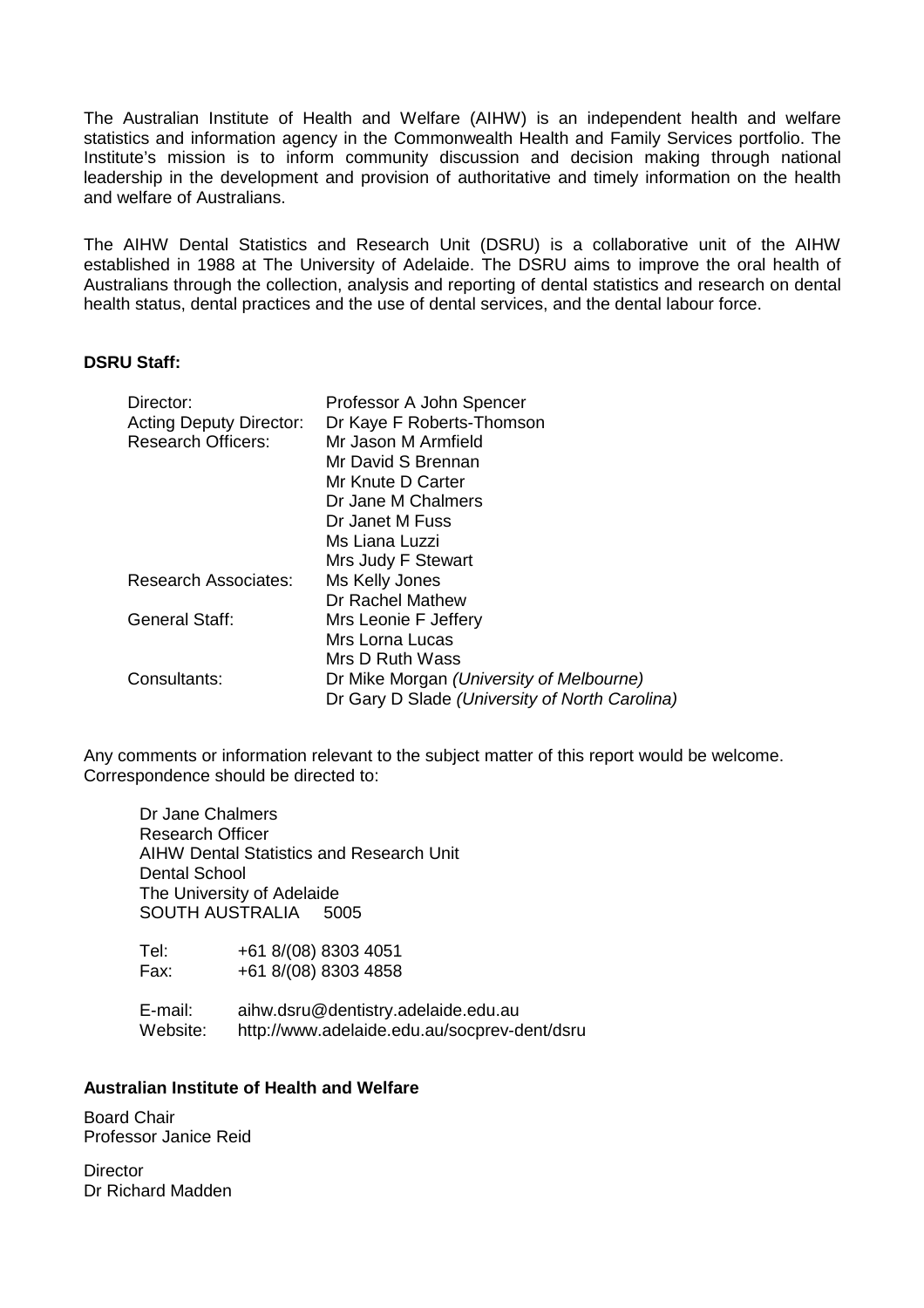DENTAL STATISTICS AND RESEARCH SERIES

Number 19

# **Aging and Dental Health**

JM Chalmers RL Ettinger WM Thomson AJ Spencer

**1999**

AIHW Catalogue No. DEN 45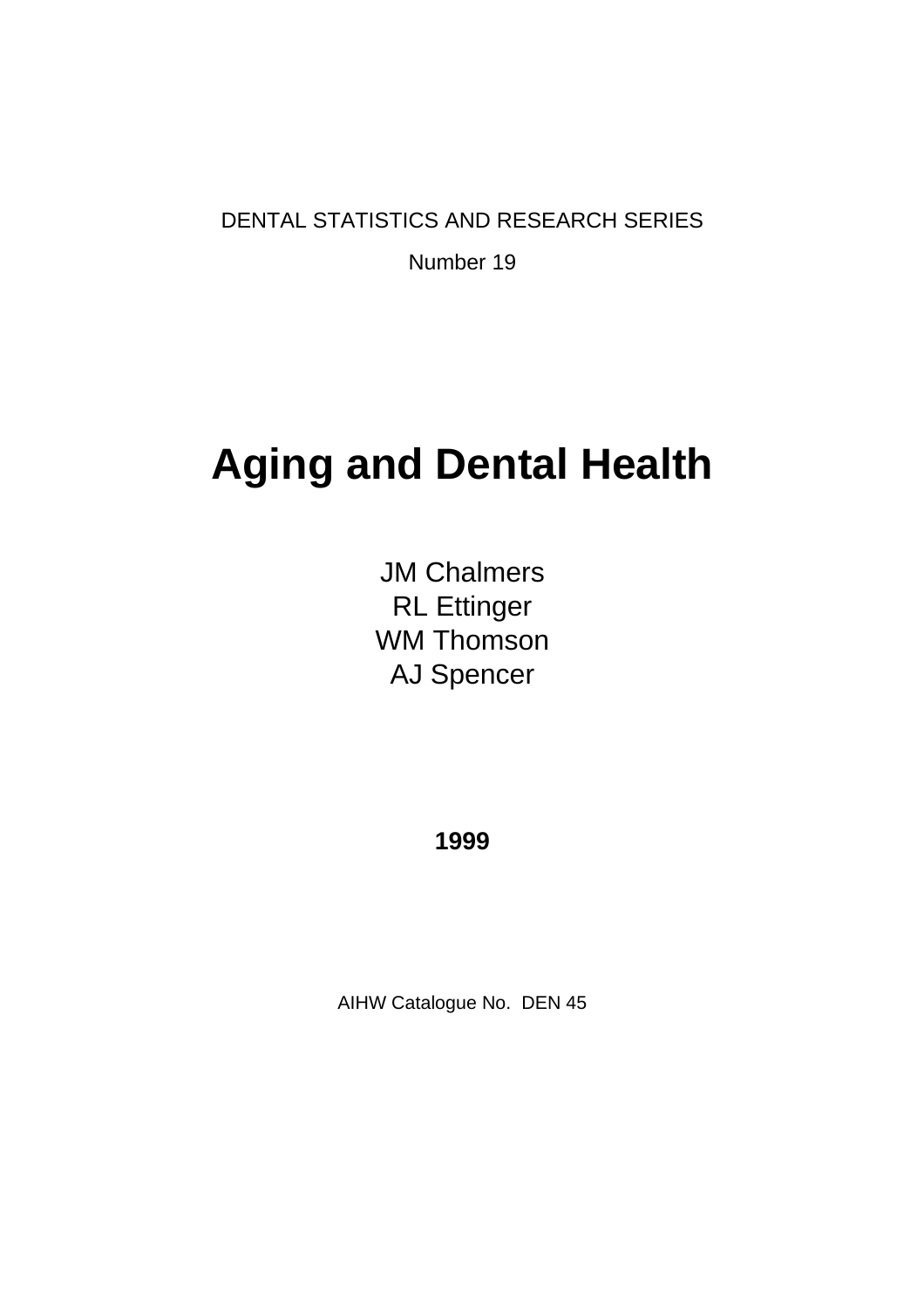#### © Commonwealth of Australia 1999

This work is copyright. Apart from any use as permitted under the *Copyright Act 1968*, no part may be reproduced by any process without written permission from The University of Adelaide. Requests and inquiries concerning reproduction and rights should be directed to the Director, AIHW Dental Statistics and Research Unit, The University of Adelaide, South Australia 5005.

This is the nineteenth publication in the Australian Institute of Health and Welfare's Dental Statistics and Research Series. A complete list of the Institute's publications is available from the Publications Unit, Australian Institute of Health and Welfare, GPO Box 570, Canberra ACT 2601.

ISSN 1321-0254

#### **Suggested citation**

Chalmers JM, Ettinger RL, Thomson WM, Spencer AJ (1999). *Aging and Dental Health*. AIHW Dental Statistics and Research Series No. 19, The University of Adelaide, Adelaide.

#### **Acknowledgements**

The assistance provided by Mrs Lorna Lucas and Mr Knute Carter of the AIHW Dental Statistics and Research Unit in the preparation of this report is acknowledged and appreciated.

#### **Disclaimer**

This publication contains a collection of papers presented at a symposium titled 'Aging and Dental Health' at The World Congress of Gerontology, held in Adelaide, South Australia, August 1997. The symposium was coordinated by staff of the AIHW Dental Statistics and Research Unit. It is being published by the AIHW to put the information that they contain into the public domain. The views expressed in this report are those of the authors and do not necessarily reflect the views of the Australian Institute of Health and Welfare.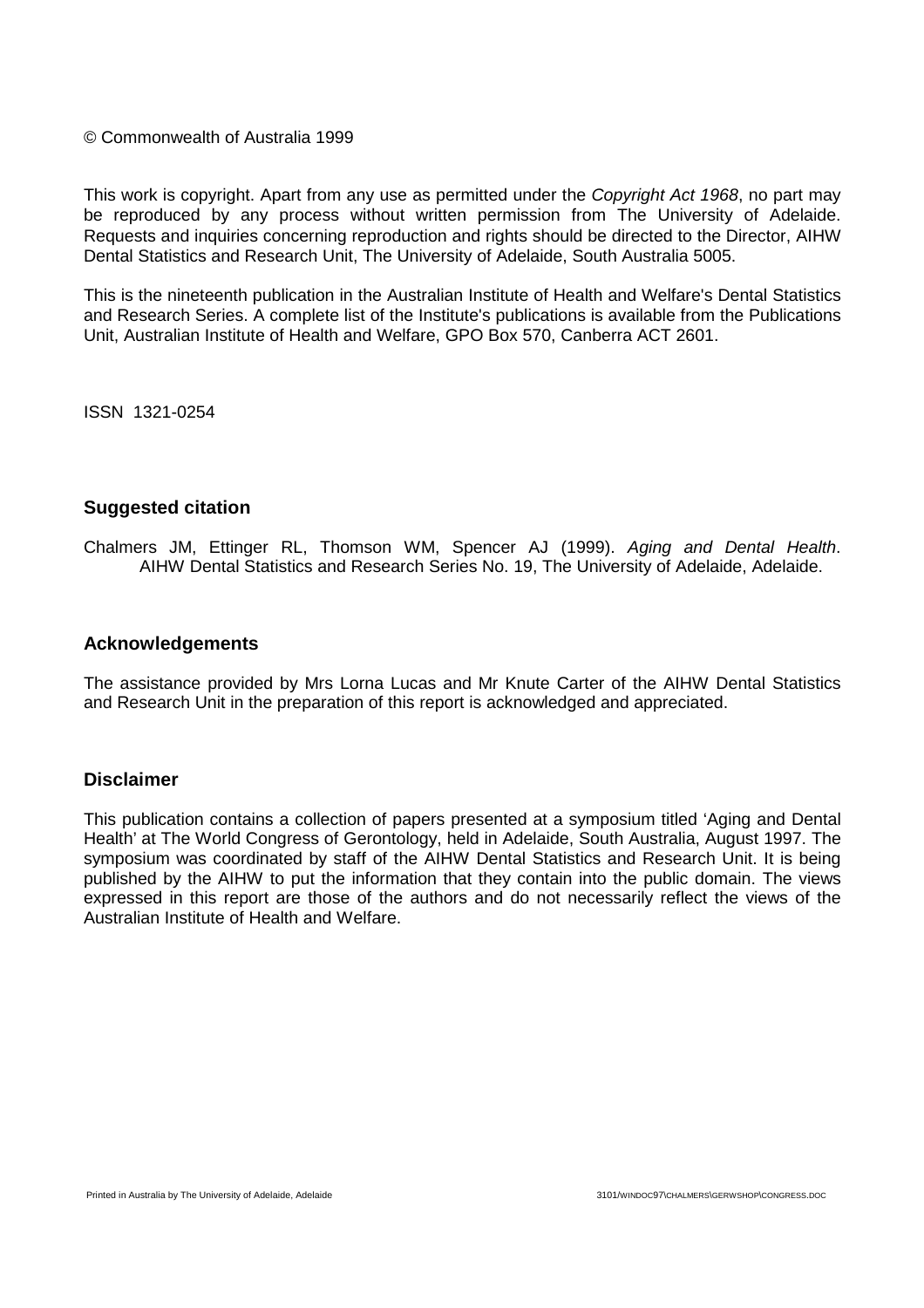# **Contents**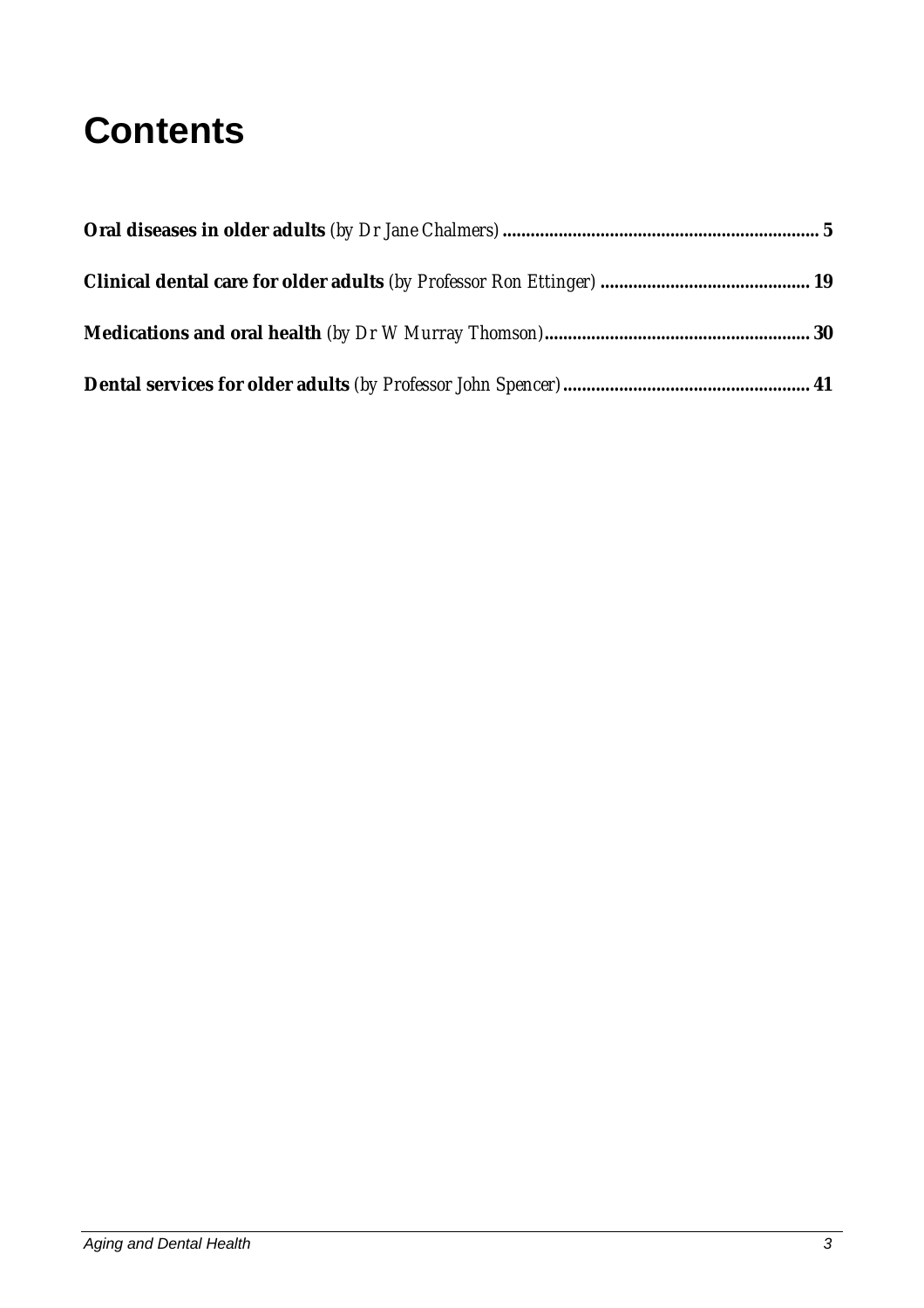# **Contact details**

Professor A John Spencer (Convenor) Professor of Social and Preventive Dentistry Dental School The University of Adelaide SOUTH AUSTRALIA 5005

| Phone:  | $(08)$ 8303 5438             |
|---------|------------------------------|
| Fax:    | $(08)$ 8303 4858             |
| E-mail: | john.spencer@adelaide.edu.au |

Dr Ron L Ettinger Professor Department of Prosthodontics and Dows Institute for Dental Research College of Dentistry The University of Iowa 418 Dental Science Building North Iowa City IA 52242 USA Phone: (319) 335 7385 Fax: (319) 335 8895

E-mail: ronald-ettinger@uiowa.edu

Dr W Murray Thomson Senior Lecturer in Dental Public Health Department of Oral Health School of Dentistry The University of Otago 280 Great King Street Dunedin NEW ZEALAND

| Phone:  | 64 (3) 479 7116              |
|---------|------------------------------|
| Fax:    | 64 (3) 479 7113              |
| E-mail: | mthomson@gandalf.otago.ac.nz |

Dr Jane M Chalmers Research Officer AIHW Dental Statistics and Research Unit Dental School The University of Adelaide SOUTH AUSTRALIA 5005

| Phone:  | $(08)$ 8303 4048              |
|---------|-------------------------------|
| Fax:    | $(08)$ 8303 4858              |
| E-mail: | jane.chalmers@adelaide.edu.au |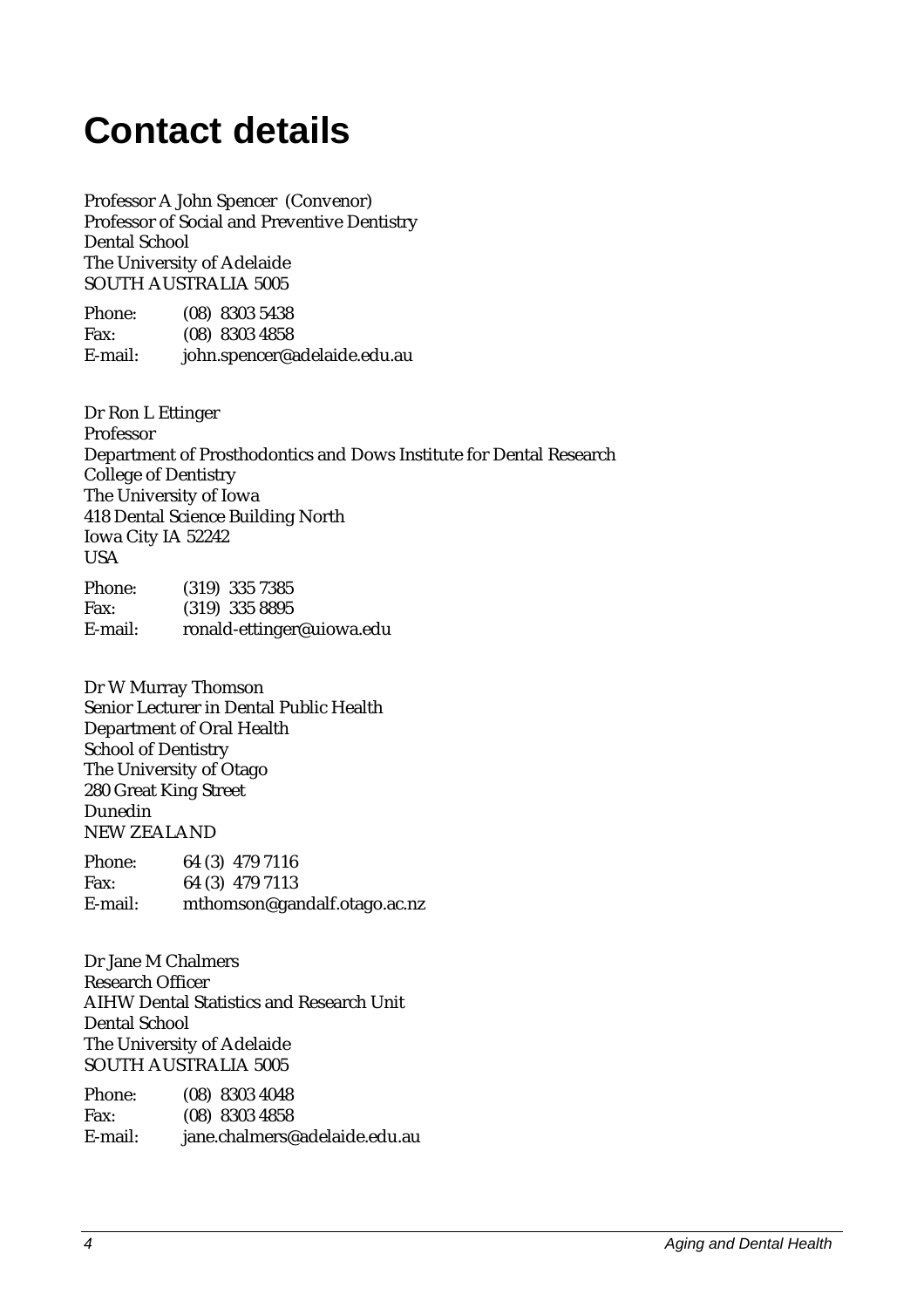# **Oral diseases in older adults**

# **Dr Jane Chalmers**

# **ABSTRACT**

PURPOSE – This presentation describes: (1) the relationship of oral diseases to the general health of older adults; (2) oral diseases and conditions found in geriatric populations, their causes and relationship to 'aging'; (3) the incidence of oral diseases and conditions found in geriatric populations, using data from longitudinal dental studies of older adults; and (4) changing disease prevalence and incidence, and identification of 'high-risk' older adult populations.

DISCUSSION – Management of oral diseases and conditions is needed: (1) to maintain quality of life, ensuring older adults can eat and talk comfortably and are pain free; and (2) for medical reasons, to prevent infections and manage medication side-effects. Data from laboratory studies and dental longitudinal investigations of older adult populations have improved our knowledge concerning the natural history and prevention of oral diseases, and indicate that oral diseases are not true 'aging' changes in all older adults. Oral diseases such as coronal and root caries and periodontal diseases, and conditions such as tooth-loss and oral mucosal problems are 'age-related' changes, reflecting both the accumulation of oral diseases over time and the influence of factors such as stress, trauma, medications, and psychological, neurological and medical conditions. As a consequence of demographic and oral health status changes, there will be a marked growth in the number of older adults retaining their natural teeth. High levels of oral diseases and conditions have been found in specific geriatric populations, such as older adults who are functionally dependent, institutionalised, have chronic mental illnesses, or have neurological disorders such as Parkinson's disease and dementia.

# **PRESENTATION**

This presentation will discuss four aspects of oral diseases found in older adults:

- 1. The relationship of oral diseases to the general health of older adults.
- 2. Oral diseases and conditions found in geriatric populations, their causes and relationship to 'aging'.
- 3. The incidence of oral diseases and conditions found in geriatric populations.
- 4. Identification of older adults at high risk for dental diseases and conditions.

#### **1. The relationship of oral diseases to the general health of older adults**

Oral diseases, although not life-threatening or seriously impairing for most older adults, can affect quality of life and the management of medical conditions.

*Management of oral diseases is needed for older adults to maintain quality of life; it ensures they can*:

- eat and talk comfortably;
- feel happy with their appearance;
- maintain social interaction and self-esteem;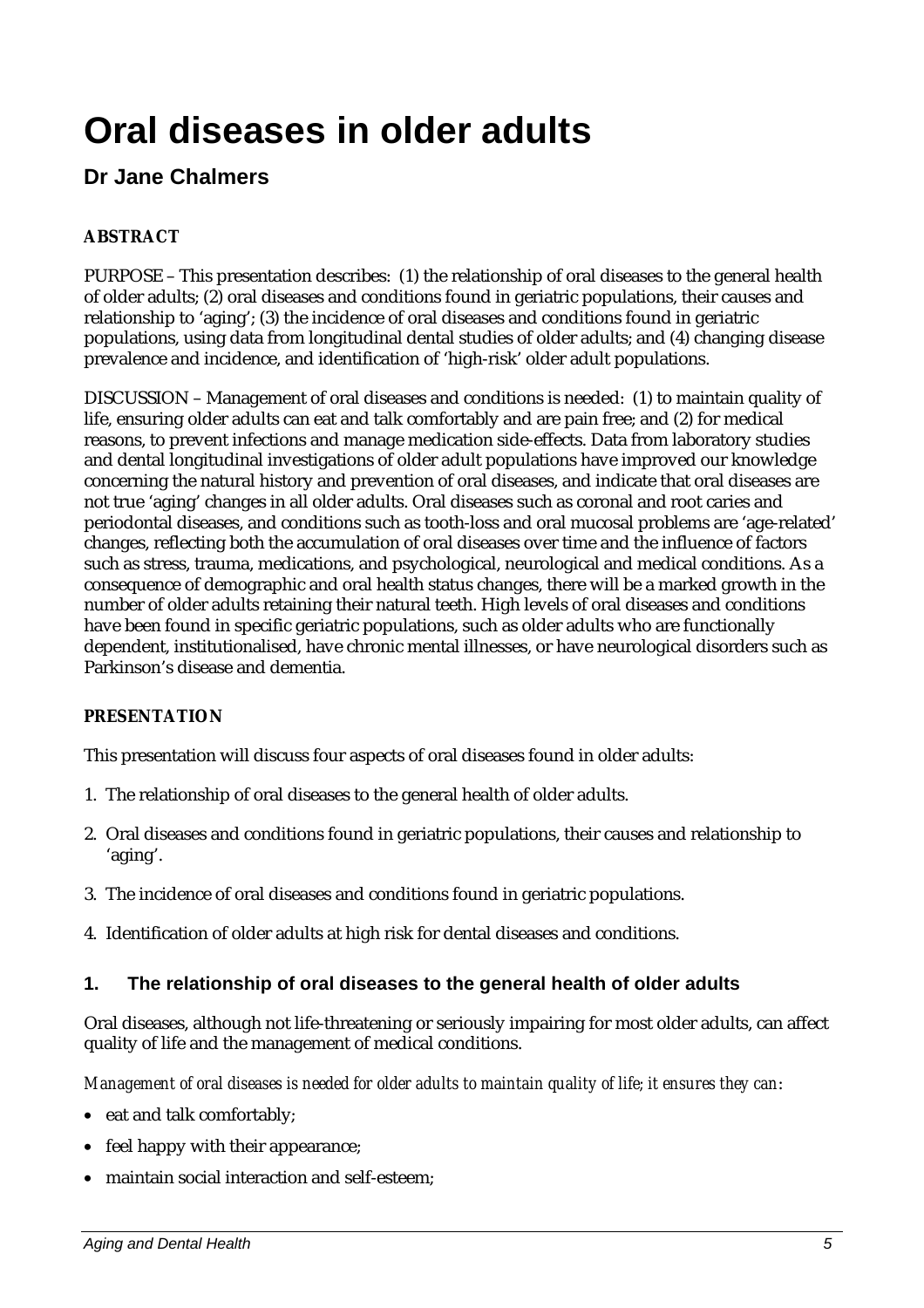- stay pain free;
- maintain habits/standards they have had throughout their life; and
- stay as healthy as possible.

#### *Management of oral diseases is also needed for medical reasons*:

- to minimise oral sources of pathogens (especially those that are blood-borne, or can be aspirated into the lungs);
- to manage medication side-effects and interactions (such as salivary gland hypofunction, xerostomia, gingival overgrowth, lichenoid reactions, tardive dyskinesia, and problems with speech, swallowing and taste);
- to manage systemic diseases and their treatments that affect salivary, oral motor and oral sensory functions (e.g., radiation, chemotherapy and other medications);
- to detect dental pain that may be masked by analgesic and sedative medications;
- to minimise behavioural problems due to dental pain (such as disinterest in food and not eating, 'pulling' at the mouth or face, and chewing of the lip or tongue);
- to assist with nutritional intake.

Older adults' use of general health/physician services is the highest of all age groups (over age 5 years) in the population. However, older adults' use of dental services is the lowest of all age groups (over age 5 years). Many barriers do exist for the current cohorts of older adults when they are accessing dental services, and maintaining adequate oral health can be difficult for many older adults.

Longitudinal studies combining cohort and regression techniques have shown that successive cohorts of older adults have higher dental contact rates, suggesting that dental utilisation by these new cohorts of older adults will increase (Dolan & Atchison, 1993).

## **2. Oral diseases and conditions found in geriatric populations, their causes and relationship to 'aging'**

Previously, there have been common misconceptions held concerning aging of the oral cavity, including the beliefs that:

- tooth loss was an inevitable part of the normal aging process;
- most teeth were lost as people became 'long in the tooth' because of advancing periodontal disease;
- all adults were susceptible to severe periodontal disease:
- dental caries was not a common oral disease in older adults, and occurred mainly in the young; and
- salivary flow decreased in all older adults.

Data from laboratory studies and dental longitudinal investigations of older adult populations have improved our knowledge concerning the natural history and prevention of oral diseases, and indicate that all oral diseases and conditions *are not true 'aging' changes* in all older adults. Oral diseases such as coronal and root caries and periodontal diseases, and conditions such as tooth-loss and oral mucosal problems *are 'age-related' changes*, reflecting both the accumulation of oral diseases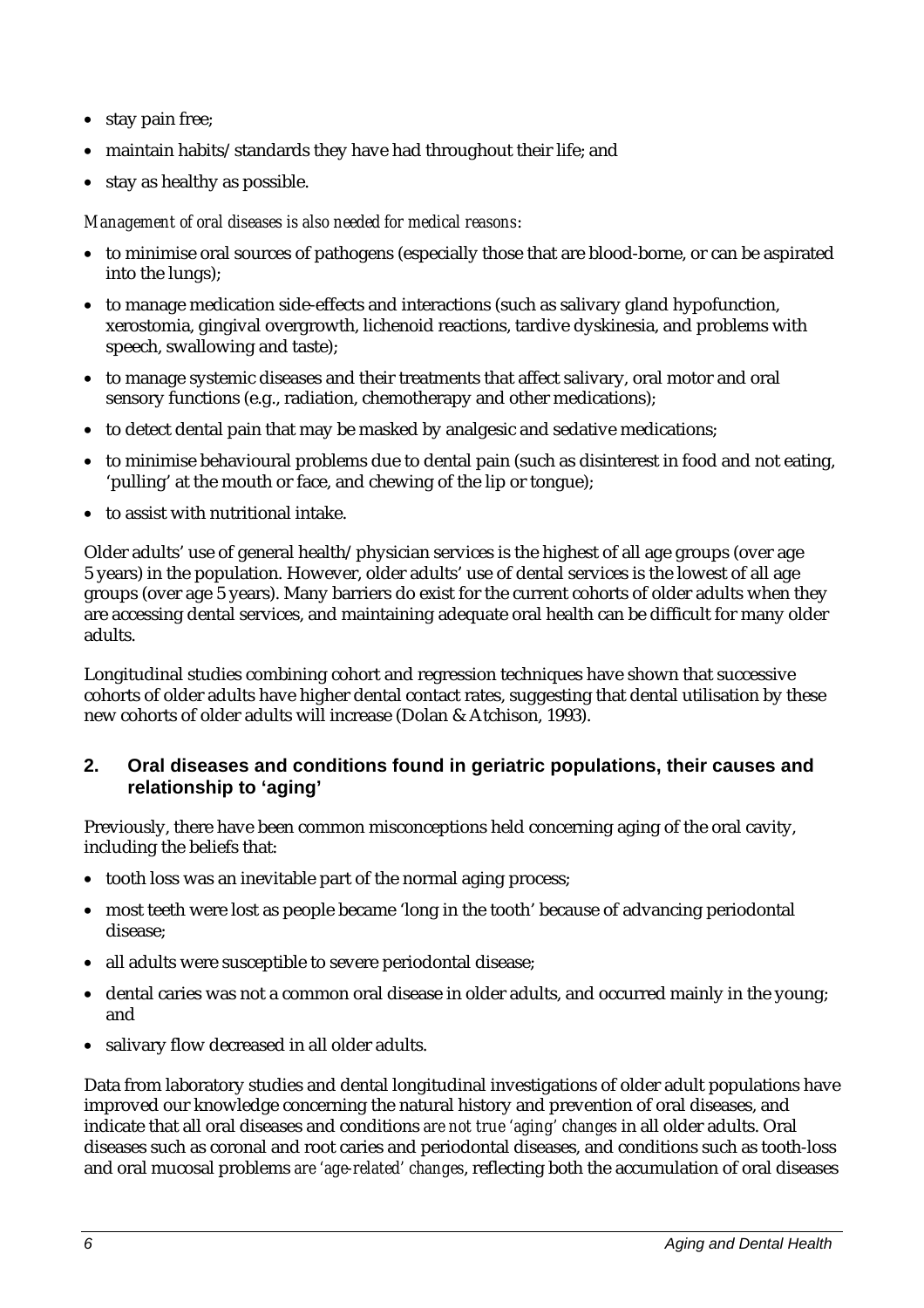over time and the influence of factors such as stress, trauma, medications, and psychological, neurological and medical conditions.

#### *Tooth appearance*

However, some aging changes do occur in terms of the appearance of teeth. Occlusal attrition may result in the appearance of 'shortening' of the tooth crown. Also, teeth darken, become 'yellower' and are less translucent because of:

- 1. decreased enamel permeability, altering the optical density of the enamel; and
- 2. increased 'thickness' of dentine, change in the type of dentine and dentine sclerosis from sedimentation of crystals.

#### *Oral mucosa*

There are differing reports concerning oral mucosal changes and aging, with some reporting thinning of the epithelium and clinical appearance changes. However, it seems likely from the investigations to date that oral mucosal disorders are age-related, and are associated with disease, nutritional status and medications.

#### *Tooth loss*

| US        | 1958<br>1985 | 60% of 65+ were edentulous<br>41% of 65+ were edentulous |
|-----------|--------------|----------------------------------------------------------|
| Australia | 1979<br>1996 | 67% of 65+ were edentulous<br>39% of 65+ were edentulous |

**Table 1. Tooth loss in the US and Australia**

*(Dolan & Atchison, 1993; Carter, 1997)*

The complete loss of all teeth, or edentulism, is decreasing in industrialised countries (Table 1). In the US, in 1958 more than 60% of the 65+ population were edentulous. By 1985 this percentage had decreased to 41% (Dolan & Atchison, 1993).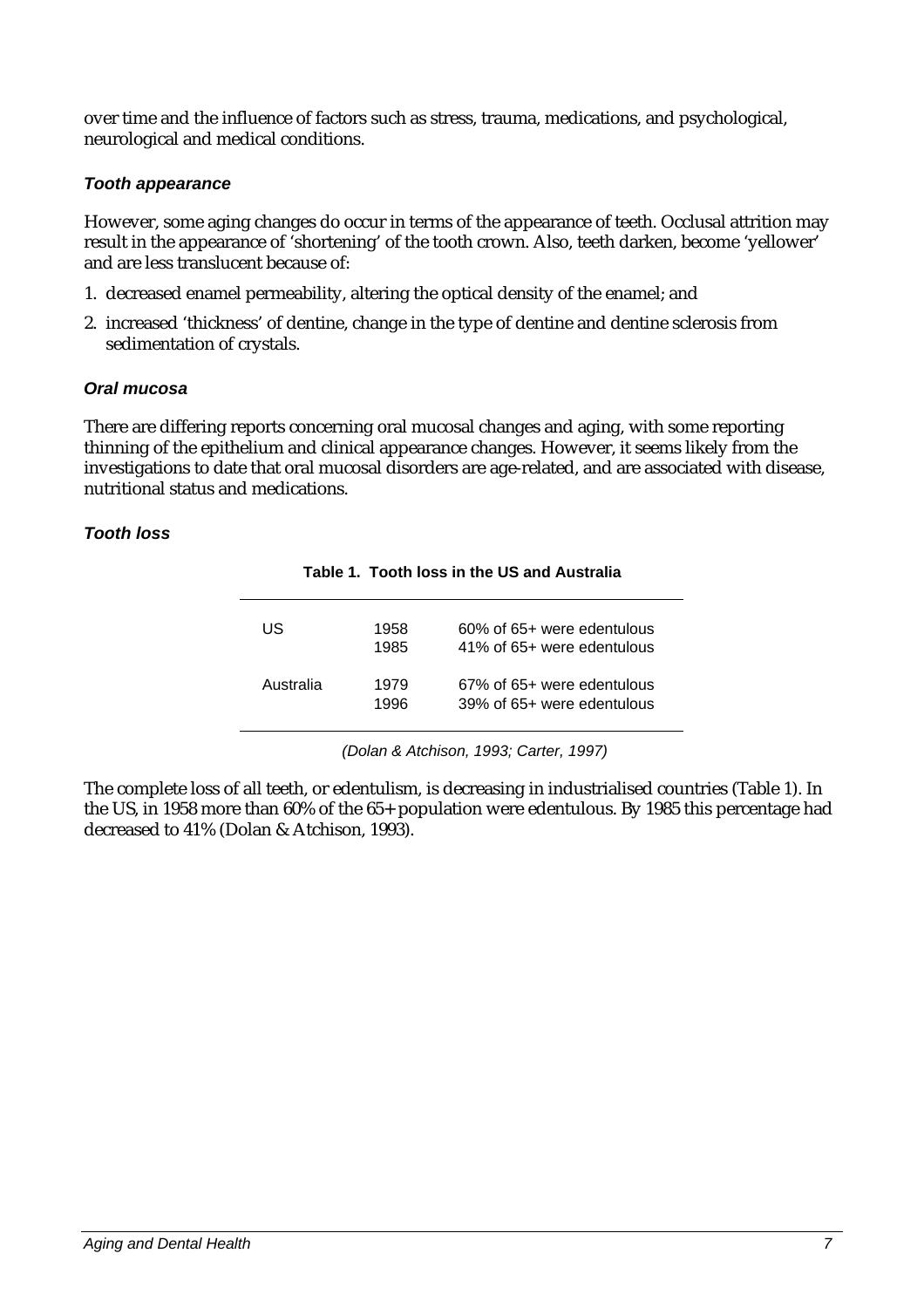

Similar changes have been reported in Australia (Figure 1). In 1979, just over 67% of the Australian population aged 65+ were edentulous. In the 1996 National Dental Telephone Interview Survey, this percentage had decreased to 39%, a more rapid decrease than had been previously predicted (Carter, 1997).

The age association with this decrease in edentulism is due to a cohort phenomenon rather than to normal aging. The retention of teeth in ensuing cohorts of older adults is the result of:

- 1. greater retention of teeth in earlier life;
- 2. improved understanding of oral diseases by the dental profession;
- 3. improved methods and philosophies for dental treatment and oral disease prevention;
- 4. improved self-care behaviours;
- 5. increased availability of dental services; and
- 6. increased awareness of dental needs (Shay & Ship, 1995).

#### *Dental caries*

Dental caries is a chronic progressive disease, the causes and pathogenesis of which are not related to aging. Dental caries is classified according to the surfaces that are affected by the disease. Coronal caries occurs on the tooth crown, while root caries occurs on the exposed root surfaces. Coronal caries in older adults is mainly recurrent around existing restorations, while root caries occurs when active or prior periodontal disease, or tooth abrasion have exposed the root surface (Banting, 1991).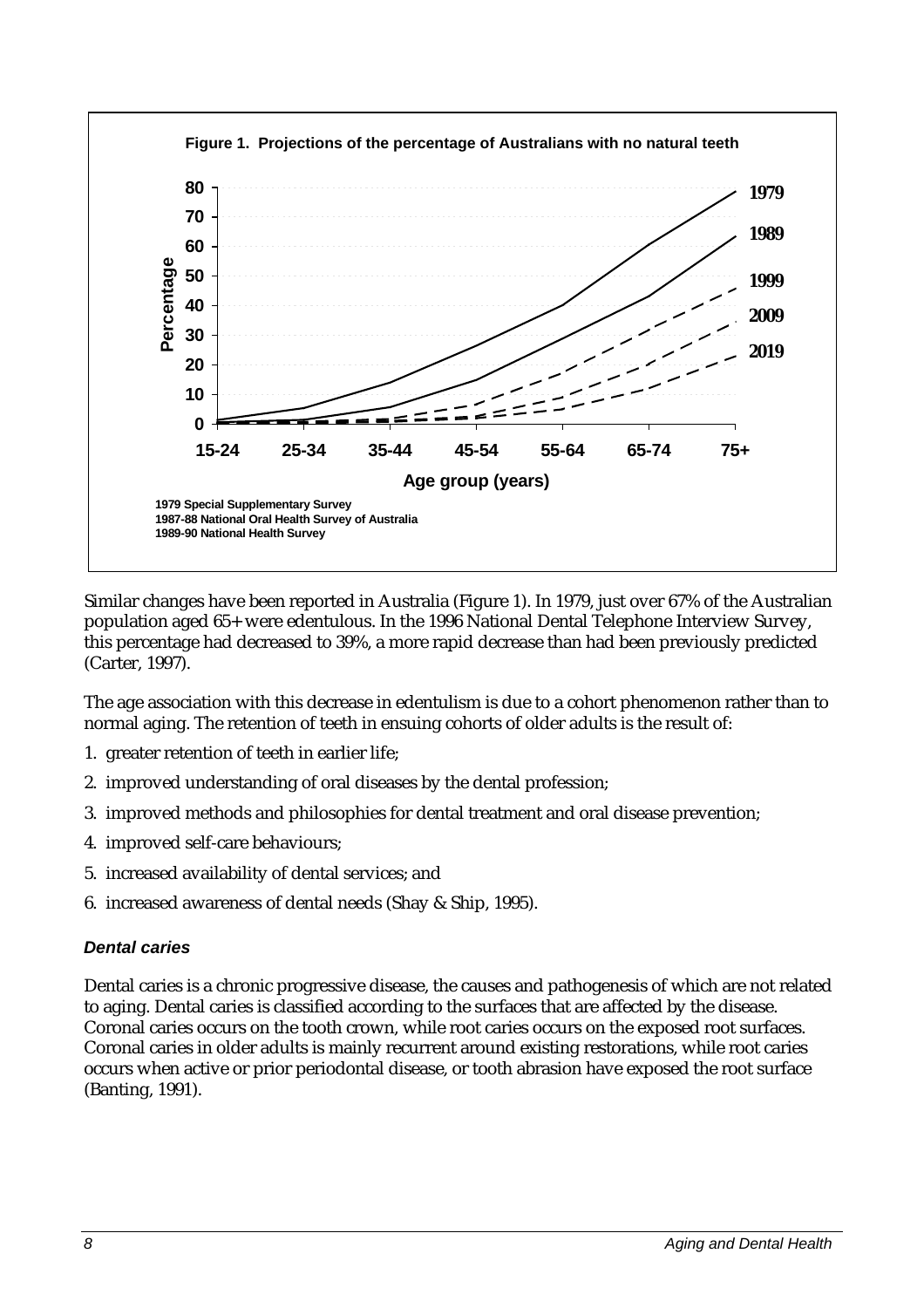#### *Periodontal disease*

Periodontal disease is the term used to describe a cluster of diseases that involve the periodontal tissues. The understanding of periodontal disease has advanced in the last two decades, so that previous concepts have been dramatically revised. Some loss of periodontal attachment and alveolar bone is to be expected in older adults, but age alone in a healthy adult does not lead to a critical loss of periodontal support. Although mild gingivitis and mild/moderate loss of alveolar bone and periodontal attachment is common in the elderly, severe loss of periodontal attachment is not a natural consequence of aging. Gingivitis precedes periodontitis, but few sites with gingivitis later develop periodontitis. Thus, periodontitis is not the major cause of tooth loss in adults (Burt, 1994).

#### *Saliva*

The misconception concerning reduced salivary flow in older adults has also been revised. Healthy, non-medicated older adults do not have functionally decreased salivary flow rates or altered salivary composition due to aging (Baum, 1986). While medications have been implicated as contributing to decreased salivary flow and xerostomia in some older adults, their role is still being investigated. However, diseases such as Sjogren's syndrome and radiation therapy and chemotherapy do have direct effects on the salivary glands (Shay & Ship, 1995).

# **3. The incidence of oral diseases and conditions**

Geriatric dental epidemiological research has focused on two main groups of older adults:

- 1. community-dwelling functionally independent older adults; and
- 2. institutionalised functionally dependent older adults (residing in nursing facilities).

There has also been some limited research concerning specific groups of older adults with medical conditions such as dementia, Parkinson's disease, and chronic mental illness.

This research has revealed that most community-dwelling functionally independent older adults have generally good oral health while they can access dental services; however, there appear to be some individuals who are at higher risk for some oral diseases and conditions, such as the socioeconomically disadvantaged. As older adults' functional status and medical status decline, and other complications of declining cognitive status, declining affective functioning, increased need for social support, increased caregiver burden, and increased barriers to dental care are encountered, oral health status also appears to become compromised. Institutionalised functionally dependent older adults have many complex oral problems, as do functionally dependent individuals with dementia, Parkinson's disease and chronic mental illness.

#### *Community-dwelling functionally independent older adults*

#### *Tooth loss*

While older adults continue to share the disproportionate burden of problems associated with tooth loss, successive cohorts of older adults are maintaining a greater proportion of teeth into later years (Dolan & Atchison, 1993). Higher rates of edentulism have been found in disadvantaged populations of community-dwelling older adults: (1) the oldest 'old'; (2) women; (3) those of lower socioeconomic status, with less education and lower incomes, and social security card holders; and (4) several subgroups such as black Americans, Native American Indians and Australian Aboriginals.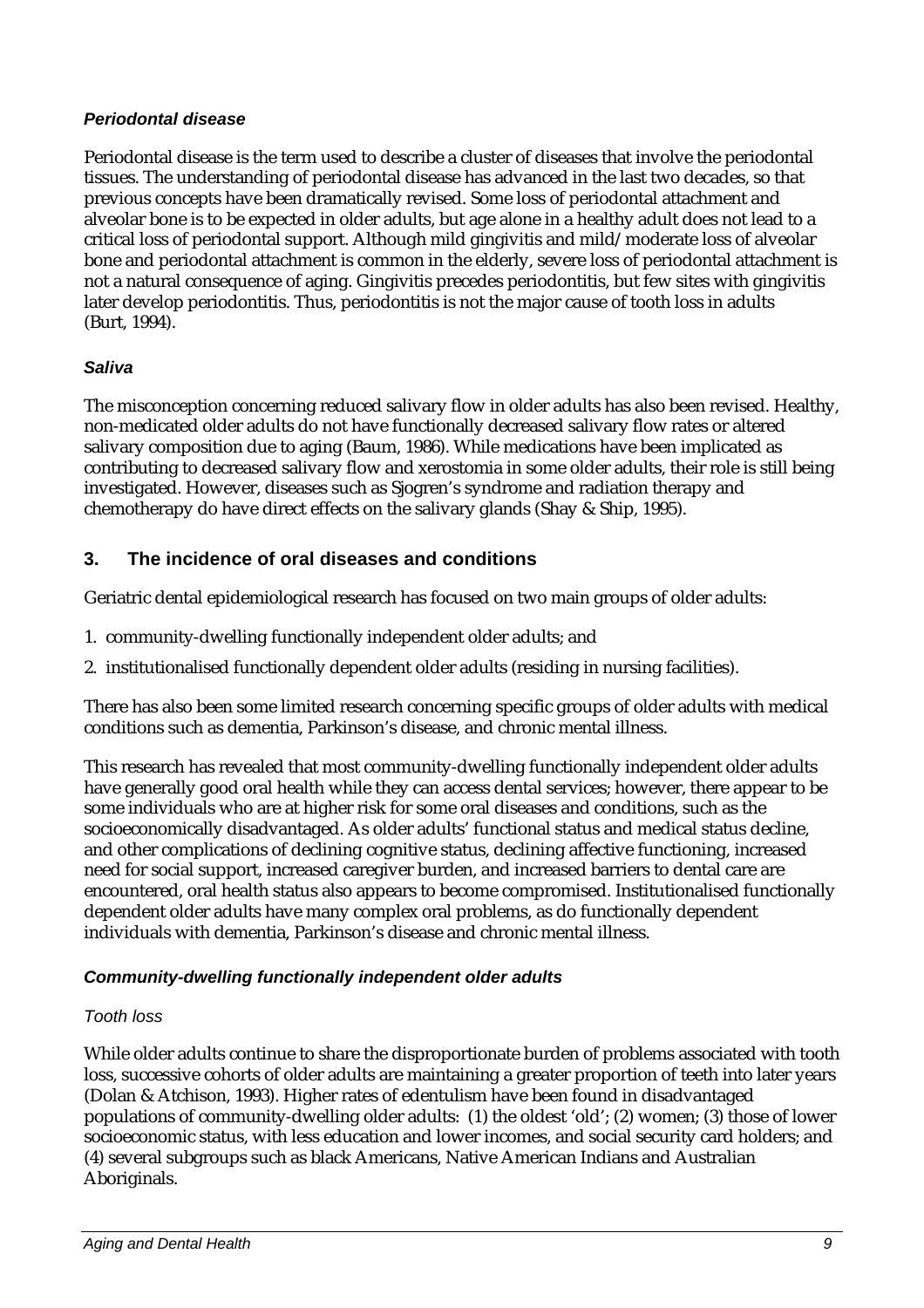| <b>Study</b>    | <b>Time period</b>   | Subjects losing one or more teeth |
|-----------------|----------------------|-----------------------------------|
| lowa            | 18 months<br>5 years | 21%<br>39%                        |
| North Carolina  | 18 months<br>3 years | 19%<br>29%                        |
| Ontario         | 3 years              | 28.5%                             |
| South Australia | 2 years              | 19.5%                             |

#### **Table 2. Tooth loss incidence (from longitudinal study data)**

*(Hunt et al., 1988; Hand et al., 1991; Drake et al., 1995; Hunt et al., 1995; Locker et al., 1996; Slade et al., 1997)*

Tooth loss incidence, in longitudinal studies, was approximately 20% during the first 18 months and approximately 29% at 3 years. In the one study reporting 5 year data, tooth loss incidence was reported as 39% (Table 2) (Hunt et al., 1988; Hand et al., 1991; Drake et al., 1995; Hunt et al., 1995; Locker et al., 1996; Slade et al., 1997).

#### **Table 3. Tooth loss and edentulism incidence**

| Tooth loss incidence                       | Iowa<br>South Australia    | 0.4 teeth/18 months<br>0.4 teeth/2 years |
|--------------------------------------------|----------------------------|------------------------------------------|
| Annualised incidence edentulism (very low) | Ontario<br>South Australia | 1.2%<br>0.7%                             |

In these longitudinal investigations, similar patterns of tooth loss have been found (Table 3). The mean incidence of tooth loss was 0.4 teeth/18 months in Iowa and 0.4 teeth/2 years in South Australia. The annualised incidence of edentulism was very low, approximately 1% of subjects. Thus, although tooth loss occurred in many subjects, the number of teeth lost per subject was small and few subjects lost all of their teeth (Hunt et al., 1988; Locker et al., 1996; Slade et al., 1997).

#### *Caries*

Cross-sectional and longitudinal studies have demonstrated a substantial burden of cumulative disease from dental caries among community-dwelling older adults, with coronal and root caries evident in all age groups.

Cross-sectional studies have reported:

- 1. coronal caries prevalence ranging from 20–30% of subjects;
- 2. the minority of subjects had the majority of disease (McGuire et al., 1993);
- 3. among decayed teeth, recurrent coronal decay ranged from 14–22%; and
- 4. caries experience was higher for molars and premolars, with up to 80% of these teeth having restorations on two or more surfaces (Dolan & Atchison, 1993).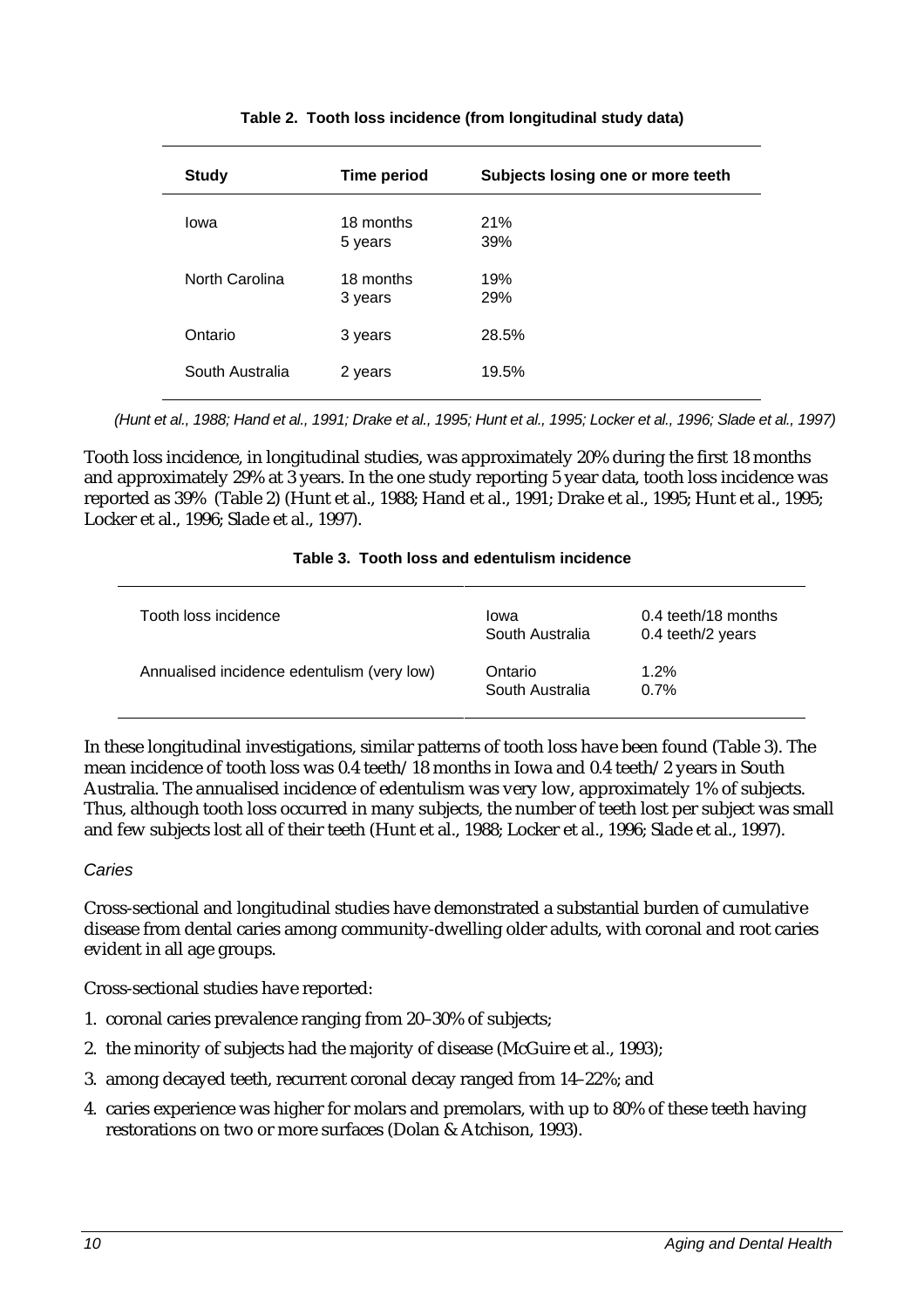| <b>Study</b>   | Time<br>period | Coronal<br>caries                                    | Root<br>caries |
|----------------|----------------|------------------------------------------------------|----------------|
| lowa           | 36 months      | 30.6% both coronal and root<br>47.5% coronal or root |                |
| North Carolina | 18 months      | 43% whites<br>30% blacks                             |                |
| Tufts          | 18 months      |                                                      | 50%            |

#### **Table 4. Caries incidence (from longitudinal study data)**

Caries incidence rates are shown in Table 4, and have ranged from:

- 1. 30.6% developing both coronal and root caries and 47.5% developing one or the other over 36 months in the Iowa study (Hand et al., 1988);
- 2. 43% of North Carolina whites and 30% of blacks developing coronal caries (Drake et al., 1994); and
- 3. 50% of subjects in the Tufts study developing root caries (Joshi et al., 1993).

In Iowa, the combined 18 and 36 month net coronal and root caries annualised incidence was 1.2 surfaces, with only 14% due to recurrent caries, suggesting that community-dwelling functionally independent older adults do continue to develop new carious lesions.

#### *Periodontal disease*

Loss of periodontal attachment is now used to measure the cumulative effects of periodontal diseases.

*Loss of Attachment = recession from cemento-enamel junction + probing depth.*

Mild gingivitis and also mild to moderate loss of periodontal attachment are common in older adults; however, severe periodontal disease is not common. Longitudinal and cross-sectional studies have revealed that deep probing depths of >6mm are no more extensive in adults aged 65+ than in middle-aged adults and have occurred in no more than 9–20% of the populations studied (Burt, 1994).

In the Iowa study, periodontal diseases were found to be weak predictors of tooth loss. Also, the need for routine scaling and cleaning for mild gingivitis and mild to moderate periodontitis was found to be very high (in approximately 90% of dentate subjects), compared to only 15% requiring more complex periodontal treatment for severe loss of attachment.

#### *Oral mucosal lesions*

The prevalence of oral mucosal lesions in community-dwelling older adults is high, having been found in up to two-thirds of the subjects in some investigations (Galan et al., 1995). In the Iowa study, nearly one-quarter of all subjects had oral mucosal lesions, with 27.0% of denture wearers having denture-related lesions. Lesions were more commonly found on the palate and then on the lips. Risk predictors for denture-related lesions were: less education, use of tobacco, use of alcohol and increased time since last dental visit (Hand & Whitehill, 1986).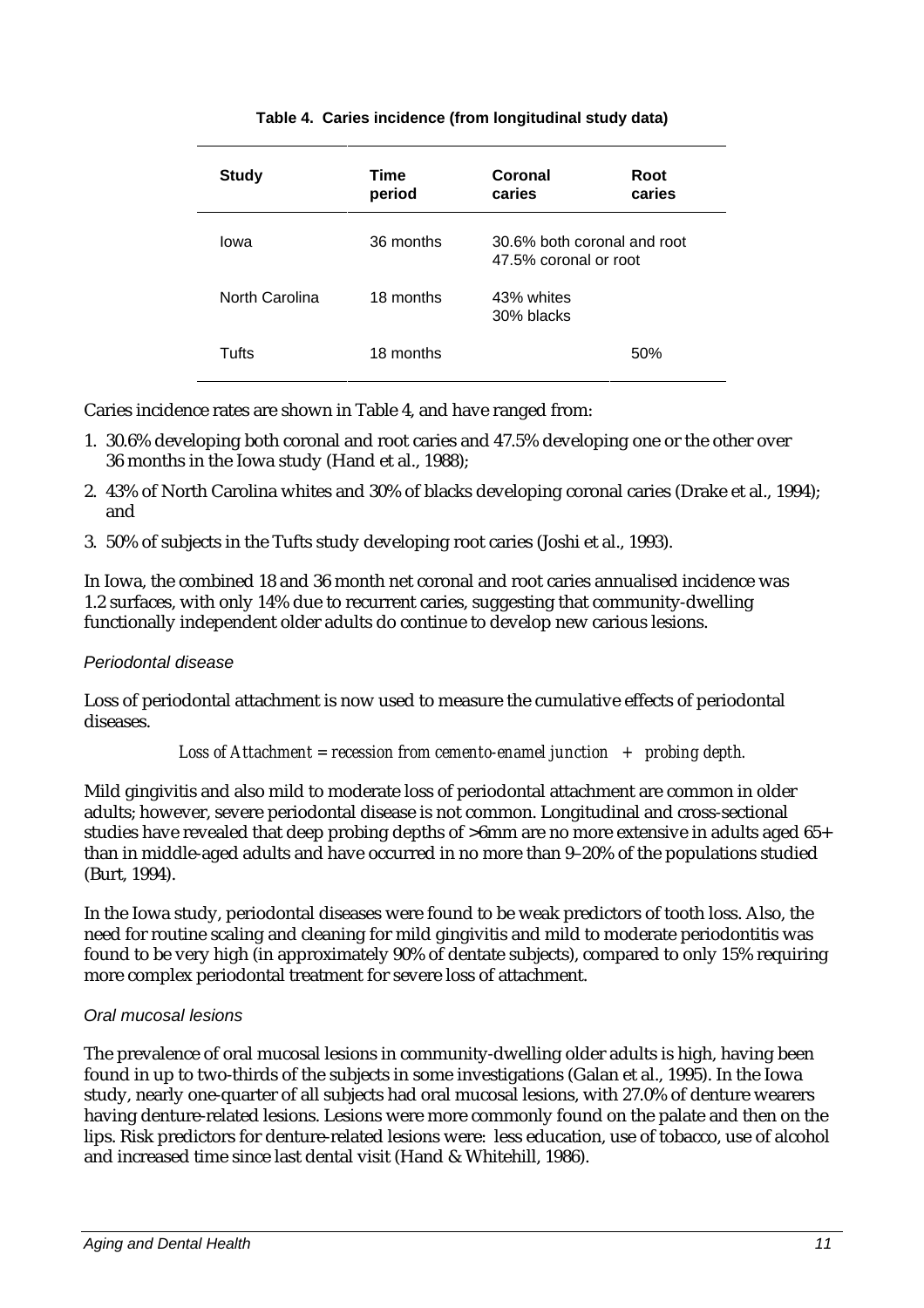#### *Dentures*

A large percentage of community-dwelling denture-wearers have been evaluated by examiners as having denture-related problems, with up to 40% of those with complete maxillary dentures and up to 60% of those with mandibular dentures in the Iowa study presenting problems. The risk of problems and the need for prosthodontic treatment was greater for:

- 1. complete dentures than for partial dentures; and
- 2. for mandibular dentures than for maxillary dentures.

Also, perceived prosthodontic treatment need by subjects has been lower than the observed need reported by dental examiners (Hunt et al., 1985).

#### *Institutionalised functionally dependent older adults (residents of nursing facilities)*

There is little national-level or longitudinal information available concerning the oral health of nursing facility residents. Most investigations have presented descriptive data and used small cross-sectional convenience samples of single or several nursing facilities. They have also excluded residents that are deemed 'behaviourally difficult' or 'uncommunicative', such as those with dementia. This is problematic, as often many nursing home residents have cognitive impairment. However, from the several more comprehensive investigations conducted, we can gain some insights into the oral diseases found in nursing home residents (Empey et al., 1983; California Dental Association, 1986; Homan et al., 1988; Vigild, 1988; Veteran's Administration, 1989; Kiyak et al., 1993; MacEntee et al., 1990; Thomson et al., 1991 and 1992).

| Disease or condition | Percentage of residents |
|----------------------|-------------------------|
| Edentulism           | $45 - 71$               |
| Coronal caries       | $13 - 70$               |
| Root caries          | up to $85$              |
| Poor oral hygiene    | nearly all              |
| Probing depths ≥4mm  | $11 - 27$               |
| Oral mucosal lesions | $33 - 45$               |
| Denture treatment    | $67 - 75$               |

|  |  |  |  |  | Table 5. Prevalence of oral diseases and conditions in nursing facility residents |
|--|--|--|--|--|-----------------------------------------------------------------------------------|
|--|--|--|--|--|-----------------------------------------------------------------------------------|

In Table 5, the prevalence of oral diseases and conditions in nursing facility residents is presented. Edentulism rates in these populations were high, ranging from 45–71%. Clinical examinations revealed that the great majority had dental diseases, oral problems and treatment needs (Dolan & Atchison, 1993). The prevalence estimates of coronal caries ranged from 13–70% of residents, with one longitudinal study finding new carious lesions appearing in 33% of subjects at 1 year and in 78% of subjects at 2 years (MacEntee et al., 1990). Evidence of root caries was found in the majority of residents. Poor oral hygiene of natural teeth and dentures was found in the great majority of both dentate and edentulous residents. Periodontal probing depths of >4mm were found in 11–27% of dentate residents, and in one study, 25% of residents had spontaneous gingival bleeding (Vigild, 1988). Oral mucosal lesions were observed in 33–45% of those examined. Most lesions were related to dentures, with denture stomatitis the most prevalent condition observed. Prosthodontic treatment needs were high, ranging from 67–75%.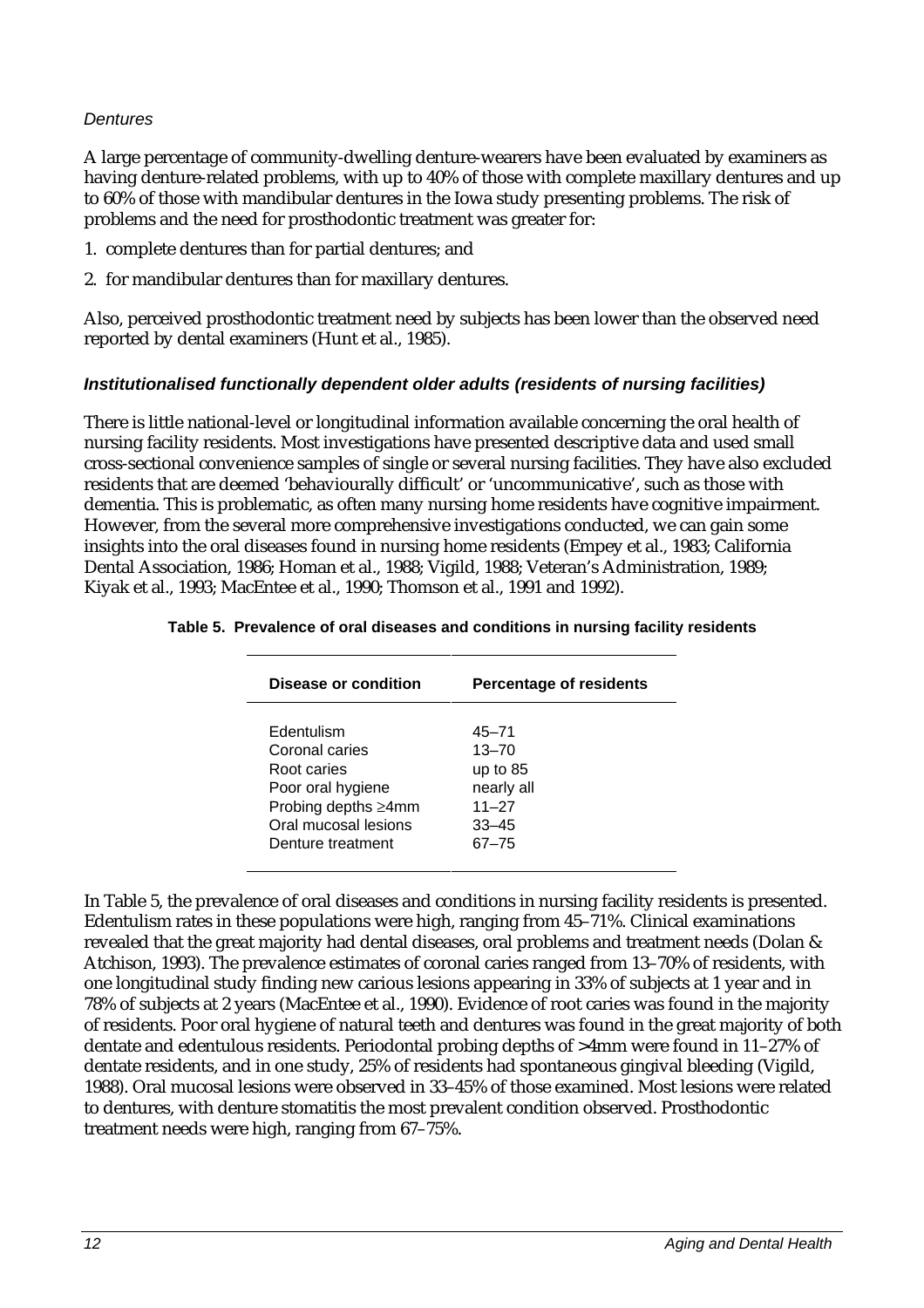# **4. Identification of older adults at high risk for dental diseases and conditions**

Identification is needed of those older adults who are at high-risk for developing oral diseases and conditions. Some research has been conducted in longitudinal investigations to identify specific risk factors for tooth loss and caries, while cross-sectional data has been used to identify risk indicators for caries and periodontal disease. There have been very few reports concerning risk indicators or risk factors for oral diseases and conditions in nursing facility residents; this discussion of risk will therefore focus on community-dwelling functionally independent older adults.

#### *Community-dwelling functionally independent older adults*

#### *Tooth loss*

In four longitudinal investigations, risk factors identified for tooth loss were:

- 1. clinical indicators of existing disease (root caries, tooth mobility, >4mm probing depths, >4mm recession, retained roots);
- 2. a history of tooth loss; and
- 3. other factors such as smoking, race, marital status, and education (Locker et al., 1996; Slade, 1997; Drake et al., 1995; Hunt et al., 1995).

| (Locker et al.,<br>1993a)<br>Ontario      | (McGuire<br>et al., 1993)<br><b>New England</b> | (Drake & Beck,<br>1992)<br><b>North Carolina</b> | (Drake et al., 1994)<br><b>North Carolina</b>    |                                               |
|-------------------------------------------|-------------------------------------------------|--------------------------------------------------|--------------------------------------------------|-----------------------------------------------|
|                                           |                                                 |                                                  | <b>blacks</b>                                    | whites                                        |
| Less education                            | Less education                                  | Race (black) and<br>financial status<br>poor     |                                                  | Lower<br>socioeconomic<br>index score         |
| No regular<br>annual<br>preventive visits |                                                 | Irregular dental<br>care attendance              | Increased<br>baseline<br>coronal caries          | Tooth<br>sensitivity                          |
| Increased<br>number of teeth              |                                                 | Presence of<br>decayed roots                     | More<br>previously<br>filled coronal<br>surfaces | Antihistamine<br>medication at<br>baseline    |
| Born in Canada                            | Sex (males)                                     | Decreased<br>salivary flow rate<br>(<1.5 ml/min) | Higher counts<br><b>lactobacillus</b>            | Perception of<br>more problems<br>than before |

#### **Table 6. Risk factors and indicators for coronal caries**

#### *Caries*

In the longitudinal and cross-sectional data collected, a range of risk factors and risk indicators for caries have been identified (Table 6). People at high risk for coronal caries included those of lower socioeconomic status and educational level, less regular attenders for dental care, and those who had more previous experience of dental caries.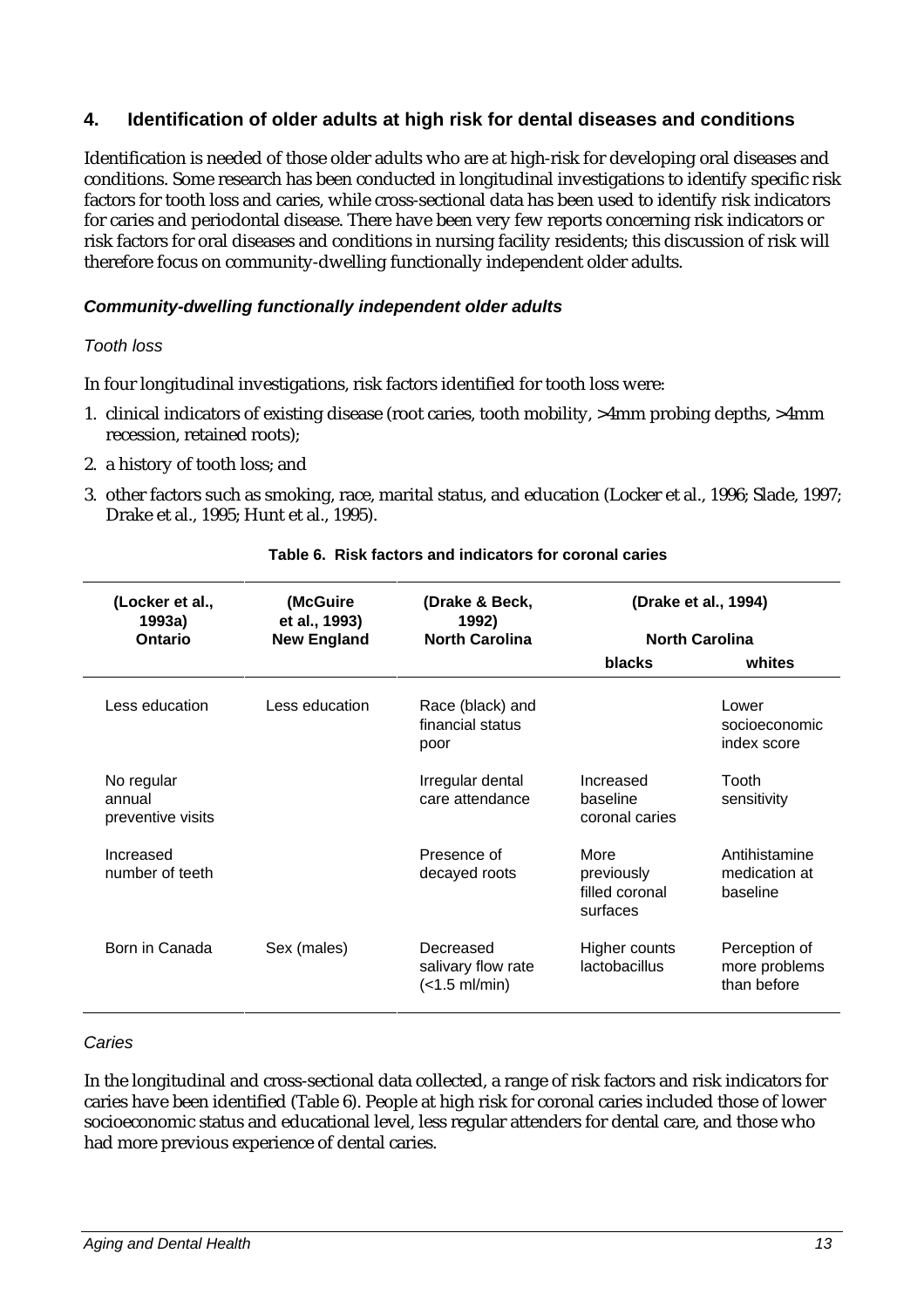| (Graves et al.,<br>1992)<br><b>North Carolina</b> | (Joshi et al.,<br>1993)<br><b>Tufts</b> | (Locker et al.,<br>1993a)<br>Ontario                   | (Joshi et al., 1994)<br><b>New England</b>  |                                             |
|---------------------------------------------------|-----------------------------------------|--------------------------------------------------------|---------------------------------------------|---------------------------------------------|
| (blacks & whites)                                 |                                         |                                                        | <b>RC</b> experience                        | <b>RC</b> present                           |
| >1 year since last<br>dental visit                |                                         | Sex (males)                                            |                                             | No regular<br>dental visits                 |
| Higher rates of<br>extraction                     | Higher<br>number of<br>teeth            | Increased<br>number teeth                              | Increased<br>number teeth                   |                                             |
| Decayed coronal<br>surfaces                       | Past root<br>caries<br>experience       | Increased<br>coronal<br>decayed and<br>filled surfaces |                                             |                                             |
| <b>Higher CPITN</b><br>scores                     |                                         | Increased<br>number teeth<br>with recession            | Increased<br>number teeth<br>with recession | Increased<br>number teeth<br>with recession |
| Worst $LOA > 7$ mm                                | Higher plaque<br>score                  | Currently<br>smoking                                   |                                             | Poor oral<br>hygiene                        |

#### **Table 7. Risk factors and indicators for root caries (RC)**

People at high risk for root caries included those who were less regular attenders for dental care, those with more previous experience of dental caries, and those who had poor oral hygiene and an increased number of teeth with gingival recession (Table 7).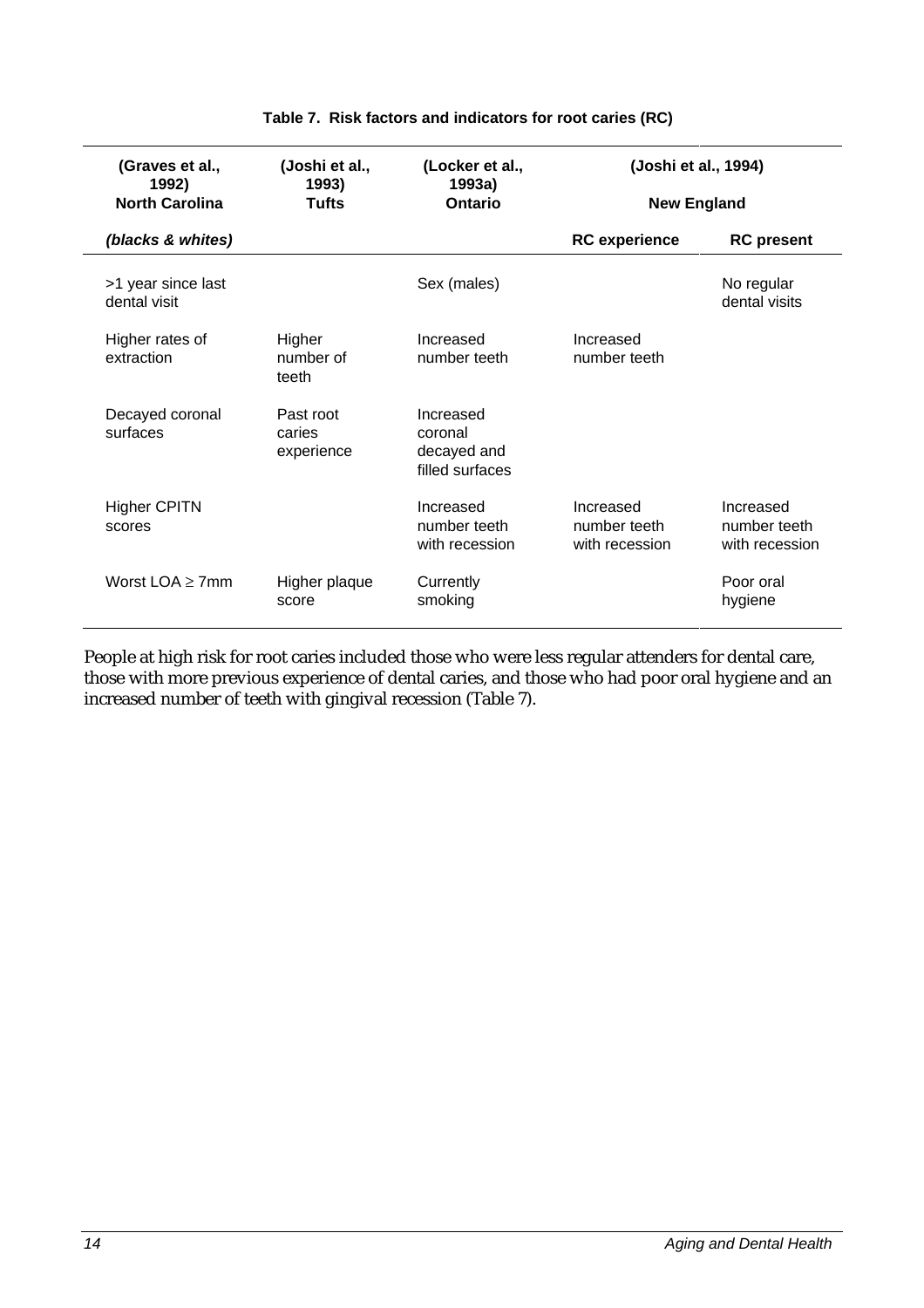#### *Periodontal Disease*

Cross-sectional data has been used to investigate risk indicators for periodontal disease (Table 8). Age, sex, race, socioeconomic status, smoking and diabetes have been investigated previously, and more recently general health status, and behavioural, psychosocial, and oral health variables have been used. This table presents indicators identified for severe periodontal disease, with those smoking, those with fewer teeth and those with irregular dental attendance being identified most frequently.

| (Levy et al., 1987)<br>lowa                     | (Beck et al., 1990)<br><b>North Carolina</b> | (Locker et al., 1993)<br>Ontario          |
|-------------------------------------------------|----------------------------------------------|-------------------------------------------|
| Number cigarettes smoked and<br>pipe smoking    | Tobacco use                                  | Currently smoking                         |
|                                                 | Irregular attendance for<br>dental visits    | Irregular attendance for<br>dental visits |
| Fewer teeth remaining                           |                                              | Fewer number teeth<br>remaining           |
| Increased number teeth with<br>calculus         |                                              | Age (cumulative disease<br>experience)    |
| Previous periodontal<br>involvement (recession) | Biological indicators                        | Less education                            |
|                                                 |                                              |                                           |

#### **Table 8. Risk indicators for severe periodontal disease**

#### **Summary**

As a consequence of demographic and oral health status changes, there will be a marked growth in the number of older adults retaining their natural teeth. The focus of oral diseases and conditions will move from dentures to natural teeth. High levels of oral diseases and conditions have been identified in specific geriatric populations, such as:

- 1. those functionally dependent, residing in nursing homes;
- 2. the functionally dependent with neurological conditions; and
- 3. sub-groups of community-dwelling functionally independent older adults, for example the socioeconomically disadvantaged, tobacco and alcohol users, those with greater experience of caries and periodontal diseases, and those who do not attend regularly for dental care.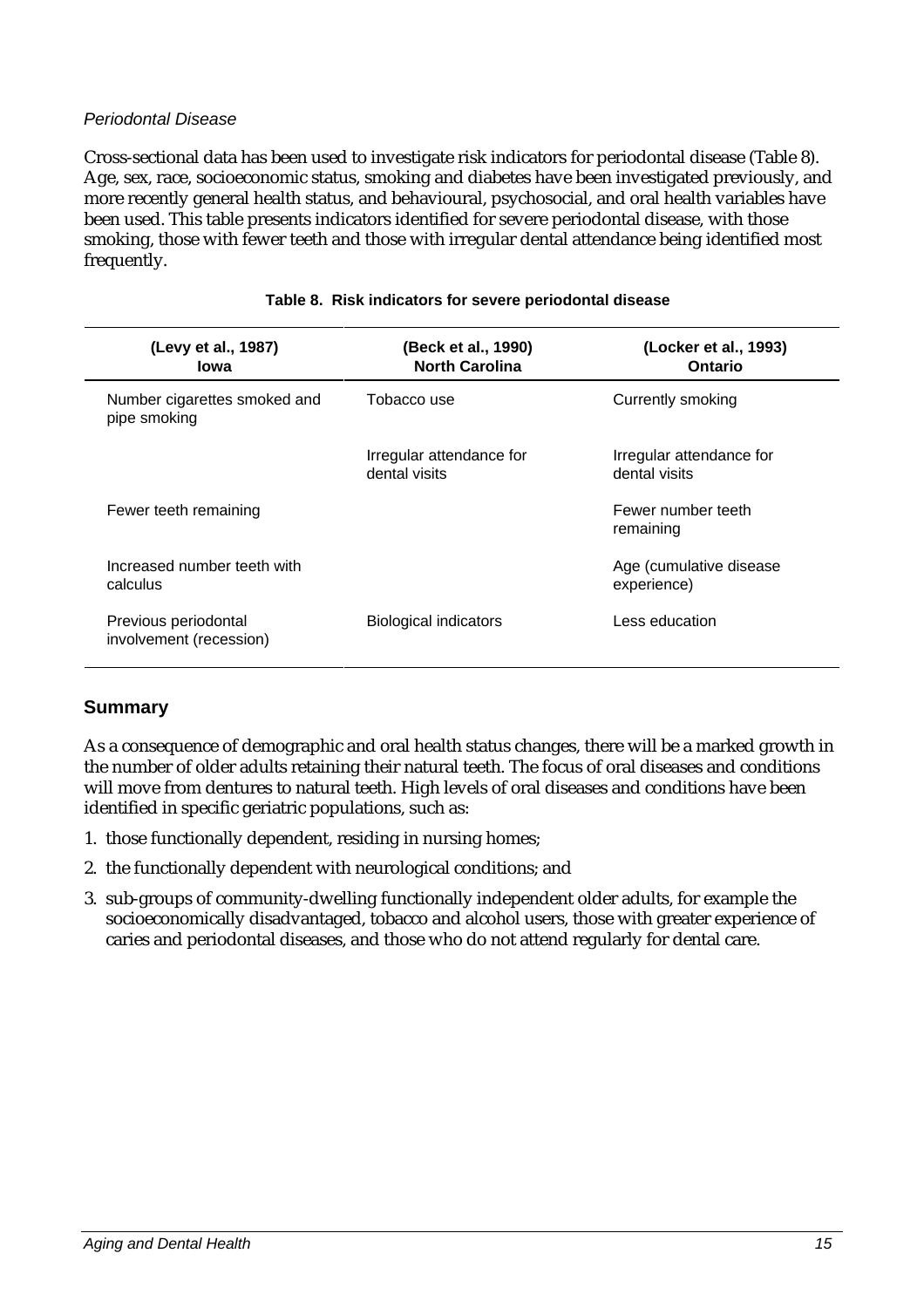# **References**

Banting DW 1991. Management of caries in the older patient. In: Geriatric dentistry: aging and oral health. Papas AS, Niessen LC & Chauncy HH. St Louis, Mosby, pp 141.

Baum BJ 1986. Salivary gland function during aging. *Gerodontics* 2:61.

Beck JD, Koch GG, Rozier RG & Tudor GE 1990. Prevalence and risk indicators for periodontal attachment loss in a population of older community-dwelling blacks and whites. *J Periodontol* 61:521–8.

Burt BA 1994. Periodontitis and aging: reviewing recent evidence. *JADA* 125(3):273–9.

California Dental Association 1986. California skilled facilities' residents: a survey of dental needs. Sacramento CA: *California Dental Association*.

Carter KD 1997. National Dental Telephone Interview Survey. AIHW Dental Statistics and Research Unit. Personal Communication.

Dolan TA & Atchison KA 1993. Implications of access, utilization and need for oral health care by the institutionalized and non-institutionalized elderly on the dental delivery system. *J Dent Educ* 57(12):876–87.

Drake CW & Beck JD 1992. Models for coronal caries and root fragments in an elderly population. *Caries Res* 26:402–7.

Drake CW, Hunt RJ, Beck JD & Koch GG 1994. Eighteen-month coronal caries incidence in North Carolina Adults. *J Pub Health Den* 54(1):24–30.

Drake CW, Hunt RJ & Koch GG 1995. Three-year tooth loss among black and white older adults in North Carolina. *J Dent Res* 74(2):675–80.

Empey G, Kiyak HA & Milgrom P 1983. Oral health in nursing homes. *Spec Care Dent* 3(2):65–7.

Galan D, Brecx M & Heath MR 1995. Oral health status of a population of community-dwelling older Canadians. *Gerodontology* 12(1):41–8.

Graves RC, Beck JD, Disney JA & Drake CW 1992. Root caries prevalence in black and white North Carolina adults over age 65. *J Pub Health Dent* 52(2):94–101.

Hand JS & Whitehill JM 1986. The prevalence of oral mucosal lesions in an elderly population. *JADA* 112:73–6.

Hand JS, Hunt RJ & Beck JD 1988. Coronal and root caries incidence in older Iowans: 36-month incidence. *Gerodontics* 4:136–9.

Hand JS, Hunt RJ & Kohout FJ 1991. The five-year incidence of tooth loss in Iowans aged 65 and older. *Community Dent Oral Epidemiol* 19:48–51.

Homan BT, Lam B & Larsen RG 1988. The oral needs and demands of a geriatric population at Mt Olivet, Brisbane, 1986. *Aust Dent J* 33(5):424–32.

Hunt RJ, Hand JS, Kohout FT, Beck JD 1988. Incidence of tooth loss in elderly Iowans. *Am J Pub Health* 78(10):330–2.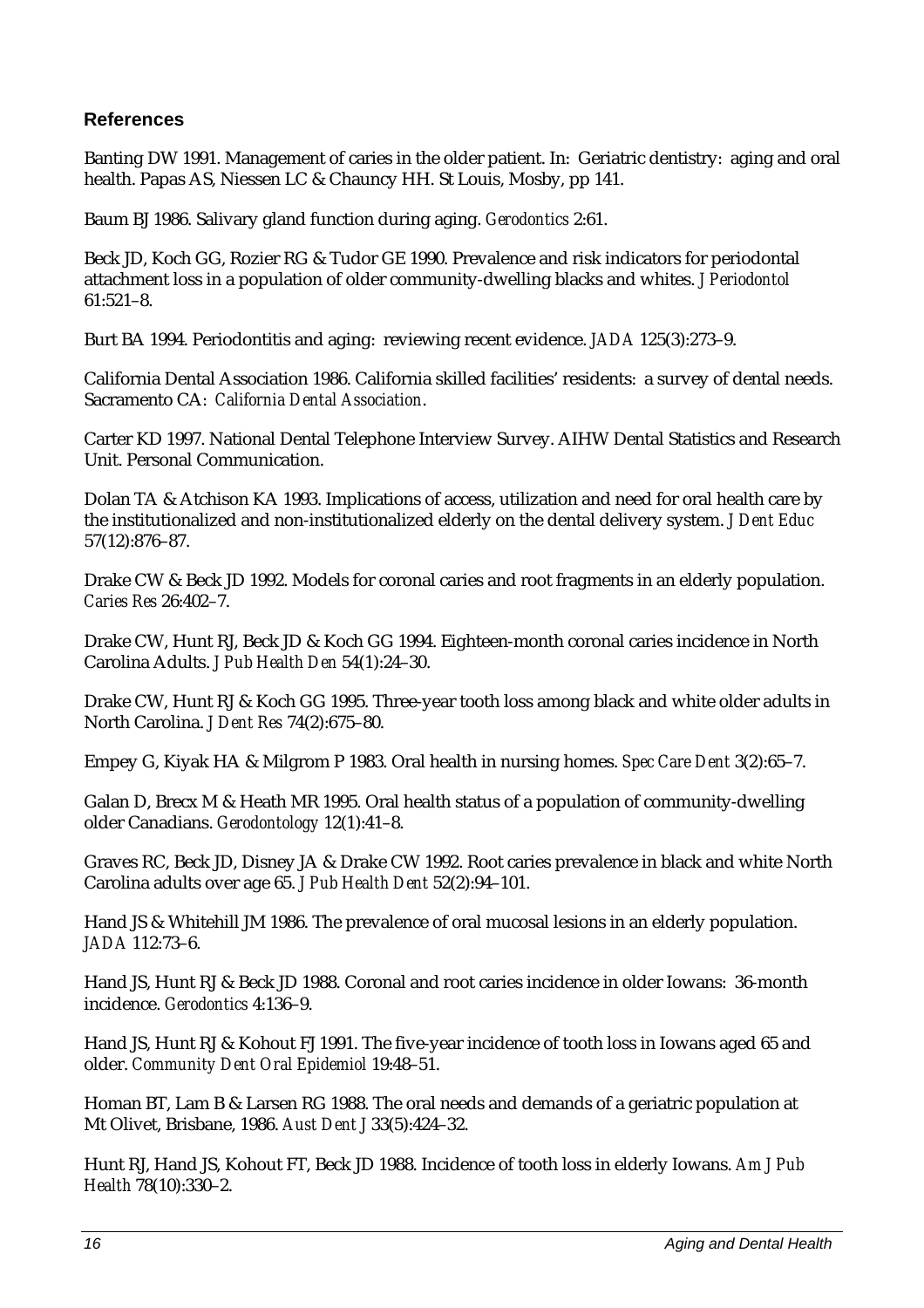Hunt RJ, Srisilapanan P & Beck JD 1985. Denture-related problems and prosthodontic treatment needs in the elderly. *Gerodontics* 1:226–30.

Hunt RJ, Levy SM & Beck JD 1990. The prevalence of periodontal attachment loss in an Iowa population aged 70 and older. *J Pub Health Dent* 50(4):251–6.

Hunt RJ, Drake CW & Beck JD 1995. Eighteen-month incidence of tooth loss among older adults in North Carolina. *Am J Pub Health* 85(4):561–3.

Joshi A, Papas AS & Giunta J 1993. Root caries incidence and associated risk factors in middle-aged and older adults. *Gerodontology* 10(2):84–91.

Joshi A, Douglass CW, Jette A & Feldman H 1994. The distribution of root caries in communitydwelling elders in New England. *J Pub Health Dent* 54(1):15–23.

Kiyak HA, Grayston MN & Crinean CL 1993. Oral health problems and needs of nursing home residents. *Community Dent Oral Epidemiol* 12:49–52.

Levy SM, Heckert DA, Beck JD & Kohout FJ 1987. Multivariate correlates of periodontally healthy teeth in an elderly population. *Gerodontics* 3:85–8.

Locker D & Leake JL 1993a. Coronal and root decay experience in older adults in Ontario, Canada. *J Pub Health Dent* 53(3):158–64.

Locker D & Leake JL 1993b. Risk indicators and risk markers for periodontal disease experience in older adults living independently in Ontario, Canada. *J Dent Res* 72(1):9–17.

Locker D, Ford J & Leake JL 1996. Incidence of and risk factors for tooth loss in a population of older Canadians. *J Dent Res* 75(2):783–9.

MacEntee MI, Wyatt CCL & McBride BC 1990. Longitudinal study of caries and cariogenic bacteria in an elderly disabled population. *Gerodontics* 18:149–52.

MacEntee MI, Hill PM, Wong G, Mojon P, Berkowitz J & Glick N 1991. Predicting concerns for the mouth among institutionalized elders. *J Pub Health Dent* 51(2):82–90.

McGuire SM, Fox CH & Douglass CW 1993. Beneath the surface of coronal caries: primary decay, recurrent decay and failed restorations in a population-based survey of New England elders. *J Pub Health Dent* 53(2):76–82.

Shay K & Ship JA 1995. The importance of oral health in the older patient. *J American Ger Soc* 43:1414–22.

Slade GD & Spencer AJ 1995. Periodontal attachment loss among adults aged 60+ in South Australia. *Community Dent Oral Epidemiol* 23:237–42.

Slade GD, Gansky S & Spencer AJ 1997. Two year incidence of tooth loss among South Australians aged 60+ years. *Community Dent Oral Epidemiol* 25:429–37.

Thomson WM, Brown RH & Williams SM 1991. Dental status and treatment needs of a New Zealand institutionalized elderly population. *New Zealand Dental J* 87:119–23.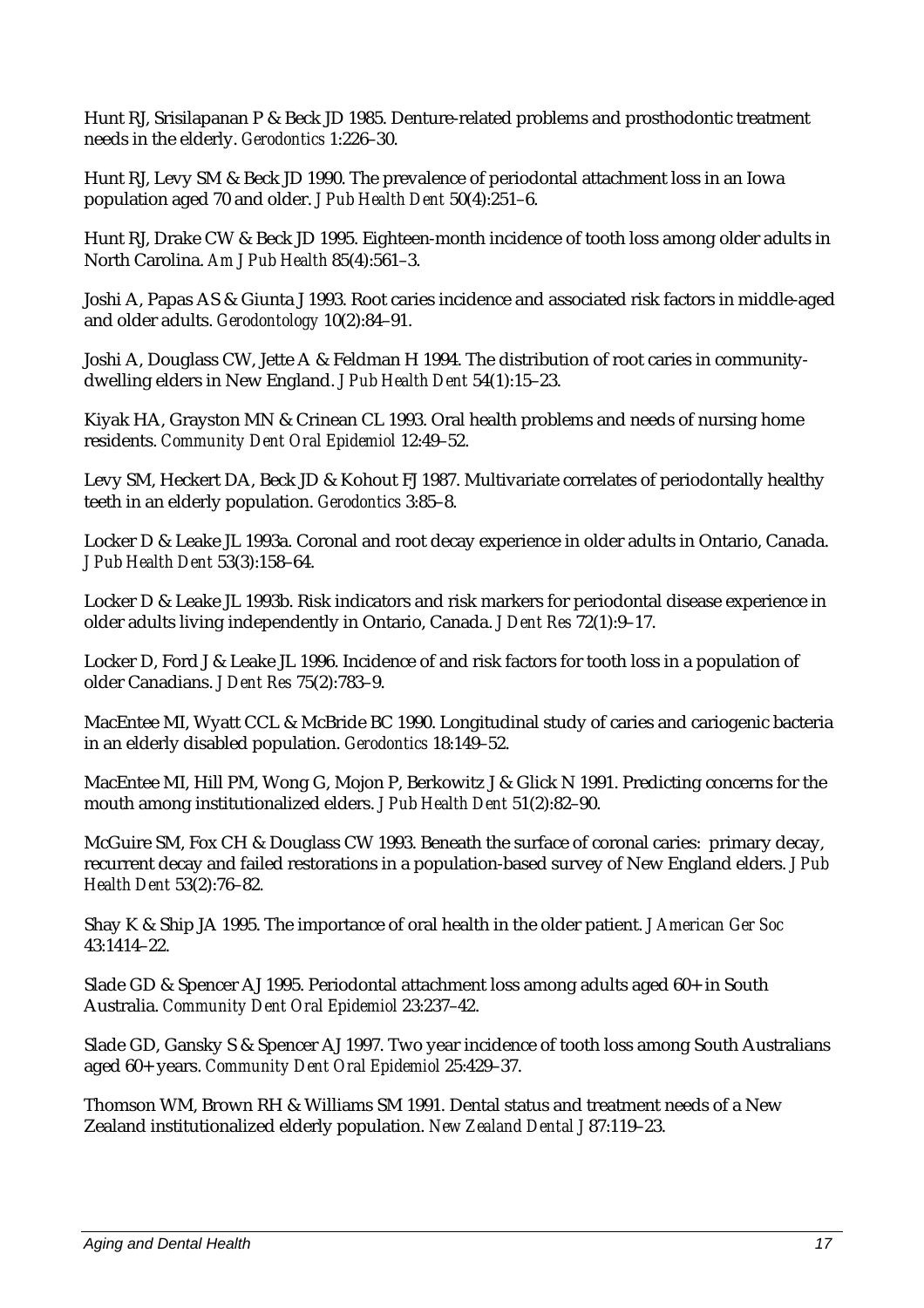Thomson WM, Brown RH & Williams SM 1992. Dentures, prosthetic treatment needs and mucosal health in an institutionalized elderly population. *New Zealand Dental J* 88:51–5.

Veterans Administration 1989. Oral health survey of nursing home residents. Report to the ACMD for Dentistry. Washington DC: Veterans Administration.

Vigild M 1988. Oral hygiene and periodontal conditions among 201 dentate institutionalized elderly. *Gerodontics* 4:140–5.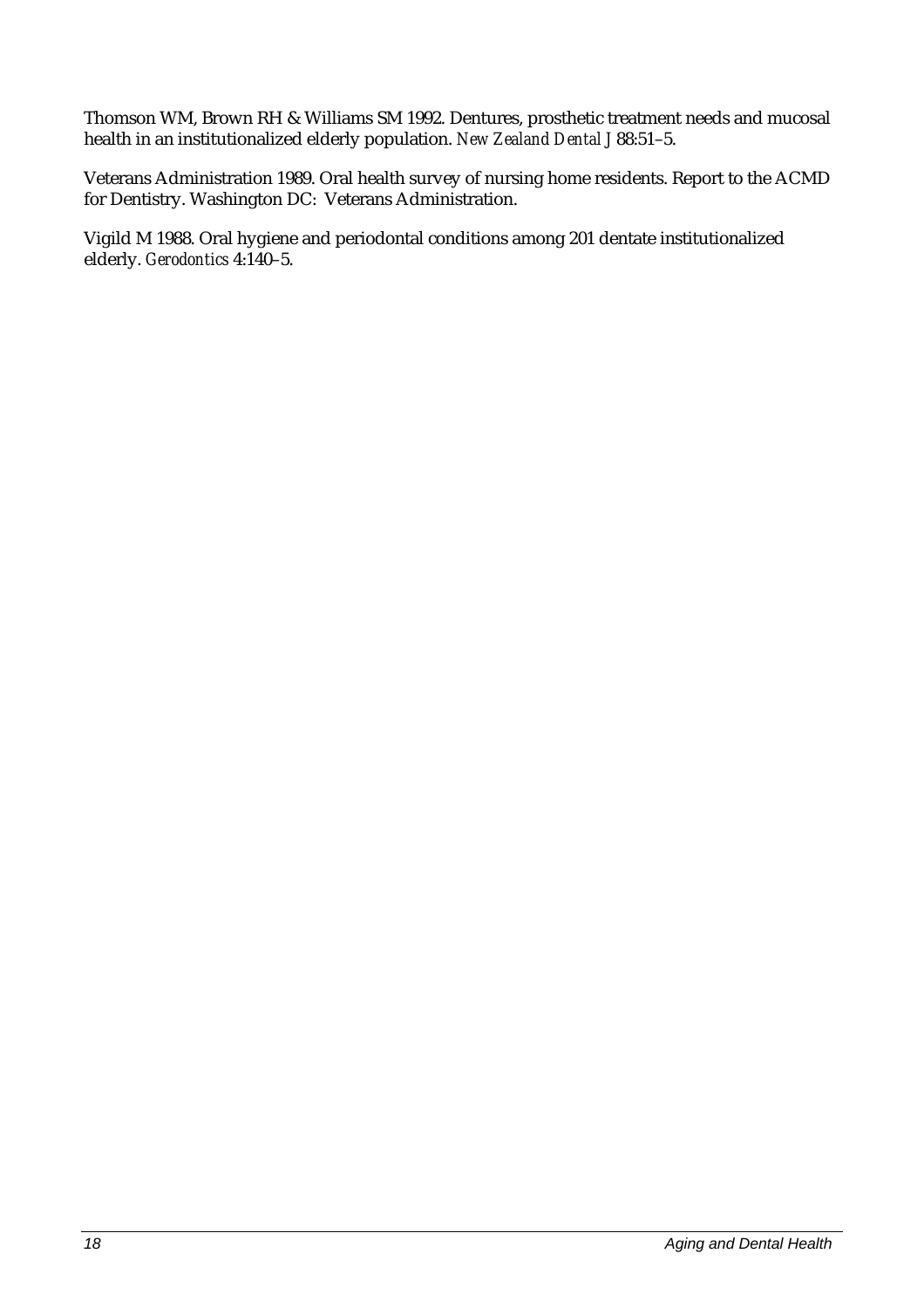# **Clinical dental care for older adults**

# **Professor Ron Ettinger**

# **ABSTRACT**

In dentistry, for treatment purposes it is possible to divide the aging population into three broad groups based upon their functional status.

This presentation will use longitudinal case histories to explore the decision-making process required to develop a treatment plan which adequately addresses the oral health needs of functionally independent older adults, frail older adults and functionally dependent older adults.

In the recent past, older adults utilised dental services infrequently because they were edentulous and felt 'no need' to seek care. In the last decade a new dentate elderly consumer has evolved. These older adults tend to have extensive dental problems which are complicated by their chronic diseases and varied pharmacotherapies. Many of these persons, even when faced with bone loss through periodontal disease, caries or unresolved periapical pathology, will no longer accept the simple solutions of the past, such as the extraction of their remaining natural dentition and the construction of complete dentures.

## **PRESENTATION**

## **Introduction**

Although the number and the percentage of adults over the age of 65 is growing dramatically, (Davies, 1985; United Nations, 1991; Ettinger, 1993a; Department of Commerce, Bureau of Census, 1994) it is important to remember that heterogeneity among persons aged 65 years and older is probably greater than at any other time period in the life span (Nelson & Dannefer, 1991). It has been common practice for all age groups older than 65 years to be grouped together when planning programs or analysing data. However, elderly persons are a complex combination and expression of their individual genetic predispositions, lifestyles, socialisation and environments. All of these factors influence their health beliefs and, therefore, their health behaviour. In order to understand a patient's attitudes, the dentists must evaluate the cultural, psychological, educational, social, economic, dietary and chronologically specific cohort experiences which may have influenced that patient's life. Similarly, oral status is also affected by these same factors, as well as including an individual's life experience with dental care, with caries, periodontal disease and iatrogenic disease. Consequently, oral status reflects the history of the person's behavioural attitudes and expectations for their own oral health. Finally, the skills, attitudes and philosophies of the various dentists that people have encountered during their life must also affect their oral status (Ettinger, 1990).

In the not-so-recent past, the elderly population comprised a relatively small proportion of the total population and the majority of these older adults were edentulous. They utilised dental care infrequently and then only when their previously unmet needs could no longer be ignored (Burt, 1978; Ettinger, 1971). However, there is now ample evidence to show that a new elderly dental consumer has emerged. These older adults are better educated, more politically aware and most importantly many of them have some remaining teeth. As patients, these older people have a wider range of needs and expectations, and are demanding a greater variety of services than the past emphasis on complete dentures by previous cohorts (Ettinger & Beck, 1982).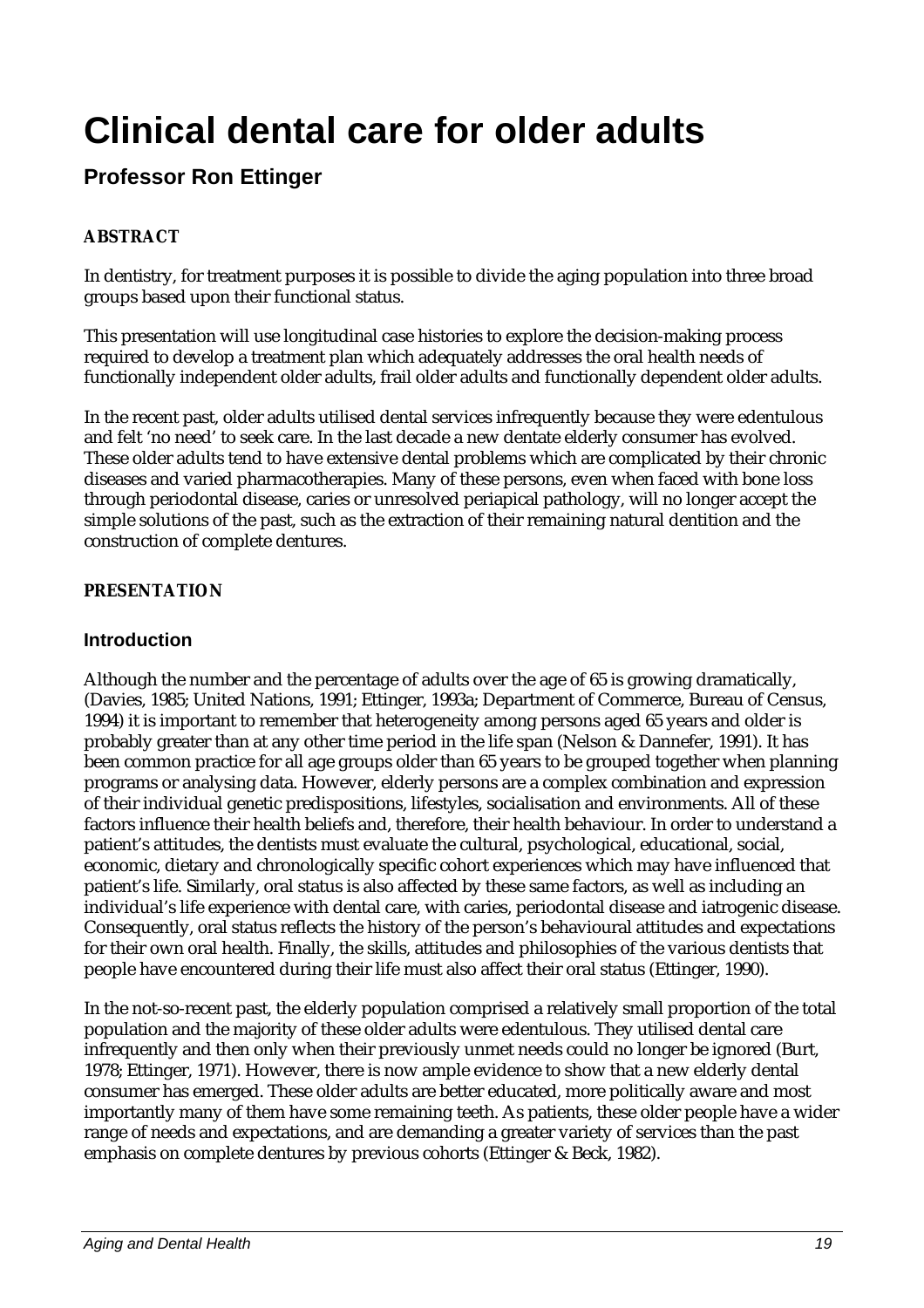The elderly have been defined as a cohort of people aged 65 years or older. It became clear to us that a chronological definition of the aging population was not particularly useful in dentistry. Thus, Ettinger and Beck (1984) developed a functional definition which categorised the aging population into three distinct groups based upon their ability to seek services. The groups were identified as:

- a. the functionally independent older adult;
- b. the frail older adult; and
- c. the functionally dependent older adult.

It also became apparent that different older adults had different needs and that their functional disabilities affected their ability to accept and receive dental treatment. In this paper a case history of a frail older adult will be presented to illustrate some specific oral needs, problems and issues in clinical geriatric dentistry.

## **Case history**

Mrs J.M. was a 76-year-old married woman who lived at home with her husband, some 20 miles away. Mrs J.M. was of Bohemian origin, spoke English poorly, had less than a high school education and worked as a cook's assistant in a restaurant in her youth. She needed the aid of a walking stick to walk independently. Her husband had brought her to our clinic because several local dentists, after examining her, told her that they could not treat her. Her chief complaint was that she had a lot of oral discomfort and could not eat hard foods and that she wanted to be comfortable.

#### *Medical history*

After talking to her husband we found that she had a history of hypertension, osteoarthritis, especially of the knees, and a history of psychiatric disease, including depression for which she had been hospitalised in the past and had received electroconvulsive therapy (ECT). She also had a history of pernicious anaemia.

#### *Drug history*

She carried a little card on which her physician had written her medications:

| Elavil      | 50 mg bid             |
|-------------|-----------------------|
| Restoril    | $20 \text{ mg}$ hs.   |
| Moduretic   | 1 tab/day (with food) |
| K-Tabls     | 20 mEq tid            |
| Tylenol #3  | 1 tab $q6h$           |
| Vitamin B12 | (injection: 1/month)  |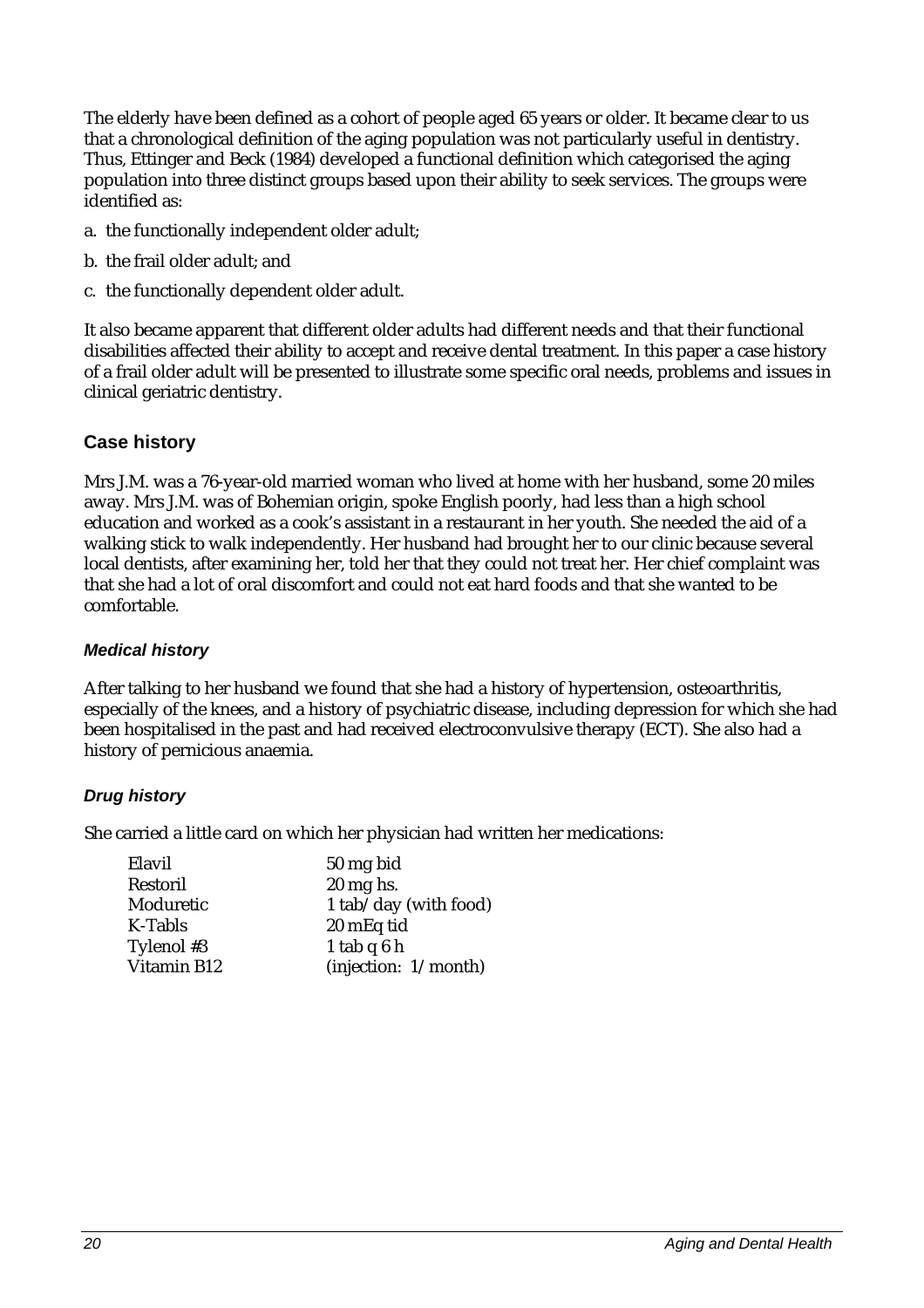#### *Oral examination*

The patient had uncontrolled rhythmic movements of the mouth and tongue, suggestive of extra-pyramidal symptoms. She could control the movements for brief seconds, thus suggesting that it was tardive dyskinesia (Kamen, 1975; Asnis et al., 1977; Bell & Smith, 1978; Blair & Dauner, 1993). Intraorally, her mouth was very dry. The following teeth were present:

|          |  |  |  |  | $X X 6* 5 4* 3* 2 X 1' 2 3 X 5 X X X$ |  |  |  |
|----------|--|--|--|--|---------------------------------------|--|--|--|
|          |  |  |  |  | X X X X X 3 2 X X 2* 3* 4* X X X      |  |  |  |
| * caries |  |  |  |  |                                       |  |  |  |

<sup>1</sup> root only

The teeth had the lower 1/3 covered with plaque and there was subgingival calculus, but no teeth except the upper left premolar had probing depths greater than 3mm. There were no occluding pairs of teeth in the retruded position, and the patient functioned by protruding her jaw to find contact with the remaining lower teeth.

#### *Treatment plan*

To develop a treatment plan we needed to answer the following questions:

- 1. What were patient's desires and expectations?
- 2. What were her dental needs and how complex would her treatment need to be?
- 3. What would be the impact of her dental needs on her quality of life?
- 4. How would her medical problems impact on her treatment?
	- a. How stable was her hypertension and could we use vasoconstrictor in her local anaesthetic?
	- b. How severe was her osteoarthritis and how long could she sit in a dental chair?
	- c. Was her depression under control and could she take responsibility for her daily oral hygiene?
	- d. When was the last episode of her psychiatric disease and what medication had caused the tardive dyskinesia?
	- e. How severe was her tardive dyskinesia and would it limit our ability to deliver clinical dental care?
- 5. Could we discuss her medications with her physician with regard to her dry mouth?
- 6. How compliant would she be with any oral health care regimen?
- 7. What would be her ability to tolerate the stress of treatment? How tolerant would her soft tissues be of the physiological trauma created by dentures, especially a mandibular denture?
- 8. Were there any financial limitations on her being able to receive treatment?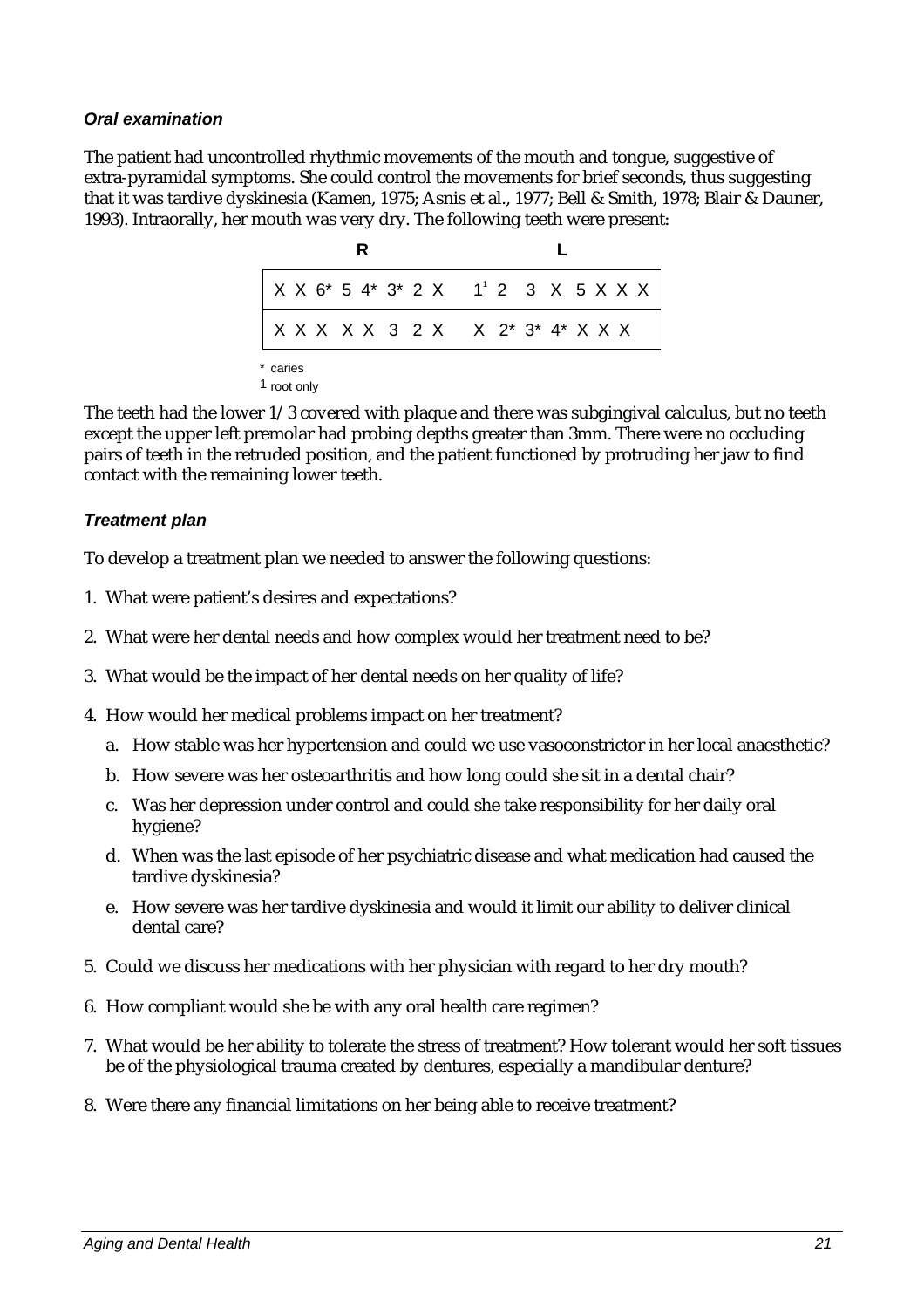#### *Patient management issues*

#### *Patient's desires and expectations*

The patient wanted to be comfortable and to be able to chew. She was prepared to do what was necessary and had the support of her family.

#### *Communications*

Mrs J.M.'s English was so poor that we needed to make sure her husband was with her when we presented any treatment plan. If he did not seem to understand the informed consent, then we needed to have her daughter, who lives near to the parents, come to the appointment as well.

#### *Dental needs*

She had no opposing pairs of teeth and so had poor masticatory function which would require a maxillary and mandibular prosthesis. As she had difficulty chewing and pain when she did, we would need to remove some teeth and restore the remaining teeth.

An evaluation of her radiograph showed caries on most of the teeth on the upper right quadrant and lower left quadrant. There was a broken central incisor on the left side with only the root left.

#### *Quality of life*

Her current oral status impacted on the quality of her life in that she was uncomfortable and had difficulty chewing. Any improvement would also improve the quality of her life.

#### *Medical consultation*

- a. We recorded her vital signs: her blood pressure was 155/90 mm Hg, with a pulse of 72. It seems her hypertension was controlled by her medications. Even if her blood pressure was controlled by medication, the blood pressure should be monitored and recorded prior to and at the end of every dental appointment, especially if any invasive procedures were to be used (Malamed, 1980). The accepted norm for blood pressure for an older adult is 160/95 mm Hg and a protocol for treatment is shown in Figure 1 (Ettinger, 1993b).
- The American Heart Association guidelines for use of epinephrine as a vasoconstrictor in local anaesthetic is not more than 0.04 mg (Mulligan, 1985). This translates to not more than 2½ carpules of 1.8 ccs of lidocaine 2% with  $\frac{1}{100,000}$  epinephrine at any one time, making sure that it is not placed in a blood vessel by deliberate aspiration (Jastak & Yagiela, 1983).
- b. She had severe osteoarthritis of the knees and some problems with her neck. However, her hands and fingers were not severely affected. We felt that if we could get her in a comfortable position, sitting in a dental chair was not going to be a problem.
- c. We found out that Mrs J.M. had been treated with chloropromazine for several years and she had had an acute episode of depression with psychotic features and been hospitalised 15 years ago. The treatment was ECT. The follow-up treatment for the depression was with amytriptiline. Because amytriptiline is so drying, we asked the physician to change her to another tricyclic, desipramine, which is much less xerogenic (Sreebny & Schwarz, 1986; Atkinson & Wu, 1994;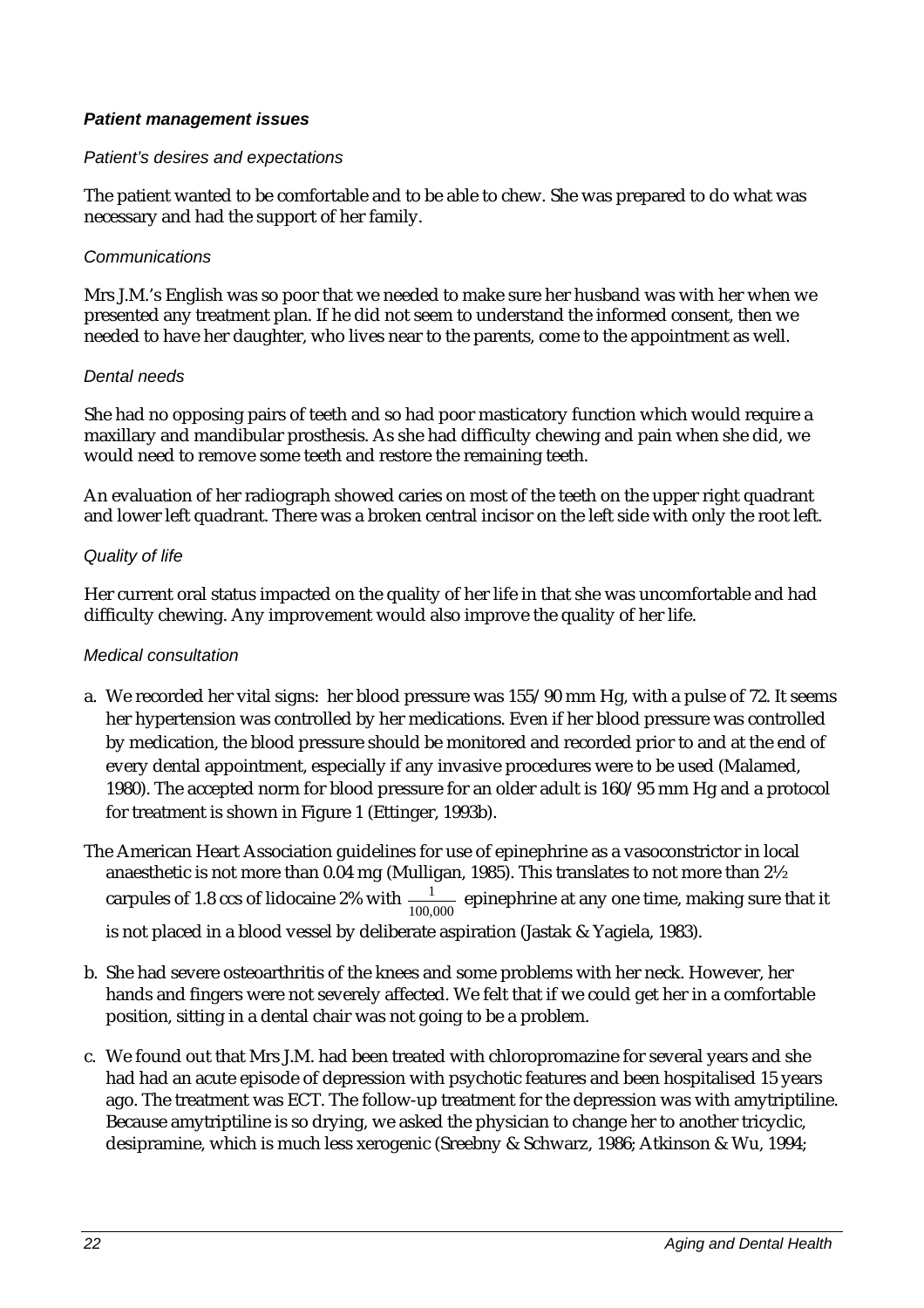Ettinger, 1996). According to her physician, Mrs J.M.'s depression has been stable for the last few years.

d. There is an increased risk of myocardial infarction and stroke between 6 a.m. and 9 a.m., so we do not want to see her before 9 a.m. This risk is due to a diurnal increase in platelet aggregability which increases the risk of thrombus formation (Willich et al., 1987; Ridker et al., 1990; Panza et al., 1991).

#### *Daily medications*

The influence of her daily medications on Mrs J.M.'s oral condition and on her dental management is shown in Table 1.

#### *Ability to maintain oral hygiene*

This is a key factor in decision making as plaque control is essential to maintenance of any teeth within the arch (Berkey et al., 1996). The compliance with this preventive behaviour depends upon the patient having:

- a. *Adequate knowledge* on why she needs to clean her teeth, and understanding that her dry mouth puts her into the high risk category for caries and periodontal disease. Because of the language problems we need to keep the explanations as simple and as practical as possible.
- b. *Adequate motivation* is needed if people are to change behaviours. In Mrs J.M.'s case, she stated that she wanted to keep as many teeth as possible so the prognosis for her cooperation is good.
- c. *Adequate neuromuscular skills* are necessary to hold a toothbrush. One must have adequate vision to see and enough fine hand–eye coordination to be able to put the brush where it will be most effective. The tardive dyskinesia seems to only affect her oral cavity, her hand–eye coordination seems to be relatively good as she crochets while sitting in the dental chair.

As Mrs J.M. has such a dry mouth, we wanted to put her on a home care regimen for persons with a high risk of caries. That is, we suggested that she try an artificial saliva and used a fluoride toothpaste and to begin with a neutral fluoride rinse before going to bed. The one we prescribed was a 0.2% sodium fluoride rinse. We would have liked to use a chlorhexidine rinse but none was available which did not have an alcohol base. Alcohol is contraindicated for patients who have a very dry mouth. We will have Mrs J.M. on 3-month recall; if we see any new carious lesions we will prescribe a neutral sodium fluoride brush-on gel with 5,000 ppm fluoride.

#### *Tardive dyskinesia*

It is our experience that with patients with neurological problems such as Parkinson's disease or myasthenia gravis, movement disorders such as tardive dyskinesia, etc., or cognitive disorders such as Alzheimer's disease and other dementias, it is imperative to try and prevent them becoming edentulous in the mandibular arch. One can make a complete maxillary denture or a maxillary removable partial denture (RPD) with very little cooperation from the patient; however, that is not true for the mandible. Therefore, it is important to maintain some key teeth in these at-risk patients.

Moreover, there are a group of individuals who do not accommodate well to a complete mandibular denture because their tissues are very fragile. These persons include those:

- 1. whose soft tissue has degenerated with extensive denture wearing;
- 2. with significant reduction in salivary flow rates;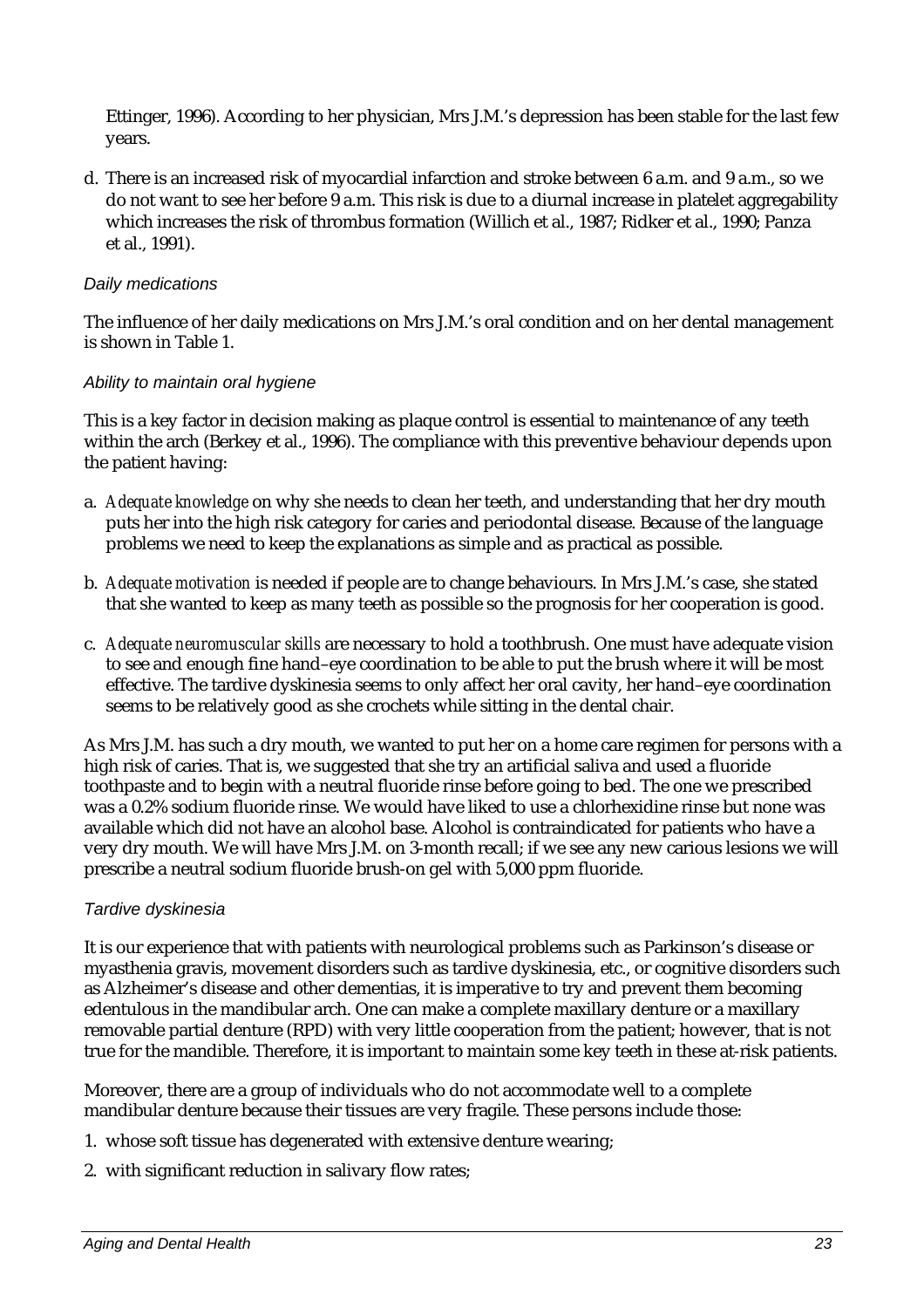- 3. whose pain threshold has been altered;
- 4. whose neuromuscular skills have deteriorated;
- 5. whose cognitive skills have deteriorated;
- 6. whose physical health has deteriorated and who are physically frail.

To do restorative care in Mrs J.M.'s mouth we used a mouth prop made out of cotton rolls and taped together to keep her mouth open, and to protect her tongue we used a suction tip with a large metal tongue deflector.

#### *Probability of success*

Provided the patient's health remains stable at the present level, then she can cooperate and we can treat her, however:

- a. Communication may be a problem.
- b. Transportation will not be a problem as she has a good support system.
- c. Her xerostomia will increase the risk of caries and periodontal disease and cause problems with wearing dentures. It is important to avoid a complete denture especially on the mandible.
- d. Her tardive dyskinesia will be a management problem and the clenching may hinder her ability to wear a mandibular denture. Also, the ability to record vertical dimension of occlusion and centric relation will be a problem. The use of interim RPD's will help diagnostically.
- e. Her motivation seems to be good and her hand–eye coordination adequate.

The overall probability of success is fair to good and since the patient is in pain it is imperative to deliver emergency care as soon as possible.

#### *The treatment plan*

*Initial*

After evaluating all the modifying factors the following treatment plan was offered to Mrs J.M.:

**Maxilla:**

| Extractions: right side: 1st molar, 1st and 2nd premolar |
|----------------------------------------------------------|
| left side: central incisor and 2nd premolar              |

Restorations: right side: canine

#### **Mandible:**

Extractions: left side, 1st premolar and lateral incisor

Restorations: canine cut down as a vital overdenture abutment

Construction of interim transitional RPD's for the maxilla and mandible to determine vertical dimension of occlusion, neuromuscular skills and home care regimen. After delivery and adjustments the patient was placed on 3-month recall.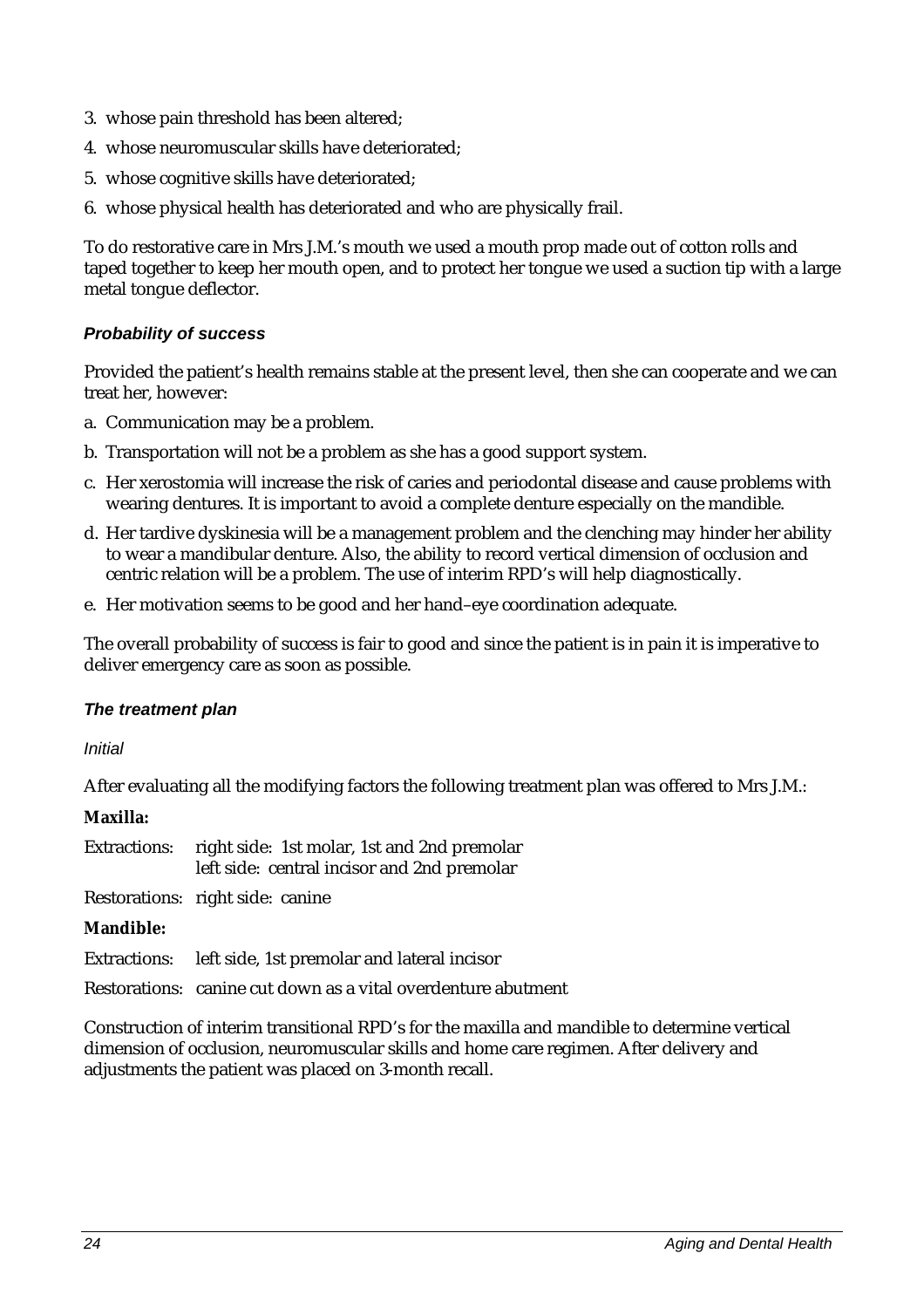#### *At 3-month recall*

Oral hygiene was much improved, no caries were seen and Mrs J.M. was functionally comfortable with the dentures. Her husband had suffered a stroke and was in a nursing home; however, Mrs J.M. had excellent community support including neighbours who were prepared to drive her.

#### *Treatment plan (after 3-month recall)*

Because Mrs J.M. was doing so well we suggested the following treatment plan:

#### **Maxilla:**

surveyed crowns on the left and right canines restore the incisal of left lateral with composite resin cast chrome cobalt RPD to restore aesthetic and occlusal contacts

#### **Mandible:**

a surveyed crown on the right canine, cast chrome cobalt RPD to restore the dentine cast chrome cobalt RPD to restore occlusal contacts

The patient accepted this treatment plan but during its early phase her husband died which delayed the treatment. However, the treatment was completed and Mrs J.M. was placed on 4-month recall. Because she had no occluding pairs of teeth she was given a night guard to wear on the mandibular arch. She was asked to place some neutral sodium fluoride gel in the night guard each evening.

## **Conclusions**

This case history illustrates that it is possible to do extensive restorative work for an at-risk patient if one understands the influence the social and medical problems have upon the oral cavity and dental treatment. It is imperative that a step-wise approach is used and that no irreversible step is taken until an adequate risk-assessment of potential for success has been made. The key to successful treatment is to understand how the patient functions in his/her environment and how dentistry fits into his/her overall needs.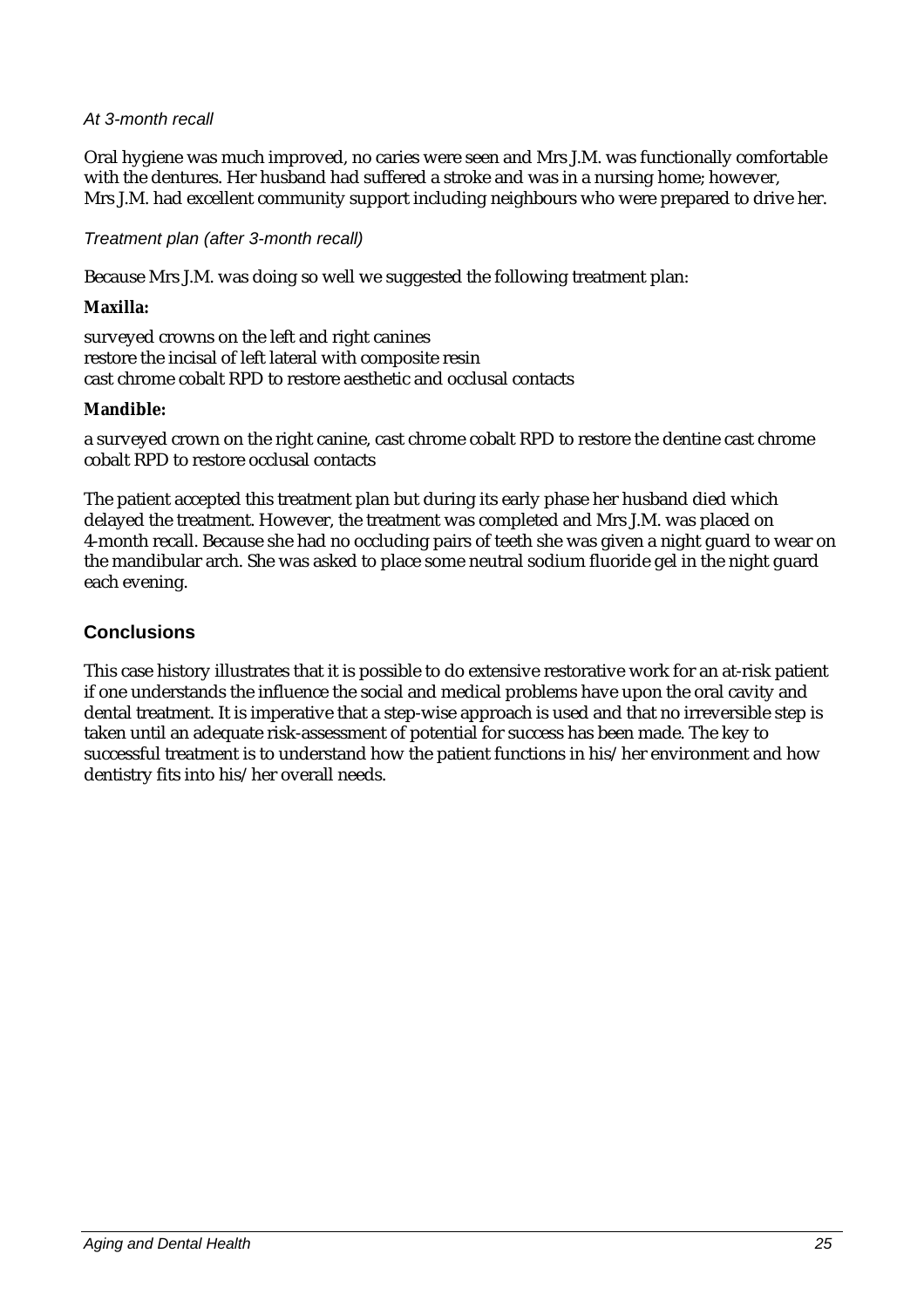| <b>Disease</b>     | Drug generic name                        | <b>Potential oral side</b><br>effects | <b>Management issues</b>       |
|--------------------|------------------------------------------|---------------------------------------|--------------------------------|
| Depression         | Amitriptyline                            | Xerostomia                            | 1. Caries prevention           |
|                    | (Antidepressive)                         | Changes in taste                      | 2. Artificial saliva           |
|                    |                                          | Swelling of the tongue                | 3. Potential effect on         |
|                    |                                          | Parkinson's-like movement             | epinephrine                    |
|                    |                                          |                                       | 4. Poor healing                |
|                    |                                          |                                       | 5. Orothostatic<br>hypotension |
|                    |                                          |                                       | 6. Avoid alcohol               |
| Insomnia           | Temazepam                                | Xerostomia                            | 1. Drowsiness                  |
|                    | (Sedative-hypnotic)                      |                                       | 2. Risk of falling             |
| Hypertension       | Amiloride HCL 5 mg                       | Xerostomia                            | 1. Caries prevention           |
|                    | With hydrochlorothiazide                 |                                       | 2. Postural hypotension        |
|                    | 50 mg (Diuretic)                         |                                       | 3. Poor healing                |
|                    |                                          |                                       | 4. Limit saline products       |
|                    |                                          |                                       | 5. Avoid alcohol               |
| Hypokalemia        | Potassium chloride<br>(Anti-hypokalemic) | None                                  | Cold extremities               |
| Osteoarthritis     | Acetominophen 300 mg                     | Gingival bleeding                     | 1. Bleeding with               |
|                    | with codeine phosphate<br>30 mg          | Xerostomia                            | extractions or deep<br>scaling |
|                    | (Analgesic)                              |                                       | 2. Risk of falling             |
|                    |                                          |                                       | 3. Orthostatic<br>hypotension  |
|                    |                                          |                                       | 4. Caries prevention           |
| Pernicious anaemia | Vitamin B12                              | None                                  | None                           |

|  |  |  |  |  |  |  |  |  | Table 1: Mrs JM - Influence of daily medication on oral condition and her dental management |
|--|--|--|--|--|--|--|--|--|---------------------------------------------------------------------------------------------|
|--|--|--|--|--|--|--|--|--|---------------------------------------------------------------------------------------------|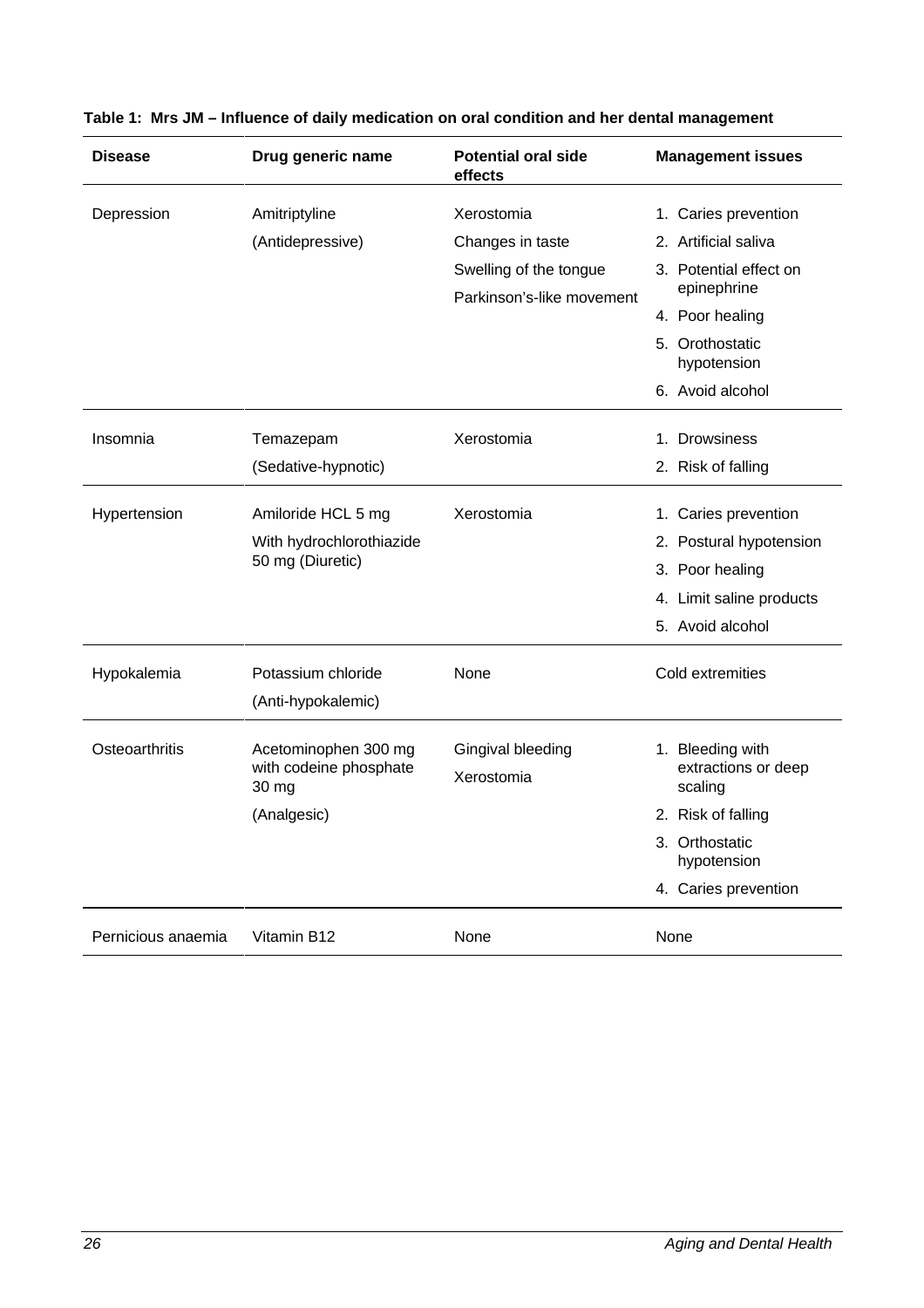#### **Figure 1. Guidelines for treatment decisions regarding persons who have blood pressure readings greater than 160mm Hg systolic or 95mm Hg diastolic**

(Modified from: Ettinger, RL 1993. Management of elderly patients in the private practice system. *Int Dent J* 43:29–40.)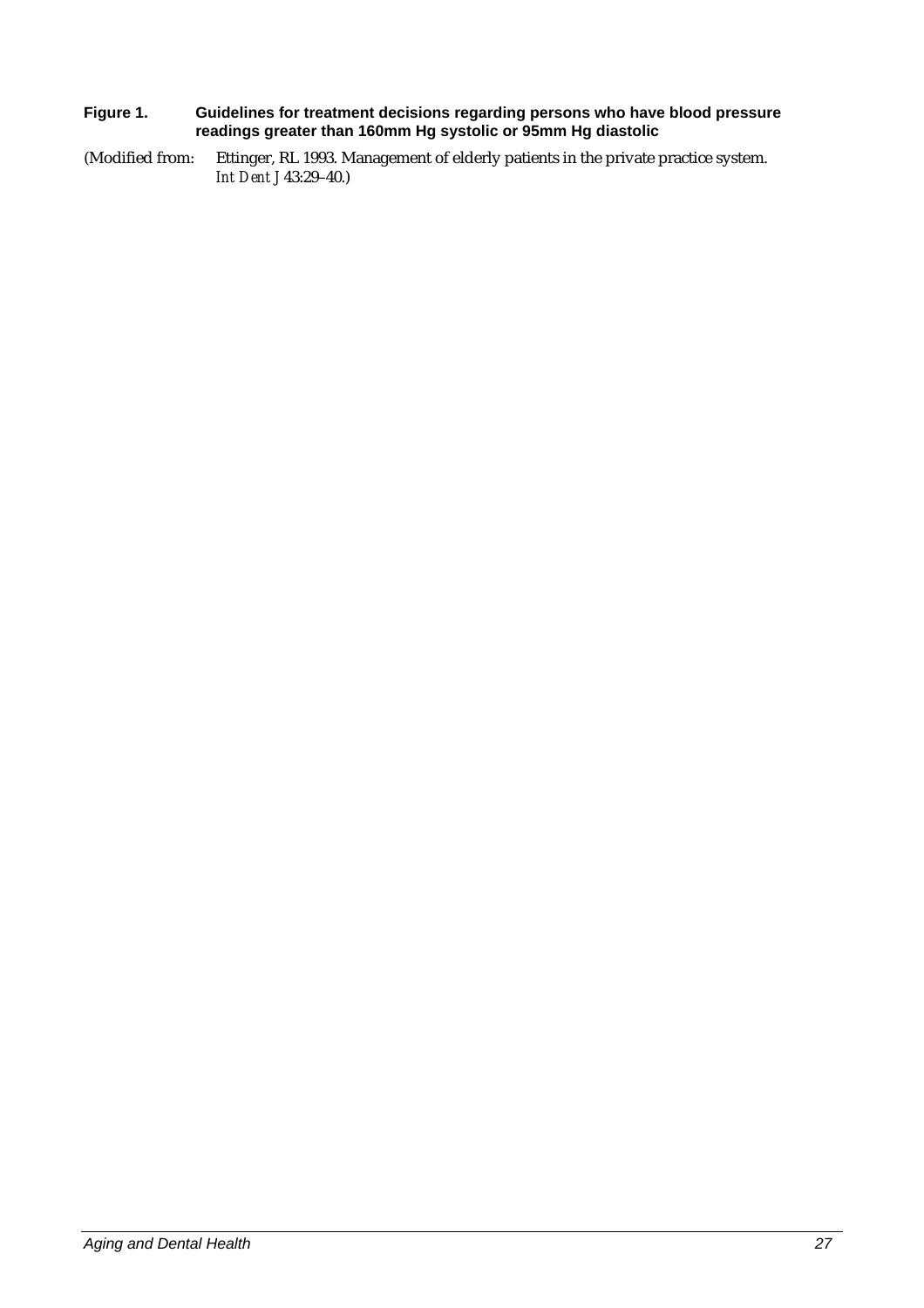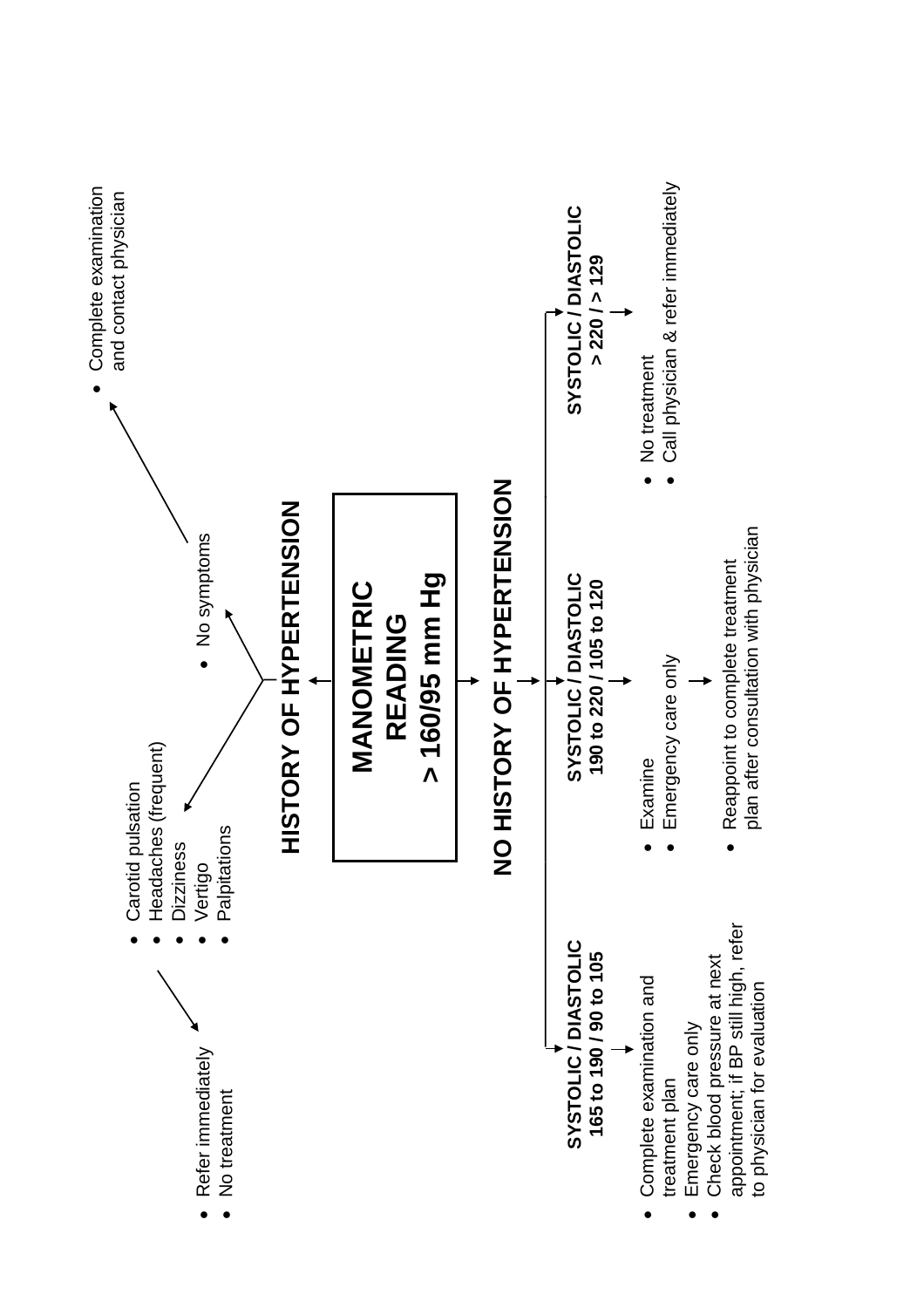# **References**

Asnis GM, Leopold M, Duvoisin RC & Schwartz AH 1977. A survey of tardive dyskinesia in psychiatric outpatients. *Amer J Psychiat* 134:1367–70.

Atkinson JC & Wu AJ 1994. Salivary gland dysfunction causes, symptoms, treatment. *J Am Dent Assoc* 125:409–16.

Bell RC & Smith RC 1978. Tardive dyskinesia: characterization and prevalence in a statewide system. *J Clin Psychiat* 39:39–47.

Berkey DB, Berg RG, Ettinger RL, Mersel A & Mann J 1996. The old-old dental patient: the challenges of clinical decision-making. *J Am Dental Assoc* 127:321–32.

Blair DT & Dauner A 1993. Non-neuroleptic etiologies of extrapyramidal symptoms. *Clinic Nurse Spec* 7:225–31.

Burt RA 1978. Influences for change in the dental health status of populations: a historical perspective. *J Pub Hlth Dent* 38:272–8.

Davies AM 1985. Epidemiology and the challenge of aging. *Int J Epidemiol* 14:9–21.

Department of Commerce, Bureau of Census 1994. Projections for states by age, sex, race, and Hispanic origin 1993–2020. In: Current population reports, p. 25–111. US Government Printing Office, Washington, DC.

Ettinger RL 1971. An evaluation of the attitudes of a group of elderly edentulous patients to dentists, dentures, and dentistry. *Dent Pract Dent Rec* 22:85–91.

Ettinger RL & Beck JD 1982. The new elderly: what can the dental profession expect? *Spec Care Dent* 2:62–9.

Ettinger RL & Beck JD 1984. Geriatric dental curriculum and the needs of the elderly. *Spec Care Dent* 4:207–13.

Ettinger RL 1990. Restoring the aging dentition: repair or replacement. *Int Dent J* 40:275–82.

Ettinger RL 1993a. Demography and dental needs, an international perspective. *Gerodontology* 10:3–9.

Ettinger RL 1993b. Management of elderly patients in the private practice system. *Int Dent J*  $43:29-40.$ 

Ettinger RL 1996. Review: Xerostomia: a symptom which acts like a disease. *Age and Ageing* 25:409–12.

Jastak JT & Yagiela JA 1983. Vasoconstrictors and local anaesthesia: a review and rationale for use. *J Am Dent Assoc* 107:623–30.

Kamen S 1975. Tardive dyskinesia: a significant syndrome for geriatric dentistry. *Oral Surg* 39:52–7.

Malamed SF 1980. Blood pressure evaluation and the prevention of medical emergencies in dental practice. *J Prev Dent* 6:183–8.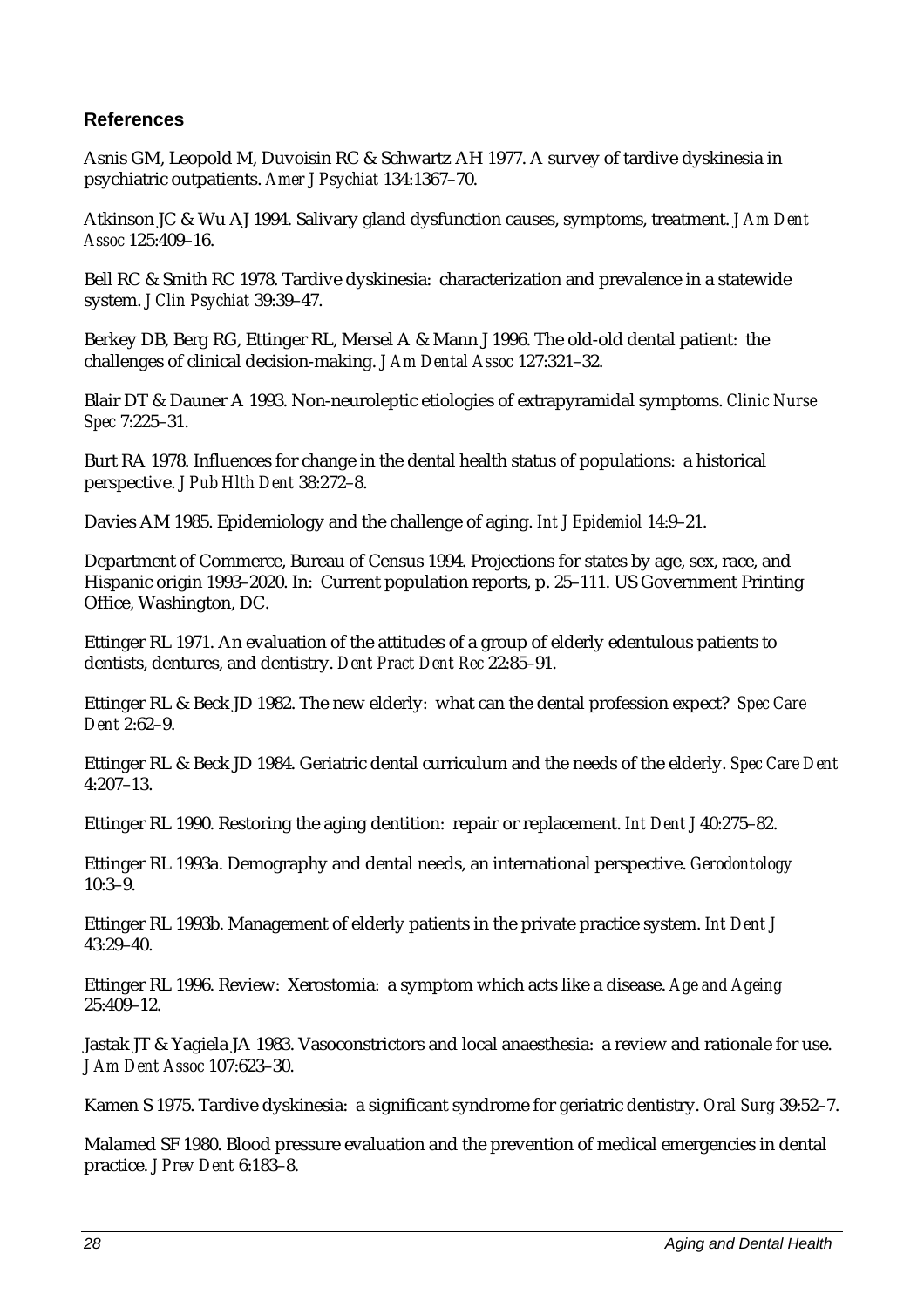Mulligan R 1985. Pretreatment for the cardiovascularly compromised geriatric dental patient. *Spec Care Dent* 5:116–23.

Nelson EA & Dannefer D 1991. Aged heterogeneity: fact or fiction? The fate of diversity in gerontological research. *The Gerontologist* 32:17–23.

Panza JA, Epstein SE & Quyyumi AA 1991. Circadian variation in vascular tone and its relation to α-sympathetic vasoconstrictor activity. *N Engl J Med* 325:986–90.

Ridker PM, Manson JE, Buring JE, Miller JE & Henneksens CH 1990. Circadian variation of acute myocardial infarction and effect of low-dose aspirin in a randomized trial of physicians. *Circulation* 82:897–902.

Sreebny LM & Schwartz SS 1986. A reference guide to drugs and dry mouth. *Gerodontology* 5:75–99.

United Nations 1991. Sex and age distribution of populations. Dept of International, Economic and Social Affairs (Population Studies No. 112) New York.

Willich SN, Levy D, Rocco MB, Tofler GH, Stone PH & Muller JE 1987. Circadian variation in the incidence of sudden cardiac death in the Framingham Heart Study population. *Am J Cardiol* 60:801–6.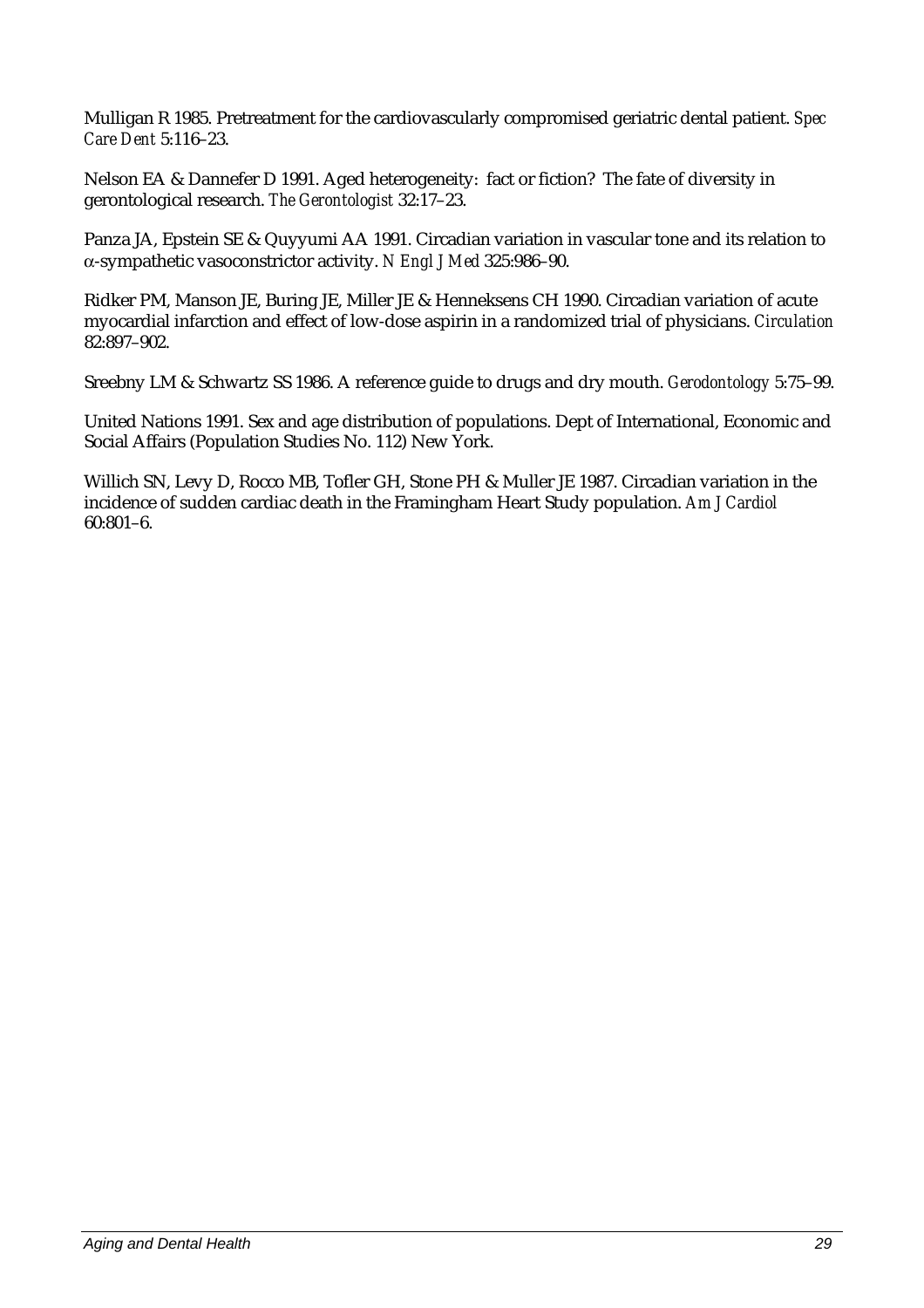# **Medications and oral health**

# **Dr W Murray Thomson**

# **ABSTRACT**

PURPOSE – The purpose of the presentation is to examine occurrence of dry mouth and the medication – dry mouth findings from a cohort study of older people which is the first study to use longitudinal medication-exposure data.

METHODS – The presentation uses data from the South Australian Dental Longitudinal Study at baseline in 1991 and again five years later in 1996. At the five-year data collection, resting whole salivary flow rates were measured and xerostomia was estimated using (1) the Xerostomia Inventory and (2) the standard single item 'How often does your mouth feel dry?', with the response options 'never', 'occasionally', 'frequently' or 'always'. For the 20 most prevalent classes of medication, participants were divided into continuous users, starters, stoppers and non-users according to whether each medication type was taken at baseline and five years. The groups' salivary flow-rates and Xerostomia Inventory scores were compared using analysis of variance and linear regression modelling.

RESULTS – The prevalence of xerostomia in the sample was 20.5%, and that of salivary gland hypofunction (SGH) 22.1%. Some 65% of the sample suffered neither xerostomia nor SGH, and the two conditions coincided in only 5.7% of individuals. The multivariate analyses showed that salivary flow rates were significantly reduced in participants who were on (or who had been on) antidepressants, and were higher in those who were taking hypolipidaemic drugs. Xerostomia Inventory scores were higher in those who were continuous users of narcotic analgesics or anginals, or who had started or stopped taking hormone replacement therapy (HRT) in the preceding five years. The findings of this study suggest: (1) that xerostomia and SGH are discrete conditions and usually occur independently; (2) that current concepts of the association of medication and dry mouth need to be modified; and (3) that dentate individuals taking certain classes of medication may be at higher risk of oral diseases.

# **PRESENTATION**

Older people are thought to be more susceptible to medications which may produce dry mouth. The purpose of this paper is to examine the relationship between dry mouth and particular classes of medication in the first study to use longitudinal medication-exposure data.

# **Dry mouth**

Dry mouth is common among older populations, with a reported prevalence of between 10 and 38%, depending upon the group being studied; around 20% is the most frequently reported estimate. While it is known to be more prevalent in the 'older old' and in females, there is no evidence to suggest that this is a feature of the aging process itself; rather, it is thought that older people's salivary systems are more vulnerable to exogenous factors which may act to reduce salivary flow. Examples of these factors are: certain medications, some chronic inflammatory conditions, and radiation therapy for head and neck tumours.

Should we be concerned about dry mouth? The answer is *definitely yes*: it can significantly affect the quality of life for affected individuals, and there is also the suggestion from prevalence studies –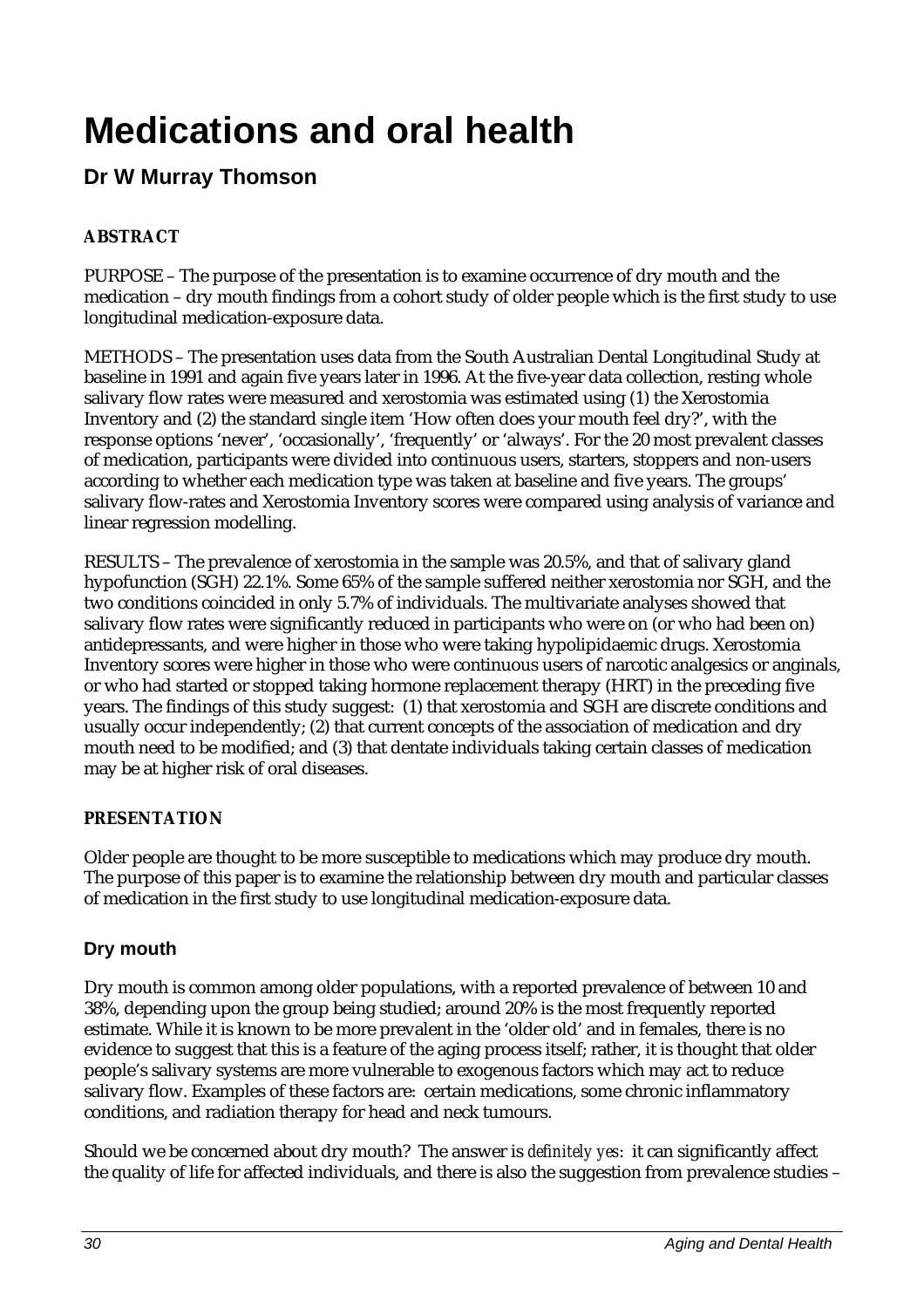as yet unsubstantiated by cohort studies – that it is associated with an increased occurrence of dental caries, and can also affect denture function. Locker (1995) has shown that the prevalence of xerostomia in an older population increases over time, and it is imperative that our understanding of the aetiology, epidemiology and natural history of the condition is rapidly improved.

Before proceeding any further in describing the relationship of medications and dry mouth, it is a good idea to examine the two conceptually distinct manifestations of dry mouth.

- 1. **Salivary gland hypofunction** (SGH), or hyposalivation, is an observable, chronic reduction in salivary flow rate; as such, it is a *sign*.
- 2. **Xerostomia** is the subjective feeling of dry mouth, and commonly involves a varied collection of associated *symptoms*.

The relationship between these two manifestations is currently unclear: they may be discrete, occurring separately in the population; they may always occur together in certain affected individuals; or there may be a variable degree of overlap between them. Two circumstances have contributed to the lack of understanding. First, most studies have used either convenience samples of xerostomia clinic patients (Fox et al., 1987), compliant elders (Billings et al., 1996), or dental students (Dawes, 1987); second, the population-based approach has only been used in a small number of studies (Nederfors et al., 1997; Locker, 1993; Gilbert et al*.*, 1993; Osterberg et al., 1984), none of which has measured *both* conditions. It is axiomatic that a comprehensive understanding of the epidemiology and public health significance of a condition requires not only accurate and detailed epidemiological and clinical study, but also unbiased estimates of its occurrence.

## *1. Salivary gland hypofunction (SGH)*

SGH is most commonly defined as a resting whole-salivary flow rate of  $\langle 0.1 \text{ ml/min}$ , or a reduced stimulated flow of  $\langle 0.5 \text{ m} / \text{min}$ . Flow rate is estimated by using sialometry; there is the choice of collecting resting or stimulated flows, or whole or glandular saliva. It is thought that the resting whole-saliva flow is probably most important in the long-term protection of the dentition. There are a number of ways in which saliva can be collected, ranging from the relatively unsophisticated 'spit' or 'drain' methods, through to cannulating individual glands and using negative pressure to withdraw secretions (Navazesh & Christensen, 1982).

#### *2. Xerostomia*

The measurement of xerostomia is more problematic, as the only way to find out about symptoms is to ask the individual concerned. Two approaches have been used to date: (1) the single global question; and (2) a mix of questions covering various experiential and behavioural aspects of dry mouth. The former has been more common and is easier to interpret, while the latter approach has been faced with the problem of analysing the responses to the different questions separately and finding that each gives a different prevalence estimate.

In the past, the single-item approach has been most commonly used, employing questions such as:

Does your mouth feel distinctly dry?

Do you sip liquids to aid in swallowing dry foods?

Does your mouth feel dry when eating a meal?

Do you have difficulties swallowing any foods?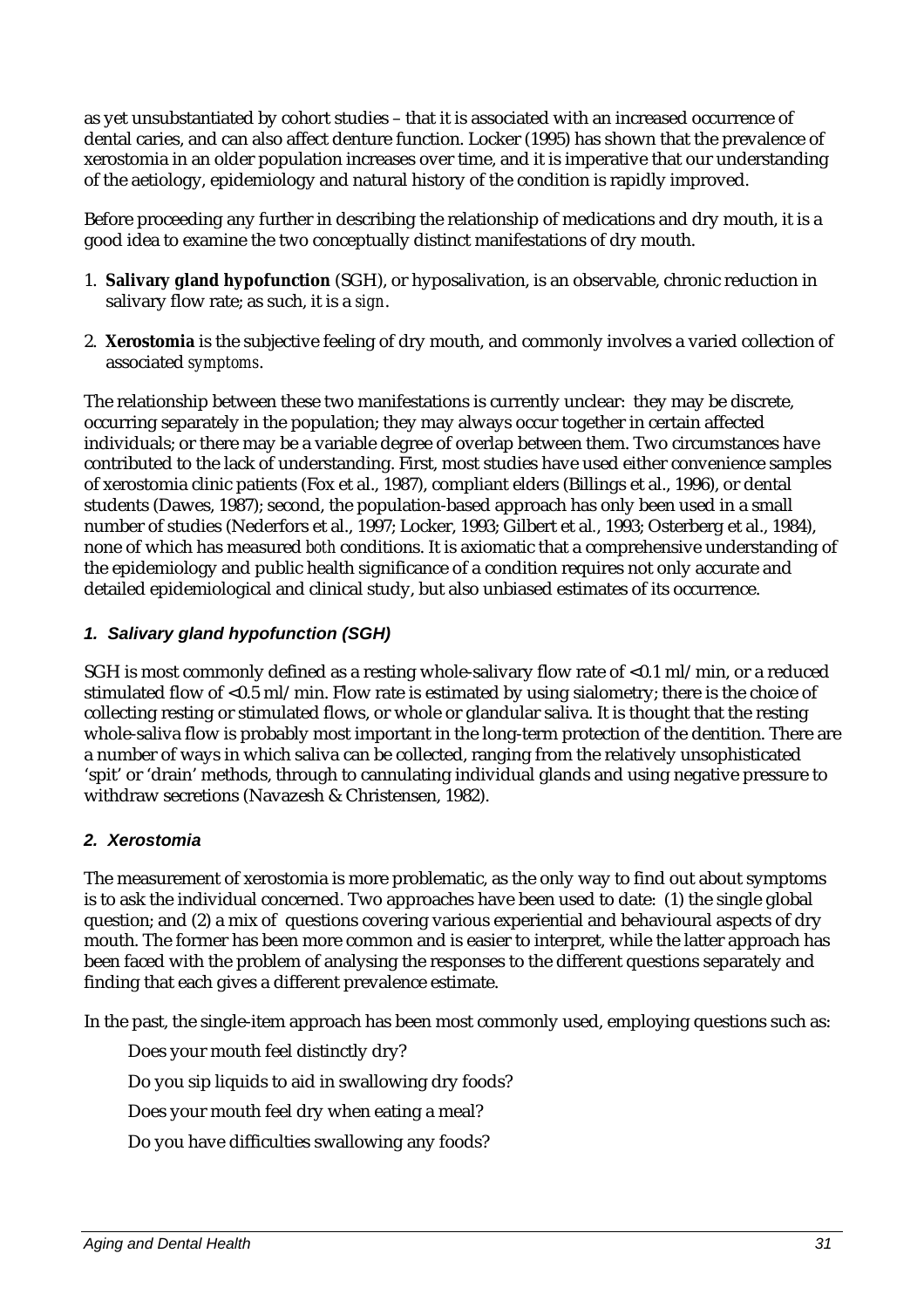Does the amount of saliva in your mouth seem to be too little, too much, or you don't notice it?

Do you feel dryness in the mouth at any time?

Do you have mouth dryness?

Is your mouth sometimes dry?

How often does your mouth feel dry?

Does your mouth feel dry?

Each of the population-based studies of xerostomia has used the single global question approach. Osterberg et al. (1984) used the question 'Does your mouth feel distinctly dry?' (binary response option 'yes', 'no'), and conducted measurements of salivary flow on only a small subsample of their study participants. Locker (1993) used the single question 'During the last four weeks have you had any of the following – dryness of mouth?' (binary response option 'yes', 'no') but did not measure salivary flow. Nederfors et al. (1997) used the question 'Does your mouth usually feel dry?' (binary response option 'yes', 'no'), and did not measure salivary flow either. None of those studies provided evidence for the validity of the questions used. Gilbert et al. (1993) reported from a study of a stratified random sample of community-dwelling older Florida residents, which used a number of questions on mouth dryness, but did not measure salivary flow. Their main outcome measure was the question 'Is your mouth sometimes dry?', to which 39% of respondents answered affirmatively. The latter question can be criticised on the grounds that it is probably too inclusive for use as a tool for categorising individuals as 'xerostomic'; certainly, the obtained prevalence estimate is unusually high in comparison to those from the other studies, and indicates that perhaps the word 'often' should have been substituted for 'sometimes'.

There are a number of problems with these past approaches: (1) they have not been used in a multi-item inventory approach to date – the user of any single item must face the inevitable problem that what he/she thinks is being measured actually isn't; and (2) qualitative work has shown that xerostomia has both experiential and behavioural dimensions. A method is needed which will take both types of symptom into account. The Xerostomia Inventory (Thomson et al., 1999) was developed to answer this need, and to enable measurement of the severity of xerostomia symptoms on a continuous scale.

# **Medications and dry mouth**

Almost every dentist is aware of the association between certain medications and dry mouth. However, most of the 'evidence' for the relationship is anecdotal and based largely upon case reports. That which is available from systematic science comes to us mostly from studies of particular subgroups of older people, or from convenience samples of attenders at dry mouth clinics. Lists of xerogenic ('dry-mouth-causing') drugs are available: three which have been widely cited are those by Grad et al. (1985), Handelman et al. (1986) and Sreebny & Schwartz (1986). The list produced by Sreebny & Schwartz (1986) has recently been updated (Sreebny & Schwartz, 1997). These were so inclusive as to be almost useless to anyone wishing to conduct systematic investigation into the relationship between drugs and dry mouth; for example, the Sreebny list alone held 400 different preparations. The utility of such classifications is limited for a number of reasons. First, there is no indication of whether the medications listed are purported to cause xerostomia *or* SGH, when it is now realised that distinguishing between the two is becoming increasingly important in studying the natural history of those conditions. Second, the variation manifested across such classifications is itself testimony to their arbitrary nature and shaky empirical foundations. Third, even if such a classification is successfully used in a research project,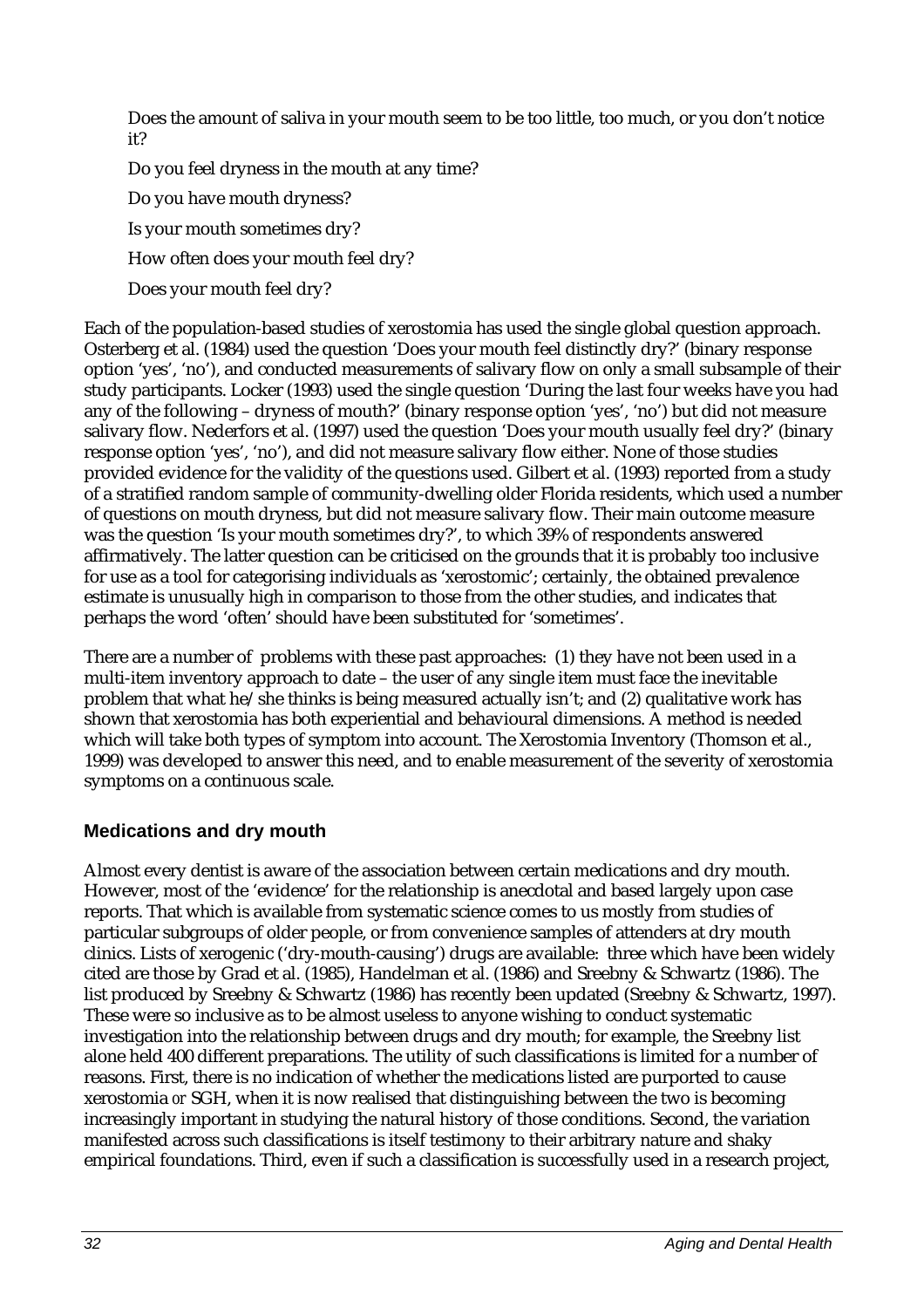the question which the researcher will ultimately be obliged to answer is: *which specific medications were associated with the occurrence of xerostomia/SGH?*

In recent years, a number of prevalence studies have provided circumstantial evidence for an association of certain medication types and dry mouth in populations. These are listed in Table 1.

| <b>Medication type</b>                        | <b>Associated with xerostomia</b>                | <b>Associated with SGH</b>                                               |
|-----------------------------------------------|--------------------------------------------------|--------------------------------------------------------------------------|
| Antihypertensives                             | Narhi et al. (1992)                              | Streckfus et al. (1994)                                                  |
| Antipsychotics                                | Osterberg et al. (1984)                          |                                                                          |
| Antidepressants                               | Loesche et al. (1995)                            | ohnson et al. (1984)<br>Loesche et al. (1995)                            |
| Antihistamines                                | Osterberg et al. (1984)                          | ohnson et al. (1984)                                                     |
| Anticholinergics                              | Osterberg et al. (1984)<br>Thomson et al. (1993) |                                                                          |
| Anxiolytics                                   | Persson et al. (1991)<br>Osterberg et al. (1984) | oesche et al. (1995)                                                     |
| <b>Diuretics</b>                              | Atkinson et al. (1989)                           | ohnson et al. (1984)<br>Persson et al. (1991)<br>Osterberg et al. (1984) |
| Analgesics                                    | Narhi (1994)                                     |                                                                          |
| Cardiac agents (including angina medications) | Narhi et al. (1992)<br>Loesche et al. (1995)     |                                                                          |
| <b>Bronchodilators</b>                        | Loesche et al. (1995)<br>Narhi (1994)            |                                                                          |
| Antiulcer drugs                               | Loesche et al. (1995)                            | oesche et al. (1995)                                                     |

**Table 1: Medication types reported to be associated with xerostomia and/or SGH**

The cross-sectional nature of these studies – with exposure and outcome being measured simultaneously – means that their evidence must be regarded as hypothesis-generating, at best; the current state of knowledge on drugs and dry mouth in older populations was most appropriately summarised by Atkinson and Wu (1994), who wrote: 'the relationship of salivary function and individual medications in the unhealthy elderly is largely untested'.

Nonetheless, there is some evidence beginning to emerge from longitudinal studies that medications are determinants of dry mouth. Locker (1995) examined the predictors for the development of xerostomia over a five-year period in older Toronto people (aged 50 or more), and found that poorer self-rated health status and a greater number of medications being taken at the five-year follow-up predicted the development of xerostomia. Unfortunately, that study looked only at the total number of medications taken, and did not examine particular medication categories.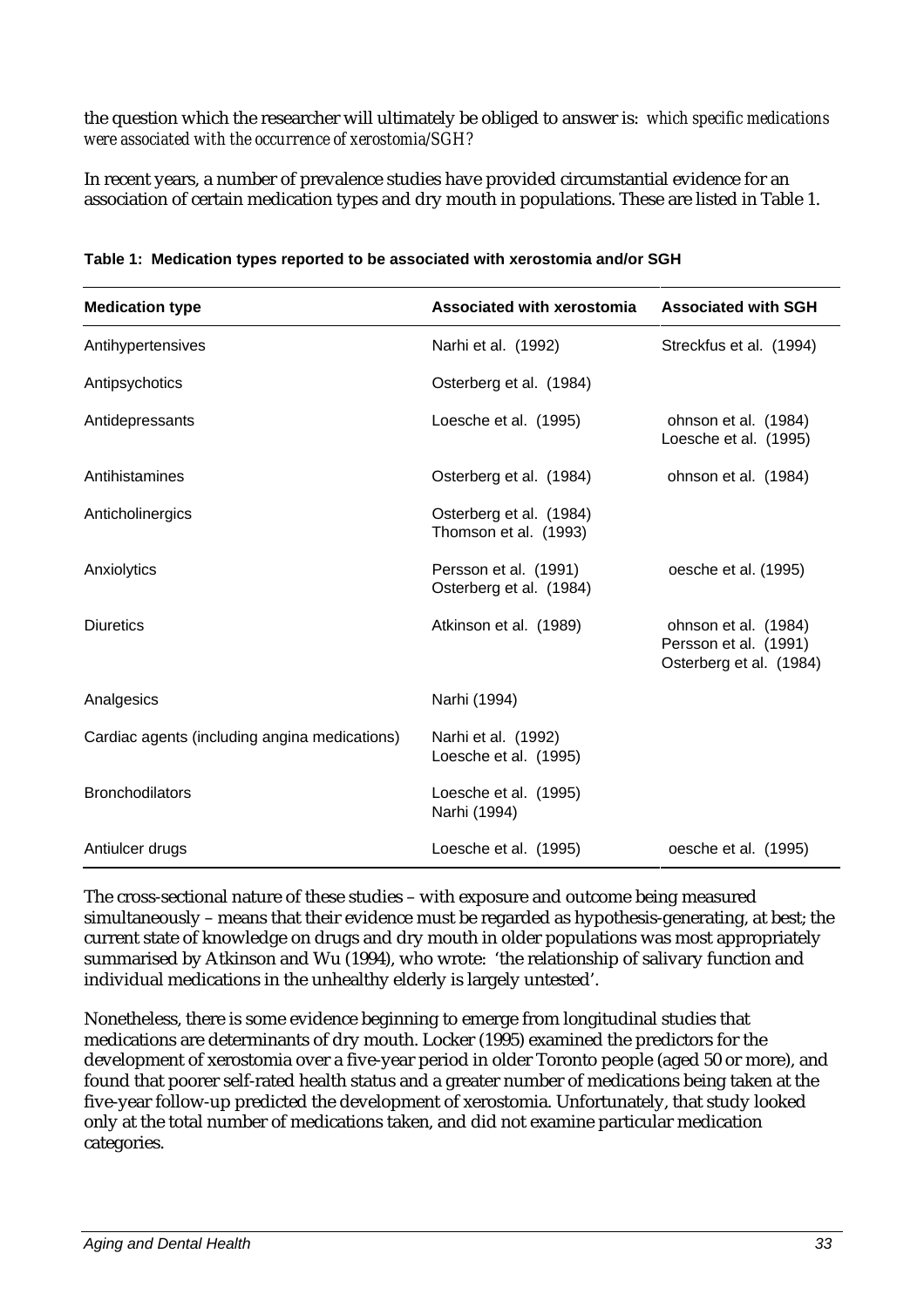So what is needed to ensure an adequate investigation of the relationship between medications and dry mouth?

First, we need to be able to adequately capture and analyse the medication data. A numeric, hierarchically based classification such as the recently published MedCap system (Thomson, 1997) has greatly simplified this task. Second, we need a method of measuring xerostomia – preferably as a continuous variable – which takes its multidimensional nature into account. Third, we need a longitudinal design, in which repeated observations are made of participants – this allows the characterisation of exposure *prior to* the measurement of the outcome which is of interest. Fourth, we need a sufficiently large sample to provide enough numbers in medication subgroups for statistical efficiency. Finally, the requisite degree of scientific scepticism is *essential*: an evidence-based approach demands nothing less.

# **The South Australian Dental Longitudinal Study**

The South Australian Dental Longitudinal Study (SADLS) is a cohort study of older people who are living in Adelaide and Mount Gambier. It commenced in 1991 with the recruitment of 1645 participants, and the five-year data collection was completed in 1996, with 939 (57.1%) of the original sample still involved.

# *Methods*

Dry mouth in the SADLS study was measured in three ways:

- 1. Sialometry was used to estimate resting whole-salivary flow rate, using the spit method.
- 2. A standard dry mouth question was included as part of the household questionnaire which was administered by telephone. The question was *How often does your mouth feel dry?* and had the response options 'never', 'occasionally', 'frequently' and 'always'.
- 3. The multidimensional, 6-item Xerostomia Inventory (XI) $^{\rm l}$  was used to obtain a point estimate on an ordinal scale of each individual's symptoms of dry mouth. It was mailed to each participant for completion before the dental examination.

Scores for the XI's six items were summed to give a single XI score, with a theoretical range from 6–30.

At five years in SADLS, the mean score among the 649 individuals who supplied XI data was 9.89 (sd, 4.13), and scores ranged from 6 to 27. There were no sex differences in scores, and they were only weakly correlated with age. The correlation of XI scores with responses to the standard question was moderate, but significant.

Medication data in SADLS were collected at both baseline and at five years, thus giving the opportunity for an unprecedented look at their longitudinal effects. At both stages, medication information was coded into numeric, analysable form using the hierarchical MedCap system (Thomson, 1997).

 $\overline{a}$ 

<sup>&</sup>lt;sup>1</sup> The version of the XI used in this paper was a 6-item precursor to the full 19-item inventory which has been accepted for publication in *Community Dental Health*. The associations with medications are similar for both versions.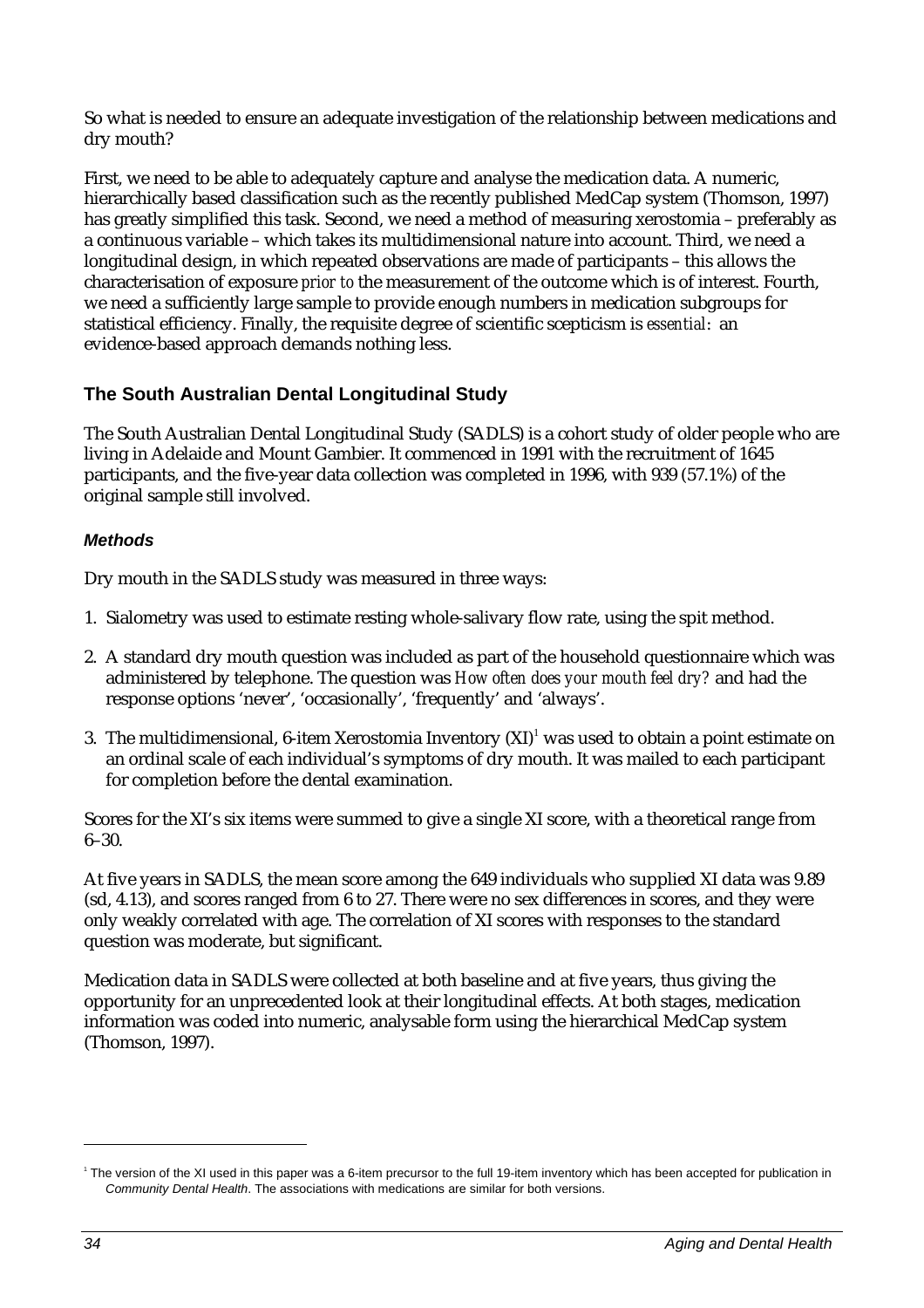The approach of Psaty et al. (1995) was used to allocate participants into one of four groups for each medication category:

- *Continuous users* of a particular category were those who were taking it at baseline and at five years; the assumption was made that exposure between those two times was in fact continuous and not intermittent.
- *Starters* were those who were not taking it at baseline but were at five years.
- *Stoppers* were those who were taking it at baseline but were not at five years.
- *Non-users* were those who were taking it on neither occasion.

No previous analyses of medications and dry mouth have used this longitudinal approach to exposure classification.

#### *Results*

The mean resting flow rate among the sample was 0.27 ml/min (sd, 0.22), and 22.2% had a flow rate of less than 0.1 ml/min. These people would normally be labelled as 'SGH cases'. The flow rate was negatively correlated with the number of chronic medical conditions, and was higher in males than in females (0.29 and 0.25 ml/min respectively).

The mean XI score was 9.89 (sd, 4.13). The XI score was positively correlated with the number of chronic medical conditions. Some 20.4% of individuals answered 'frequently' or 'always' to the standard question and were thus defined as 'xerostomic'. This raised the interesting question of how much overlap there was between the SGH and xerostomia cases: traditionally, the two conditions have not been viewed as being different at all. However, there was almost no correlation between flow rate and either the standard question responses or the XI scores, and it was therefore highly likely that the two conditions would be shown to be largely distinct (Table 2).

|                         |              | Salivary gland hypofunction <sup>b</sup> |             |              |
|-------------------------|--------------|------------------------------------------|-------------|--------------|
|                         |              | <b>Yes</b>                               | No          | Total        |
| Xerostomia <sup>ª</sup> | Yes          | 39 (5.7%)                                | 101 (14.8%) | 140 (20.5%)  |
|                         | No           | 112 (16.4%)                              | 431 (63.1%) | 543 (79.5%)  |
|                         | <b>Total</b> | 151 (22.1%)                              | 532 (77.9%) | 683 (100.0%) |

#### **Table 2: Concurrence between xerostomia and salivary gland hypofunction (SGH)**

a Case definition: standard question response 'frequently' or 'always'

b Case definition: SGH resting flow rate <0.1 ml/min

This was the case, with only 5.7% of individuals experiencing *both* conditions – this equates to approximately 15% of those who have *either* condition. It is interesting that, regardless of what approach is taken to estimating dry mouth prevalence, an estimate of just over 20% is obtained; perhaps this has contributed to some of the terminological confusion which has been apparent to date.

The 20 most prevalent medication categories were examined for their association with dry mouth. Among the individuals ( $n = 700$ ) for whom both medication and flow rate data were available,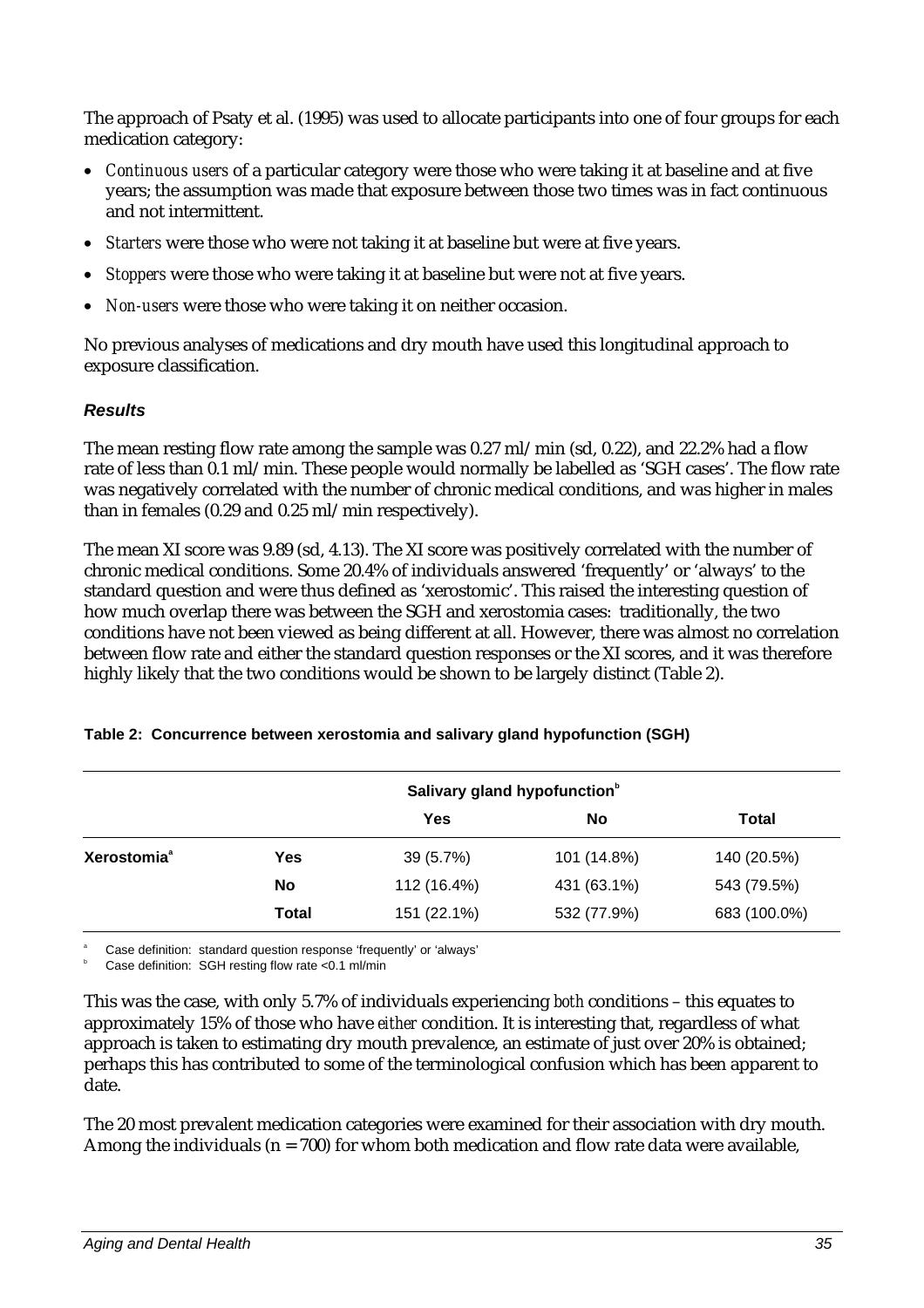three categories were associated with changes in flow: the antidepressants, the ACE inhibitor subclass of antihypertensives, and the hypolipidaemic drugs (Table 3).

The antidepressants showed a clearly lower flow rate in the continuous users than in the non-users, with the starters and stoppers in between them. Continuous users of the ACE inhibitors had a markedly higher flow rate than either the starters or the non-users. As an aside, the emergence of these preparations in the 1990s is reflected here in the large number of starters. With the hypolipidaemics, it was apparent that chronic exposure was associated with increased flow rate, with substantially higher mean values in both the continuous users and the starters. This was a totally unexpected finding which has interesting implications for the prevention and treatment of SGH if it can be confirmed in other studies.

| <b>Medication category</b> | <b>Number</b> | Mean flow rate (sd) |
|----------------------------|---------------|---------------------|
| Antidepressants            |               |                     |
| Continuous users           | 12            | $0.12(0.08)^{a}$    |
| <b>Starters</b>            | 24            | 0.21(0.15)          |
| <b>Stoppers</b>            | 9             | 0.20(0.18)          |
| Non-users                  | 654           | 0.28(0.25)          |
| <b>ACE Inhibitors</b>      |               |                     |
| Continuous users           | 4             | $0.57(0.46)^{b}$    |
| <b>Starters</b>            | 122           | 0.27(0.19)          |
| <b>Stoppers</b>            | 0             | $ (-)$              |
| Non-users                  | 573           | 0.27(0.25)          |
| Hypolipidaemics            |               |                     |
| Continuous users           | 23            | 0.36(0.57)          |
| <b>Starters</b>            | 35            | 0.37(0.26)          |
| <b>Stoppers</b>            | 12            | 0.25(0.16)          |
| Non-users                  | 629           | 0.27(0.22)          |

#### **Table 3: Mean resting flow rates among medication exposure groups**

a Oneway ANOVA: continuous users and non-users differ

b Oneway ANOVA: continuous users differ from starters and non-users

The significant associations – together with age, gender and the number of chronic medical conditions – were entered into a linear regression model (Table 4) with flow rate as the dependent variable. This suggested the independence of the medication effects from those of the total number of chronic medical conditions, and indicated that the use of hypolipidaemic drugs in the prevention of SGH might be worth pursuing. The model explained 4.1% of the variance around the mean flow rate.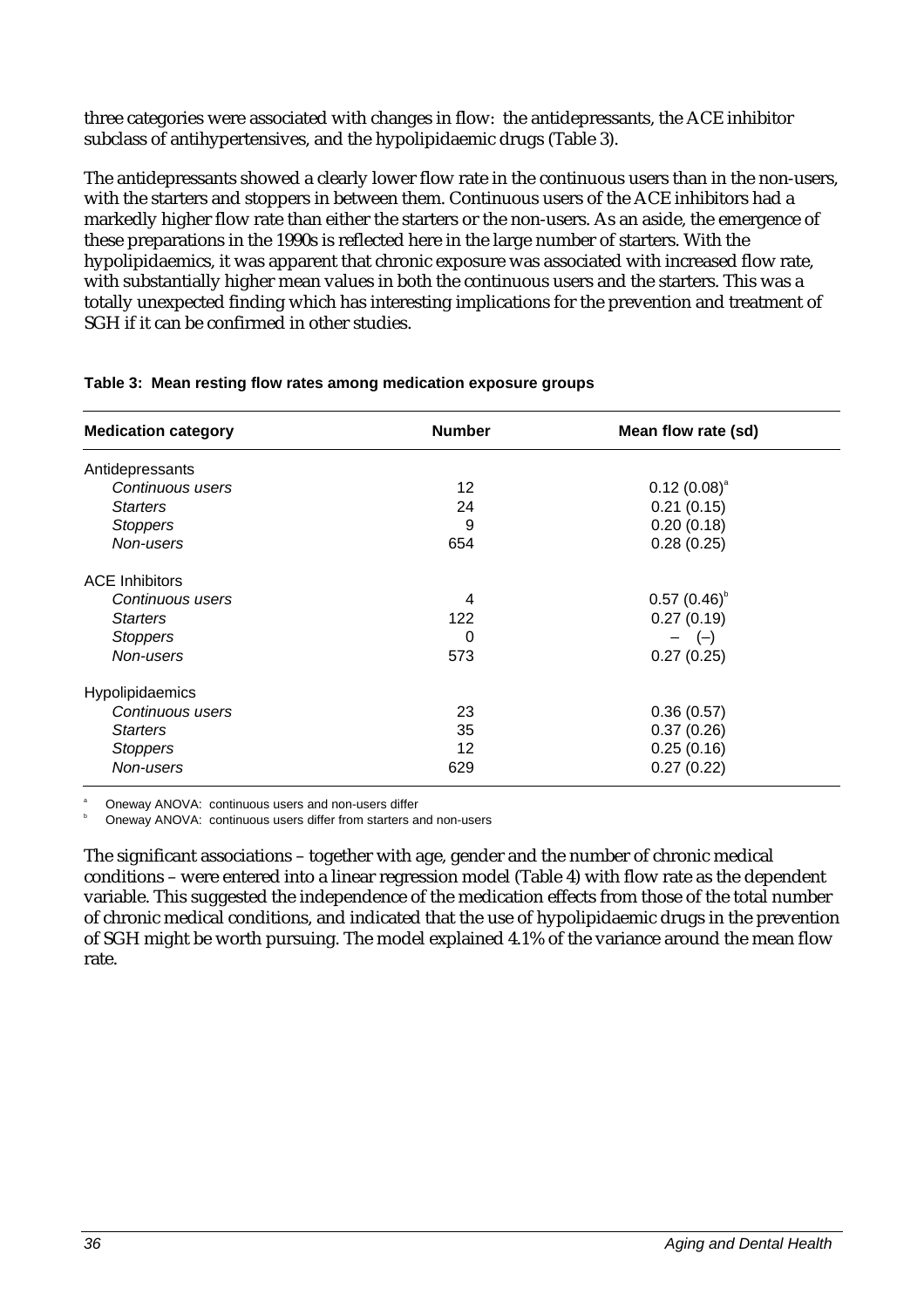|                                    | в       | Τ       | Signif. of T |
|------------------------------------|---------|---------|--------------|
| Antidepressants (continuous users) | $-0.16$ | $-2.29$ | < 0.05       |
| Hypolipidaemics (continuous users) | 0.22    | 3.30    | < 0.05       |
| Hypolipidaemics (starters)         | 0.12    | 2.77    | < 0.01       |
| ACE inhibitors (continuous users)  | 0.31    | 2.59    | < 0.05       |
| Female                             | $-0.04$ | $-2.25$ | < 0.05       |
| No. of chronic medical conditions  | $-0.01$ | $-2.01$ | < 0.05       |
| Constant                           | 0.35    | 11.27   | < 0.01       |

#### **Table 4: Multivariate model of flow rate**

Turning now to xerostomia, two approaches were used. The association of a particular medication with the continuous XI score was examined using ANOVA, and its association with the standard question responses was examined using the Chi-square test. The former can be regarded as examining the *severity* of xerostomia, while the latter examines the *prevalence* of the condition, albeit using a largely unsubstantiated case definition. In the initial stages of the investigation at least, an association was deemed to be an important one if it was confirmed by *both* approaches. Only three categories emerged using this method (Table 5): the diuretics, anginals and the bronchodilators. With the diuretics, those who had started taking them since baseline differed from the non-users. Only the anginals showed the anticipated gradient, with those with higher chronicity of exposure also showing the higher scores. Bronchodilators also showed increased xerostomia with increased exposure, but, with the highest scores among the stoppers, there is the suggestion of either some rebound effect, or that perhaps those who had stopped using those preparations were having to work harder in breathing, and this was manifested in more frequent symptoms of dry mouth.

| <b>Medication category</b> | <b>Number</b> | Mean XI score (sd) |
|----------------------------|---------------|--------------------|
| <b>Diuretics</b>           |               |                    |
| Continuous users           | 78            | $10.50(5.05)^{a}$  |
| <b>Starters</b>            | 76            | 10.89 (4.61)       |
| <b>Stoppers</b>            | 37            | 9.54(3.54)         |
| Non-users                  | 433           | 9.63(3.90)         |
| Anginals                   |               |                    |
| Continuous users           | 20            | 13.20 $(5.69)^{b}$ |
| <b>Starters</b>            | 29            | 11.52 (5.52)       |
| <b>Stoppers</b>            | 39            | 10.36 (4.28)       |
| Non-users                  | 536           | 9.64(3.92)         |
| <b>Bronchodilators</b>     |               |                    |
| Continuous users           | 18            | 11.72 $(3.63)$ °   |
| <b>Starters</b>            | 30            | 11.07 (5.85)       |
| <b>Stoppers</b>            | 7             | 14.43 (6.40)       |
| Non-users                  | 569           | 9.71(3.98)         |

#### **Table 5: Xerostomia Inventory scores among medication exposure groups**

a Oneway ANOVA: starters and non-users differ

b Oneway ANOVA: continuous users differ from stoppers and non-users; starters differ from non-users

c Oneway ANOVA: non-users differ from continuous users and stoppers; starters and stoppers differ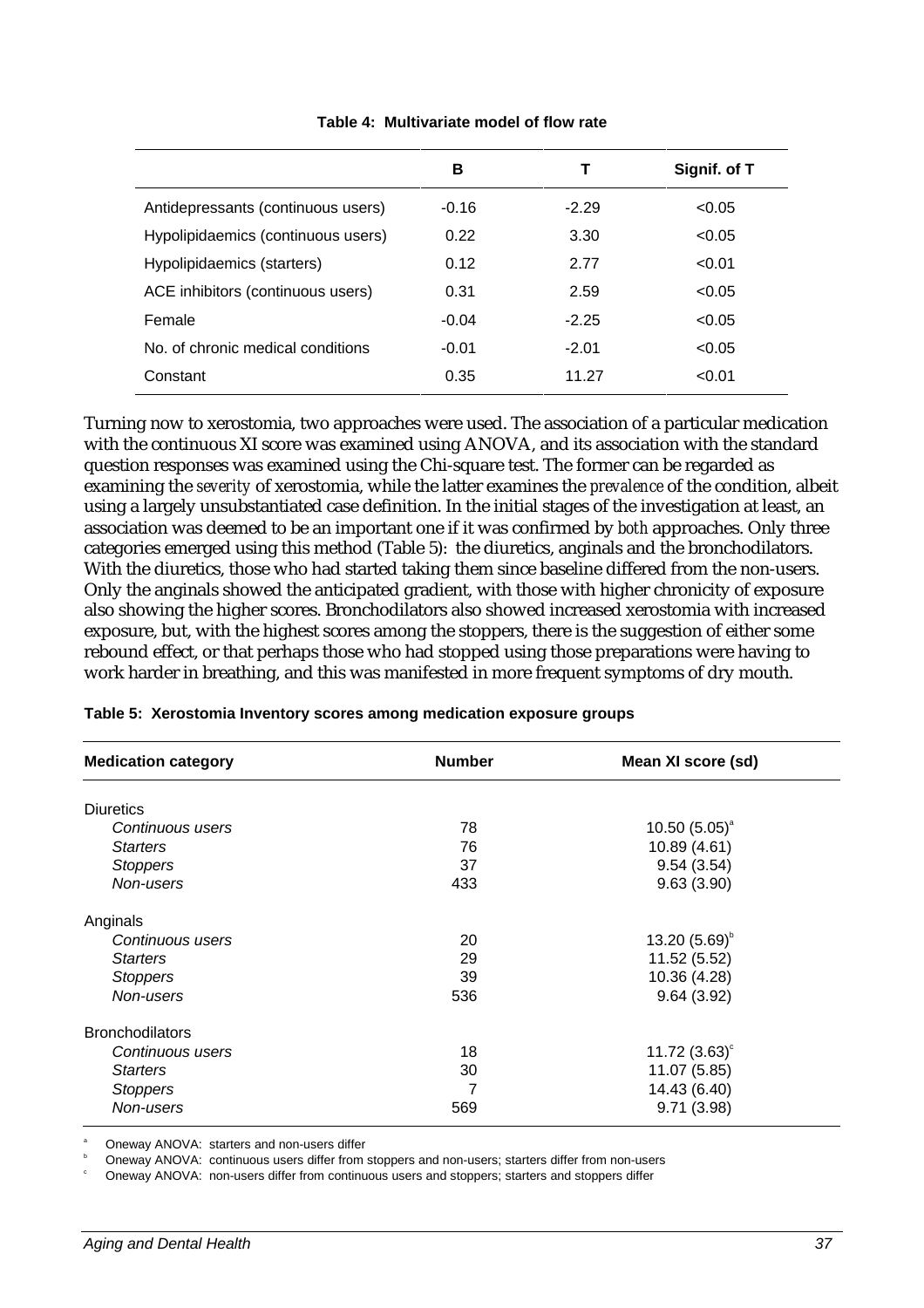The criteria for inclusion were then loosened, so that medications which showed a significant association with the XI but not with the standard question could be included in the model. There were three such medication categories: the antigout preparations, the narcotic analgesics, and thyroxine. Chronic exposure to the antigout drugs was associated with increased XI scores. The narcotic analgesics may have increased xerostomia, but this was not clear-cut, and there was a suggestion of a rebound effect, with stoppers having higher XI scores. Finally, chronic exposure to thyroxine was associated with greater XI scores. Unfortunately, there were insufficient numbers to allow investigation of commonly implicated medications such as the antihistamines, anticholinergics or the antipsychotics.

Along with age, sex and the number of chronic medical conditions, the significant associations were entered into a linear regression model using the XI score as the dependent variable (Table 6).

|                                   | В    |       | Signif. of T |
|-----------------------------------|------|-------|--------------|
| Anginals (continuous users)       | 2.33 | 2.56  | < 0.05       |
| Bronchodilators (stoppers)        | 3.38 | 2.39  | < 0.05       |
| Narcotic analgesics (stoppers)    | 3.49 | 2.89  | < 0.01       |
| No. of chronic medical conditions | 0.63 | 5.70  | < 0.01       |
| Constant                          | 8.29 | 28.76 | < 0.01       |
|                                   |      |       |              |

#### **Table 6: Multivariate model of xerostomia severity (XI score)**

Continuous use of anginals was associated with more severe dry mouth symptoms, as was having ceased taking bronchodilators or narcotic analgesics since baseline. As with the model for flow rate, the number of chronic medical conditions was a significant predictor.

# *Significance*

This is the first study to report from a longitudinal analysis of individuals' medication exposure and the occurrence of dry mouth; it is argued therefore that the reported associations are all the more compelling for that fact. Moreover, the decision at the design stage to measure xerostomia and hyposalivation separately has been vindicated by the surprisingly clear-cut distinction between the two conditions and their dissimilar associations with the examined medication types. Clearly, more terminological precision is needed in the study and description of dry mouth.

That certain medications *were* associated with dry mouth came as no surprise; rather, what was surprising was the medication types themselves, particularly those which were associated with increases in flow. However, a word of warning is appropriate: it should always be borne in mind that what is being observed may actually be the effect of the underlying chronic medical condition (or conditions), notwithstanding the fact that the medication effects in *both* multivariate models emerged independently of the number of chronic medical conditions. It may yet be that the measurement of these was inappropriate.

So what of the dental profession's clinical advice for the individuals on these medication types? It is apparent that its past inclination to give preventive advice to those on antidepressants was correct all along, given current understanding of the role of saliva in the protection of the dentition. Regarding the somewhat serendipitous finding that the hypolipidaemics may actually enhance salivary flow, there *may* be a role for these agents in the treatment (or prevention) of salivary gland hypofunction. Clearly, further clinical, pharmacological and epidemiological investigation of these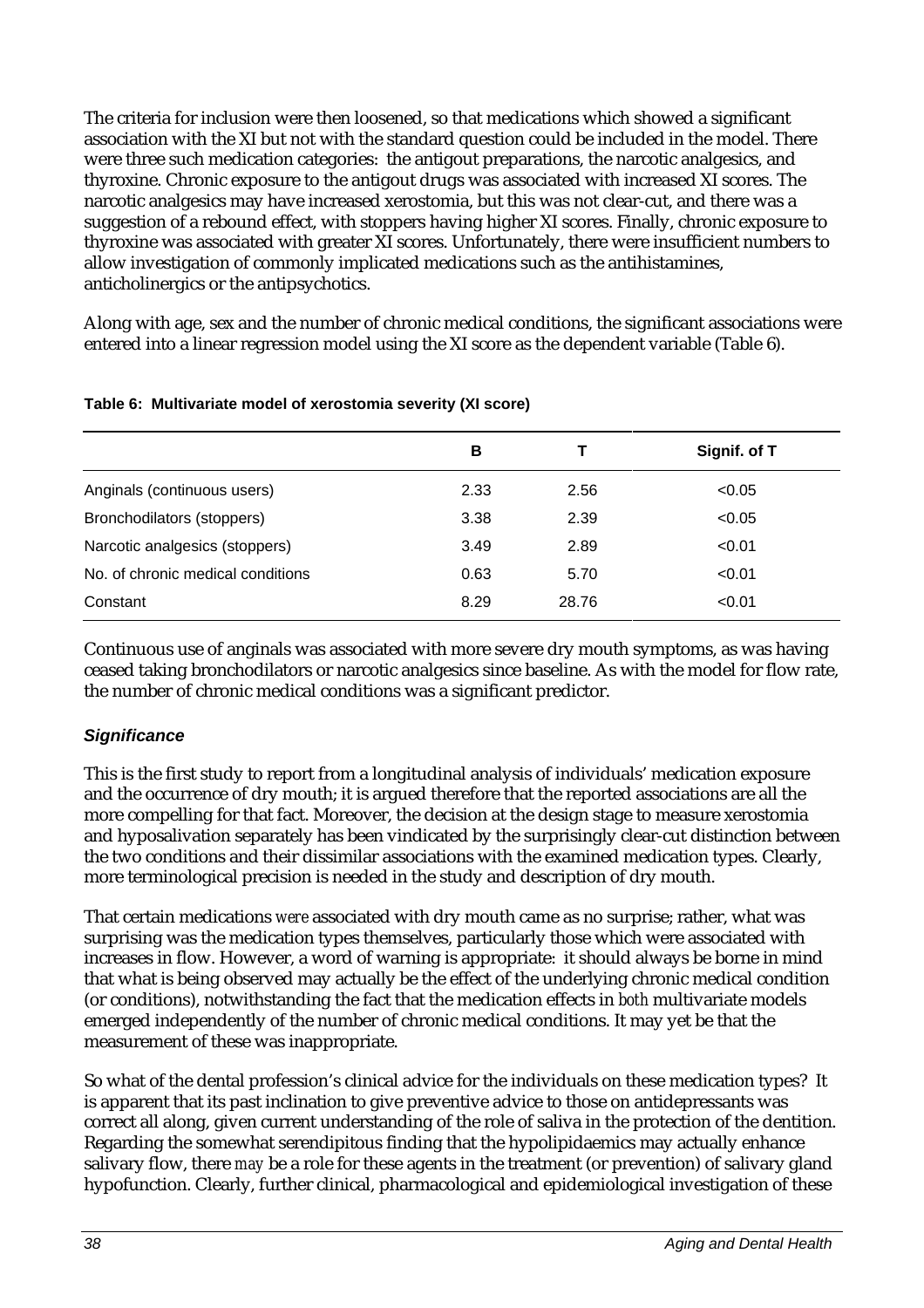agents is warranted. A final proposition is that individuals who are on xerostomic medications (such as anginals) may face at *least* the same degree of caries risk as those on hyposalivatory medications, as their more severe symptoms of dry mouth are likely to drive them to indulge in xerostomia-alleviating behaviours such as sucking sweets or having frequent sips of sugary or erosive liquids. Perhaps it is these agents about which dentists should be far more concerned than those which reduce salivary flow, not least because of the much lower prevalence of the latter. There is therefore a need to direct intensive preventive advice and efforts to those individuals as well.

# **Acknowledgements**

Dr Mohammad Ketabi is thanked for his assistance with the study. The SADLS study was funded by the National Health and Medical Research Council of Australia, and by the United States National Institute of Dental Research Grant RO1-DEO9588.

## **References**

Atkinson JC, Shiroky JB, Macynski A & Fox PC 1989. Effects of furosemide on the oral cavity. *Gerodontol* 8:23–26.

Atkinson JC & Wu AJ 1994. Salivary gland dysfunction: causes, symptoms, treatment. *J Amer Dent Assoc* 125:409–16.

Billings RJ, Proskin HM & Moss ME 1996. Xerostomia and associated factors in a community dwelling adult population. *Community Dent Oral Epidemiol* 24:312–16.

Dawes C 1987. Physiological factors affecting salivary flow rate, oral sugar clearance, and the sensation of dry mouth in man. *J Dent Res* 66 (Spec Issue):648–53.

Fox PC, Busch KA & Baum BJ 1987. Subjective reports of xerostomia and objective measures of salivary gland performance*. J Amer Dent Assoc* 115:581–4.

Grad H, Grushka M & Yanover L 1985. Drug induced xerostomia: the effects and treatment. *J Canad Dent Assoc* 4:296–300.

Gilbert GH, Heft MW & Duncan RP 1993. Mouth dryness as reported by older Floridians. *Community Dent Oral Epidemiol* 21:390–7.

Handelman SL, Baric JM, Espeland MA & Berglund KL 1986. Prevalence of drugs causing hyposalivation in an institutionalised geriatric population. *Oral Surg Oral Med Oral Pathol* 62:26–31.

Johnson G, Barenthin I & Westphal P 1984. Mouthdryness among patients in longterm hospitals. *Gerodontol* 3:197–203.

Locker D 1993. Subjective reports of oral dryness in an older adult population. *Community Dent Oral Epidemiol* 21:165–8.

Locker D 1995. Xerostomia in older adults: a longitudinal study. *Gerodontol* 12:18–25.

Loesche WJ, Bromberg J, Terpenning MS, Bretz WA, Dominguez BL, Grossman NS & Langmore SE 1995. Xerostomia, xerogenic medications and food avoidance in selected geriatric groups. *J Amer Geriat Soc* 43:401–7.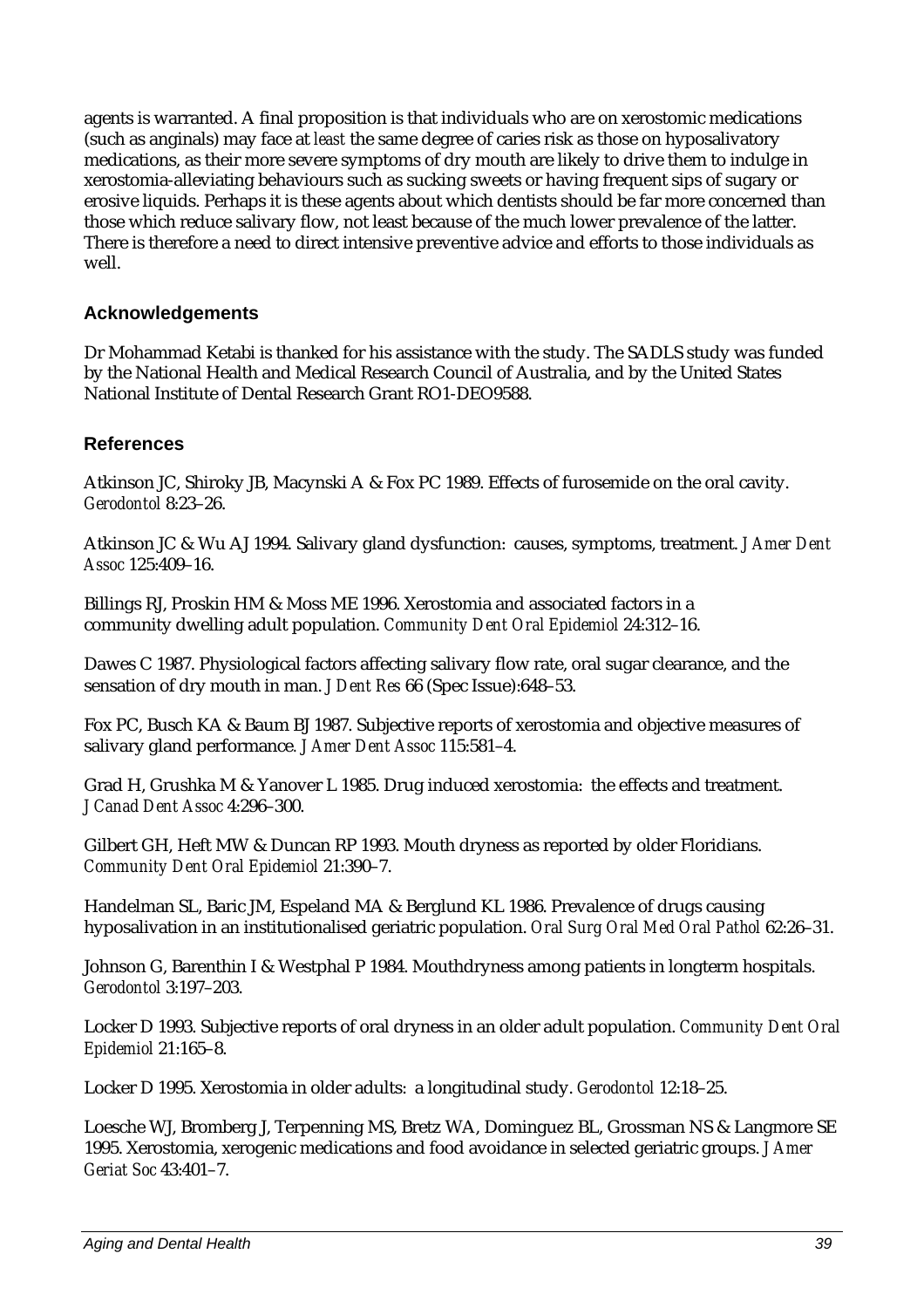Narhi TO, Meurman JH, Ainamo A, Nevalainen JM, Schmidt-Kaunisaho KG, Siukosaari P, Valvanne J, Erkinjuntti T, Tilvis R & Makila E 1992. Association between salivary flow rate and the use of systemic medication among 76-, 81- and 86-year-old inhabitants in Helsinki, Finland. *J Dent Res* 71:1875–80.

Narhi TO 1994. Prevalence of subjective feelings of dry mouth in the elderly. *J Dent Res* 73:20–5.

Navazesh M & Christensen CM 1982. A comparison of whole mouth resting and stimulated salivary measurement procedures. *J Dent Res* 61:1158–62.

Nederfors T, Isaksson R, Mornstad H & Dahlof C 1997. Prevalence of perceived symptoms of dry mouth in an adult Swedish population – relation to age, sex and pharmacotherapy. *Community Dent Oral Epidemiol* 25:211–16.

Osterberg T, Landahl S & Hedegard B 1984. Salivary flow, saliva, pH and buffering capacity in 70-year-old men and women. *J Oral Rehab* 11:157–70.

Persson RE, Izutsu KT, Truelove EL & Persson R 1991. Differences in salivary flow rates in elderly subjects using xerostomatic medications. *Oral Surg Oral Med Oral Pathol* 72:42–6.

Psaty BM, Koepsell TD, Yanez ND, Smith NL, Manolio TA, Heckbert SR, Borhani NO, Gardin JM, Gottdiener JS, Rutan GH, Siscovick DS & Furberg CD 1995. Temporal patterns of antihypertensive medication use among older adults, 1989 through 1992: an effect of the major clinical trials on clinical practice? *J Amer Med Assoc* 273:1436–8.

Sreebny LM & Schwartz SS 1986. A reference guide to drugs and dry mouth. *Gerodontol* 5:75–99.

Sreebny LM & Schwartz SS 1997. A reference guide to drugs and dry mouth, 2nd edition. *Gerodontol* 14:33–47.

Streckfus CF, Wu AJ, Ship JA & Brown LJ 1994. Stimulated parotid salivary flow rates in normotensive, hypertensive, and hydrochlorothiazide-medicated African-Americans. *J Oral Pathol Med* 23:280–3.

Thomson WM, Brown RH & Williams SM 1993. Medication and perception of dry mouth in a population of institutionalised elderly people. *NZ Med J* 106:219–21.

Thomson WM, Chalmers JM, Spencer AJ & Williams SM (1999). The Xerostomia Inventory: a multi-item approach to measuring dry mouth. *Community Dent Health* 16:12–17.

Thomson WM 1997. A medication capture and analysis system for use in epidemiology. *Drugs Aging* 10:290–8.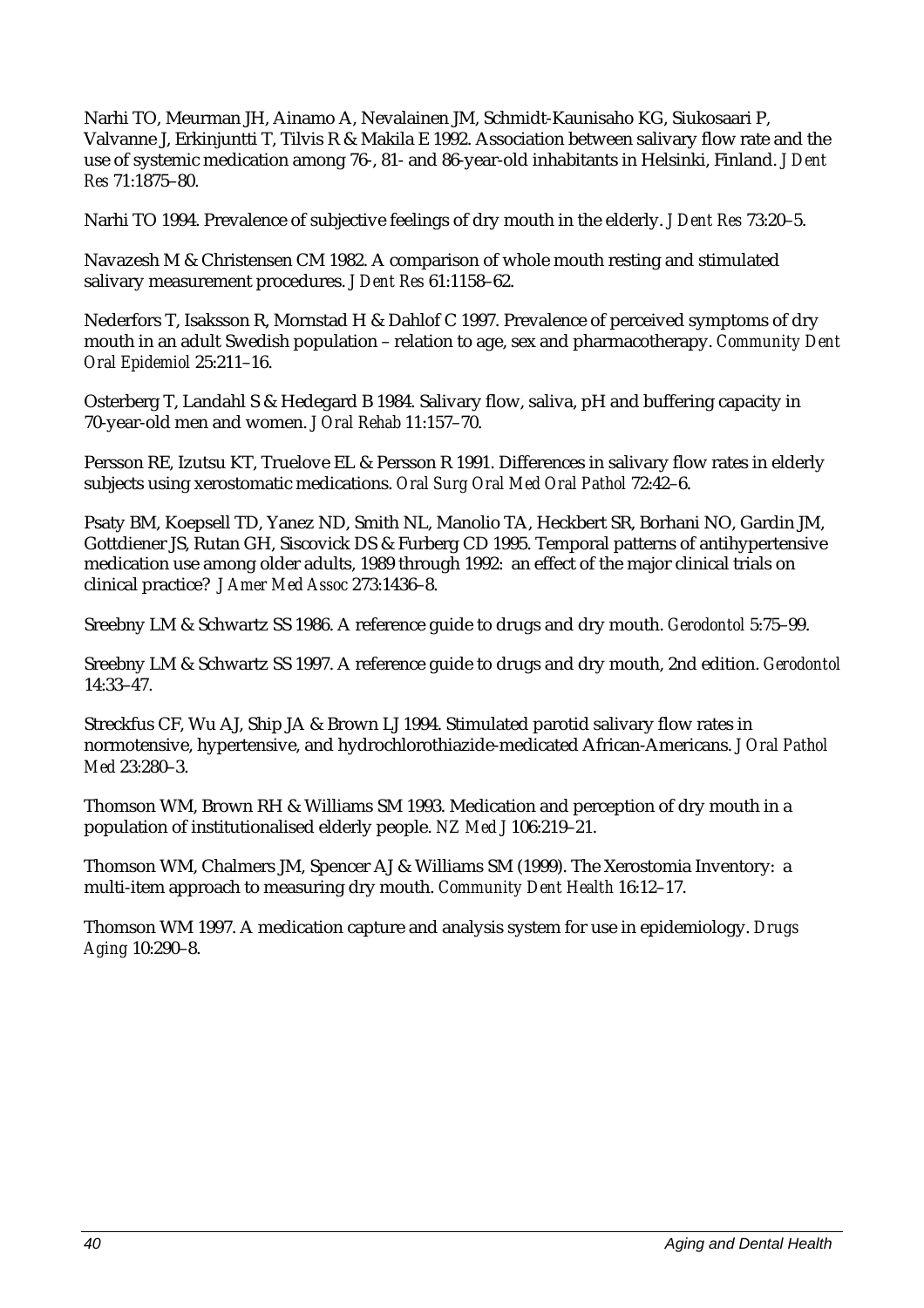# **Dental services for older adults**

# **Professor John Spencer**

# **ABSTRACT**

PURPOSE – The purpose of the presentation is to identify different risk groups among older adults; to examine their access to dental care; and to explore alternatives for addressing their requirements for dental care.

METHODS – The presentation draws on data from the National Oral Health Survey of Australia 1987/88, the National Dental Telephone Interview Surveys 1994/95/96, the Adult Dental Programs Survey 1995/96 and the South Australian Dental Longitudinal Study 1991/93/96. Living arrangements, functional and financial independence, and dentate status are used as the key parameters to identify the diversity in oral health status and dental care needs among older adults.

RESULTS – A range of dental treatment programs are required for the different risk groups formed from these parameters. At the simplest level this includes hygiene and maintenance care, but there must also be a capacity to provide palliative and more complex care. Consequently there is a need for specific and novel dental health programs for older adults. While the historical circumstances of most of the old (in relation to social and economic cycles, and the development of skills and technology within dentistry) have caused high levels of edentulism and tooth loss, subsequent cohorts of older adults present a substantial public dental health challenge both because of their increasing numbers and their retention of natural teeth. Recommendations have been supported for addressing the challenge: improving advocacy; establishing new dental health targets and monitoring; establishing and evaluating demonstration programs applying preventive strategies; and focusing dental education toward the empathy, understanding and skills required to improve dental services for older adults.

# **PRESENTATION**

The provision of dental services to older adults has lacked attention. Need and demand for dental services has been low, leading to widespread neglect of the oral health of older adults. The high rates of edentulism of the past led to low rates of dental visits, and limited percentages of older adults faced dental expenditures, which were usually not catastrophic or continuing. There has, therefore, been a tendency to under-estimate the challenge presented in the provision of dental services for older adults.

This situation is rapidly changing. A combination of demographic, oral epidemiologic and social factors are creating a significant challenge to dental and health personnel in the provision of dental services for older adults (NHMRC, 1994). These factors include:

- increasing numbers and proportion of older adults in the population;
- decreasing prevalence of edentulism;
- widespread and extensive experience of dental diseases and disorders;
- improved self-image and attitudes toward oral health;
- increasing infrastructure and political influence of representative groups;
- improved attitudes of the community toward older adults.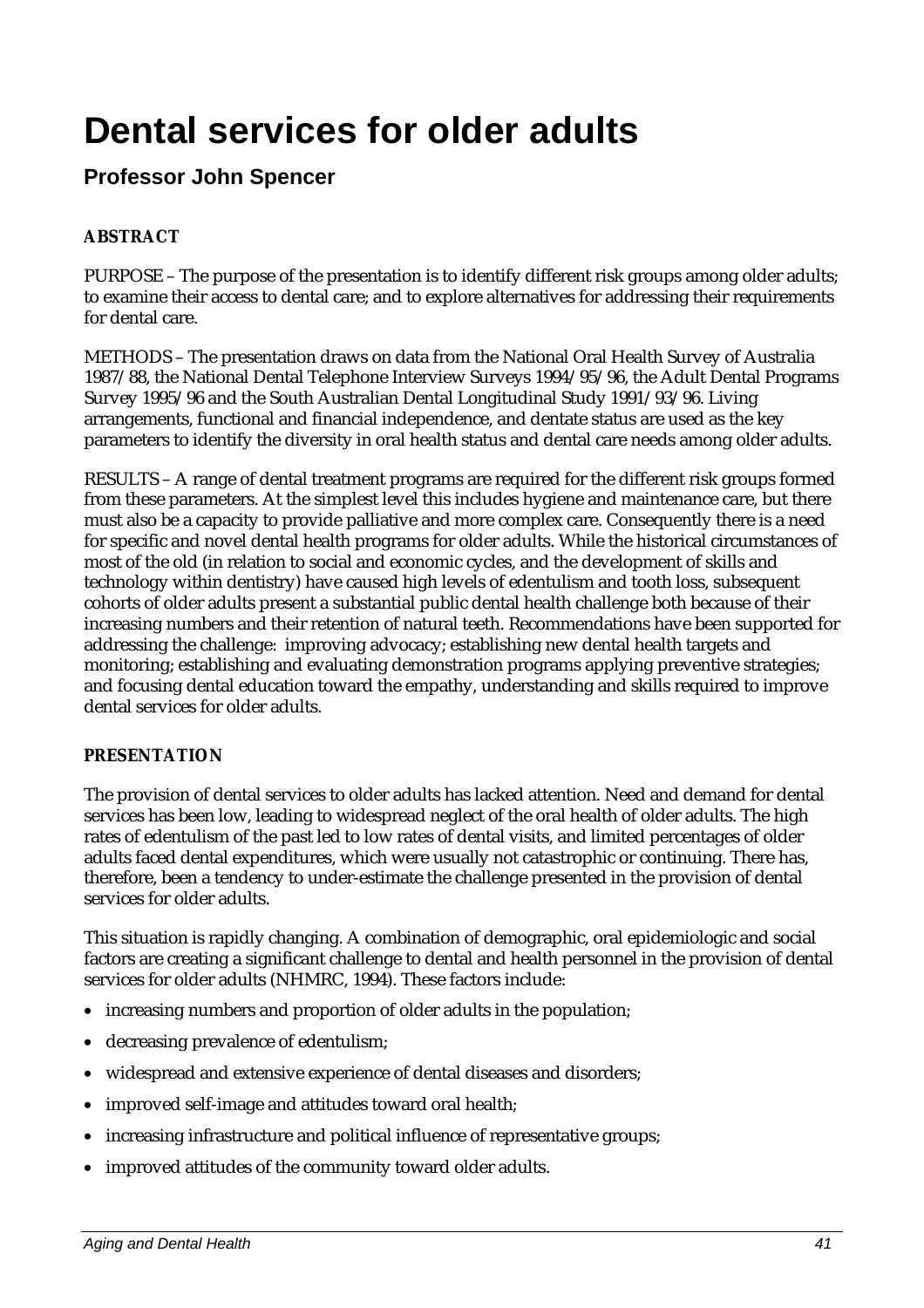Together these factors are building a significant new challenge – the equitable provision of dental services so as to optimise the oral well-being of older adults.

The purposes of this presentation are:

- to identify changes in risk and different risk groups among older adults;
- to examine their access to dental care; and
- to explore policy responses for addressing their requirements for dental care.

#### **Changes in risk and risk groups among older adults**

Dental caries, whether coronal, root, or secondary caries, and periodontal diseases are the oral diseases which have the most extensive impact among older adults (NHMRC, 1993). In the past, the burden of their impact in older adults was reduced by edentulism and missing teeth, but the retention of teeth is increasing (National Health Strategy, 1992).



Edentulism is decreasing rapidly. It has gone from being the predominant oral presentation to being the status of a minority of older adults. Importantly, the prevalence of edentulism is projected to decrease further across the next two decades (Figure 1).

Edentulous and dentate individuals have quite different oral health needs (Table 1).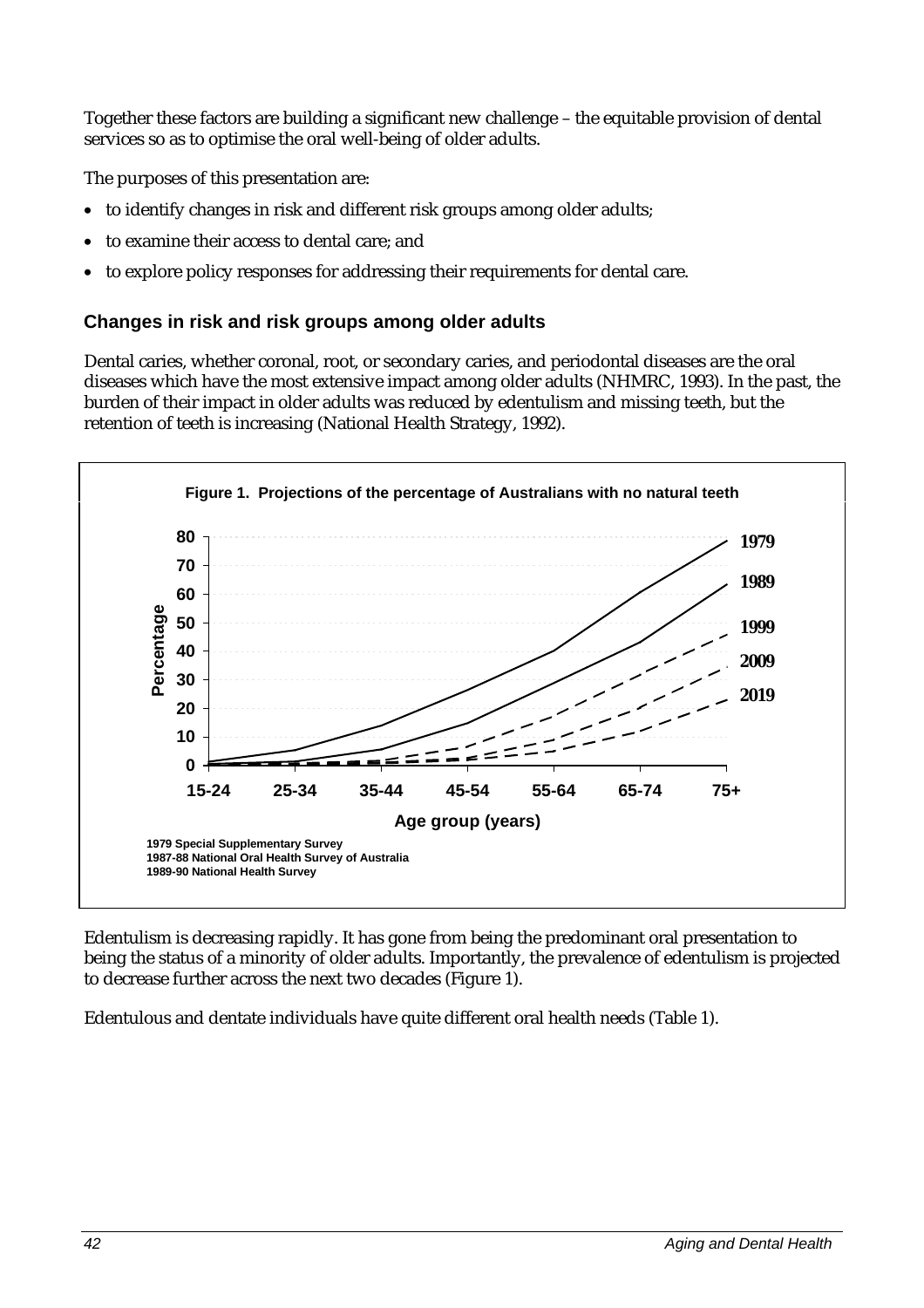| <b>Dentate</b><br><b>Status</b>                                                       | <b>Dental needs</b>           | <b>Incidence</b> | Skill,<br>intensity,<br>duration of<br>services |  |
|---------------------------------------------------------------------------------------|-------------------------------|------------------|-------------------------------------------------|--|
| <b>Edentulous</b>                                                                     | <b>Replacement</b>            | Low              | Low                                             |  |
| <b>Dentate</b>                                                                        | <b>Prevention/maintenance</b> | High             | High                                            |  |
| Resource requirements = Incidence $x$ Skill,<br>intensity,<br>duration of<br>services |                               |                  |                                                 |  |

#### Table 1. Oral health needs of dentate and edentulous individuals

The edentulous require replacement of natural teeth with dentures and maintenance of oral hygiene. The incidence of this need is low and while the skill level required can vary, the intensity and duration of dental services required is low. This is in contrast to the dentate, who require prevention of oral disease and maintenance of oral function. There is a high incidence of these needs and the skill, intensity and duration of the dental services required to satisfy them is high. The product of the incidence of need, and the skill, intensity and duration of services required determines the resources required for dental services. The decreasing prevalence of edentulism is creating an increasing requirement for resources to satisfy the dental needs of older adults.

These dental needs are unevenly distributed, adding to the heterogeneity of the older adult population.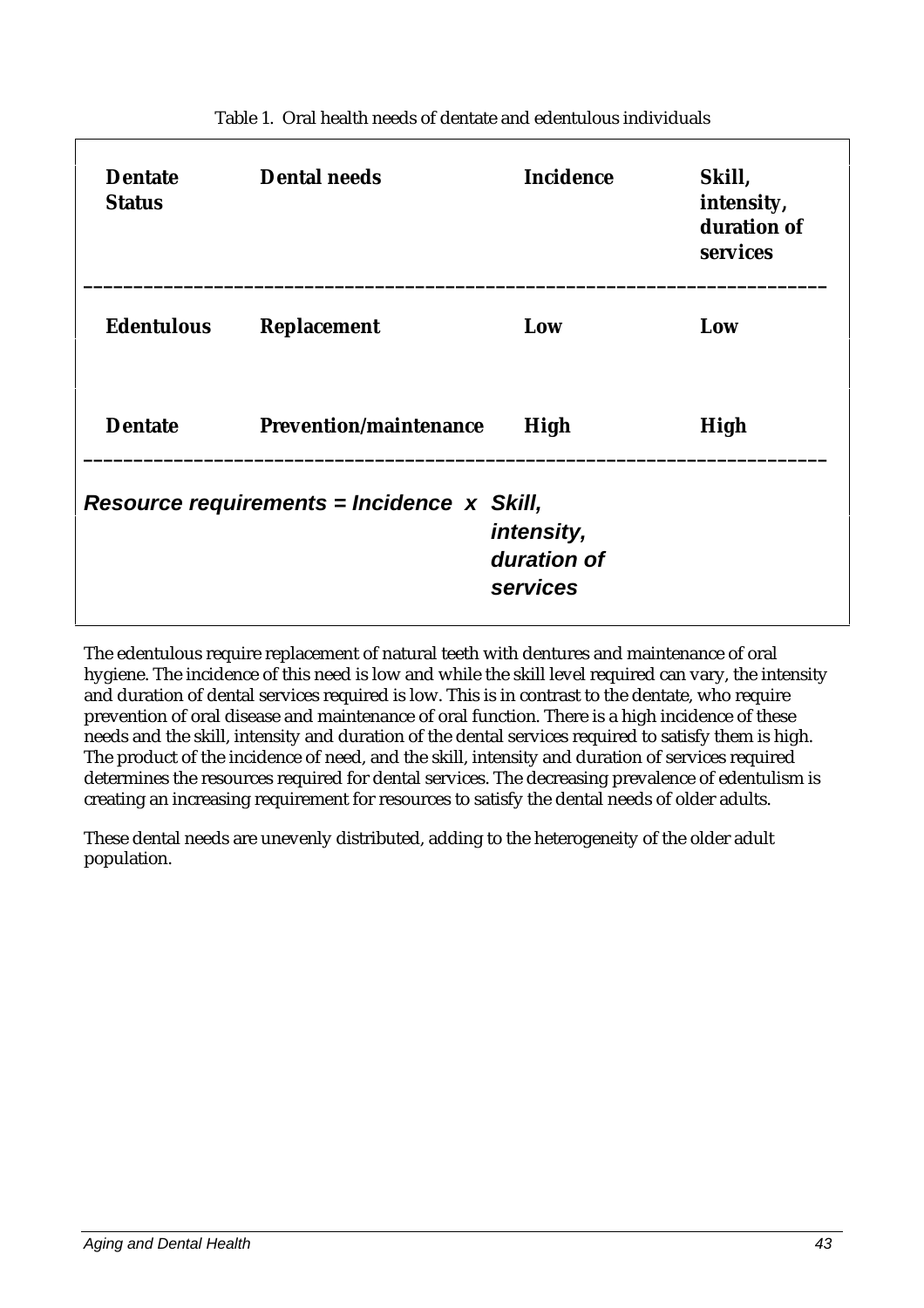

The older adult population can be divided into the community-dwelling and the institutionalised, and subsequently into the functionally independent, the frail who require support, and those who are functionally dependent (Ettinger & Beck, 1984a) (Figure 2). The risk of dental diseases and disorders increases across these groups as dependency increases. The nature and balance of dental services required to promote oral health, relieve symptoms, and restore and maintain oral function, and the educational focus for patients or caregivers, will also vary by the dentate status of older adults in each group.

# **Access to dental services**

The requirements for dental services should be managed by the equitable access to dental services. Dental services must be available, obtainable and appropriate to the needs of the older adult (Lewis et al., 1976).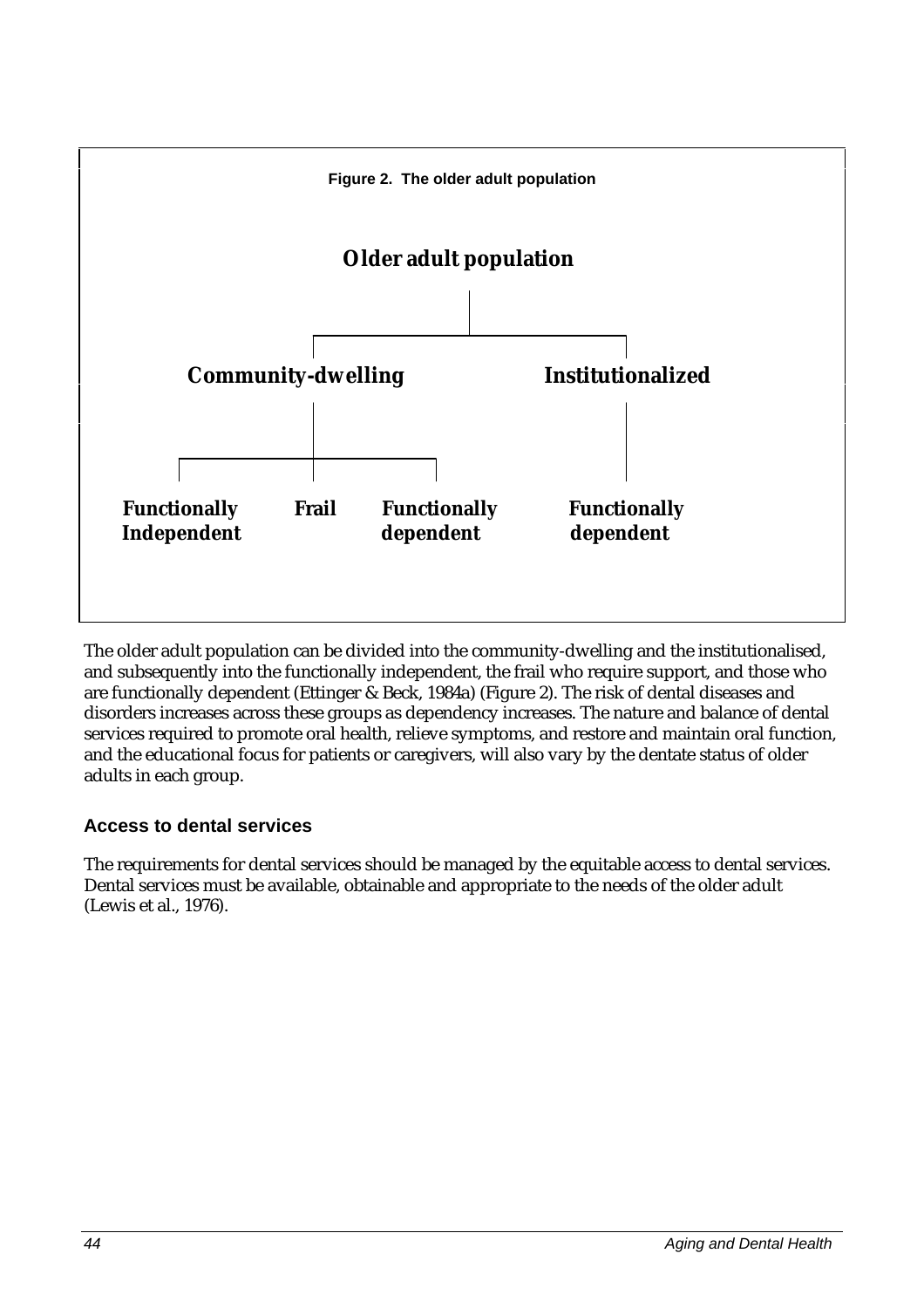

Among dentate older adults, 60% have visited in the last 12 months and a further 14% in the last two years. In contrast, only 18% of the edentulous have visited in the last 12 months and a further 10% in the last two years (Carter et al., 1995) (Figure 3).

The decline in edentulism is, therefore, expected to be associated with an increase in the use of services. However, this will only occur if the factors associated with edentulism are not replaced by concomitant individual, dentist or structural barriers to accessing dental services (Cohen, 1987; FDI, 1986; Kiyak, 1989; Berkey et al., 1988; Dolan & Atchison, 1993).

For the patient, the potential barriers to accessing dental services include:

- unawareness of need for dental services because they
- feel that they have no problems
- think the problem is one of aging
- think the problem is not important;
- lack of transportation, or restrictions on mobility;
- co-morbidity;
- caregiver unavailability;
- expense of dental services; and
- dental fear.

At the dentist level, the potential barriers to accessing dental services include:

- concerns about adequacy of education and conflicting practice pressures and demands;
- lack of empathy; and
- low rate of return/reimbursement through longer times needed to provide services.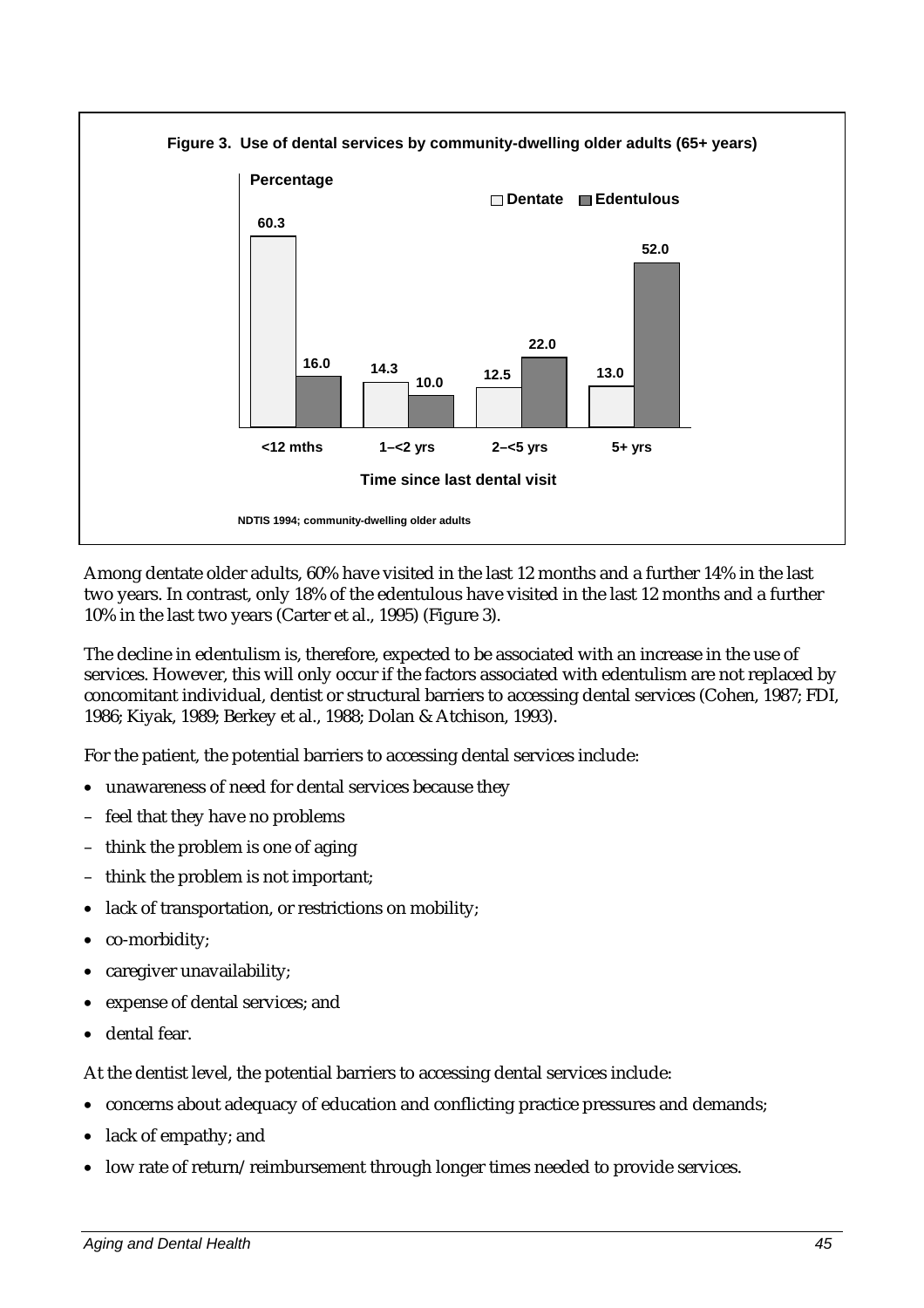At the structural level, the potential barriers to accessing dental services include:

- lack of interest by carers or nursing staff:
- transportation difficulties:
- difficulty in finding dentists to attend the functionally dependent;
- lack of portable equipment; and
- poor working conditions in homes or institutions.

These potential barriers are important in shaping the policy responses to the emerging challenge of dental services for older adults.

## **Policy responses**

The dental requirements of older adults cannot be met through existing arrangements for adult dental services. Such services fail to address the needs of significant groups among older adults, such as the 10% of older adults who are functionally dependent, with approximately 5% community-dwelling and 5% institutionalised; or the 20% of older adults who are frail and need considerable long-term support (Ettinger & Beck, 1984b). Even among the 70% of older adults who are functionally independent, many face potential barriers that will not be overcome without purposeful program development. For example, nearly two-thirds of functionally independent older adults are financially disadvantaged, creating affordability and financial hardship issues in the use of the predominant private practice mode of service delivery.

The first requirement for any effort to address the challenge of providing dental services to older adults is advocacy: pleading and supporting calls for more readily available and flexible dental services. Such advocacy needs to be built upon a knowledge of the demography, oral epidemiology and social circumstances surrounding older adults (WHO, 1986; Oral Health Working Group, 1988).

Specifically, there is a need to document and analyse (Brown, 1991):

- the extent and combinations of oral diseases/disorders:
- co-existing medical or psychosocial factors;
- the extent of oral dysfunction; and
- the barriers to existing dental services.

Advocacy based on such documentation and analysis needs to be followed and supported by:

- establishing new dental health targets for older adults;
- monitoring progress toward them; and
- establishing standards of care.

Such targets and standards help define the priorities and provide leverage for obtaining funds (Horowitz, 1995). Targets and standards provide a focus for the efforts of community groups, dentists, researchers, administrators and policy-makers. That focus needs to be directed toward building a range of programs that provide equitable access to appropriate dental services so as to optimise the well-being of older adults.

The high incidence of dental caries and periodontal diseases in the vast majority of now dentate older adults calls for much greater emphasis on disease prevention (Brastiris, 1987). Preventive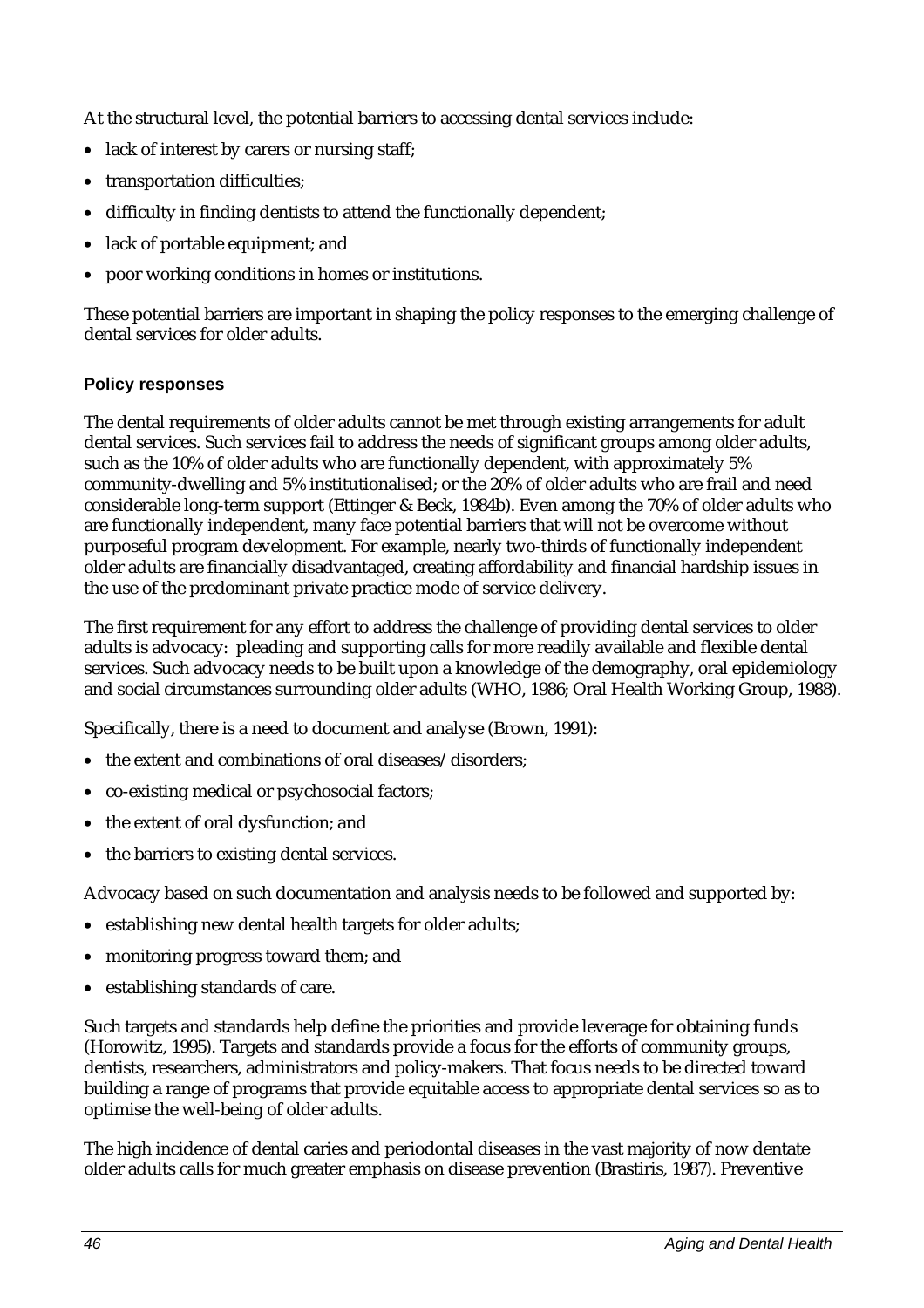programs need to be inclusive of older adults (Gift, 1988). This includes population strategies like water fluoridation and individual strategies like the use of fluoride toothpastes and mouthrinses, as well as dietary control of the frequency of sugary food or acidic drink consumption.

Programs for dental services need to recognise the heterogeneity of the older adult population. Specific interventions need to be tailored to the needs and circumstances of the major subgroups among older adults. Among the functionally dependent there is a hierarchy of needs. All functionally dependent older adults should have access to all levels of intervention, but the intensity of maintenance care provided should be the result of rational treatment planning for the individual patient. The provision of services needs to be a cooperative effort by caregivers, dental auxiliaries like dental hygienists practising under only general supervision, and formal domiciliary dental services.

For the frail aged, education and support needs to be provided to maximise their own capacity to maintain their oral health. Preventive aids and transportation assistance when seeking routine dental care are essential. Such activities require an involvement of aged-care services in the identification and provision of support for the frail aged.

The functionally independent should be encouraged to maintain periodic use of routine dental services. Such encouragement needs to be backed, as with the other groups, by an assurance of access through government financial support, where appropriate, for care sought in the private sector, or the provision of free public dental services (Spencer, 1993).

Such program directions might be pursued initially through demonstration projects for dental services for older adults. Demonstrations are projects carried out primarily to test or extend the applicability of already existing knowledge (Sechrest, 1985). Much needs to be learnt, or where there have been existing services, documented, about the applicability of alternative arrangements in effectively and efficiently providing the required dental services.

It is only after such demonstration projects have been conducted that access to dental services should be assured by implementation of wider programs.

An increasing emphasis on delivery of dental services to older adults needs to be matched by changes in dental education and research (Ettinger & Beck, 1984). Dental education should provide a greatly improved understanding of and competency in the provision of geriatric dental services. To do so there needs to be:

- an adequate and integrated curriculum in geriatric oral health within both dentist and dental auxiliary education;
- specific clinical exposure to provision of dental services to the homebound and institutionalised;
- identifiable teaching units that can give focus to teaching and research, and provide professional leadership; and
- opportunities for postgraduate training, leading to specialisation.

While much of the necessary clinical understanding and competency for provision of geriatric dental services can be obtained in broader curriculum areas, there is a need to give focus to geriatric oral health through the establishment of academic posts specifically in this discipline. This would not only provide the necessary focus for the responsibility of providing an adequate undergraduate experience, but it also opens up the possibility of postgraduate training and systematic research programs. The range of research is potentially broad, leading naturally to a degree of segmentation of research interests across the university sector.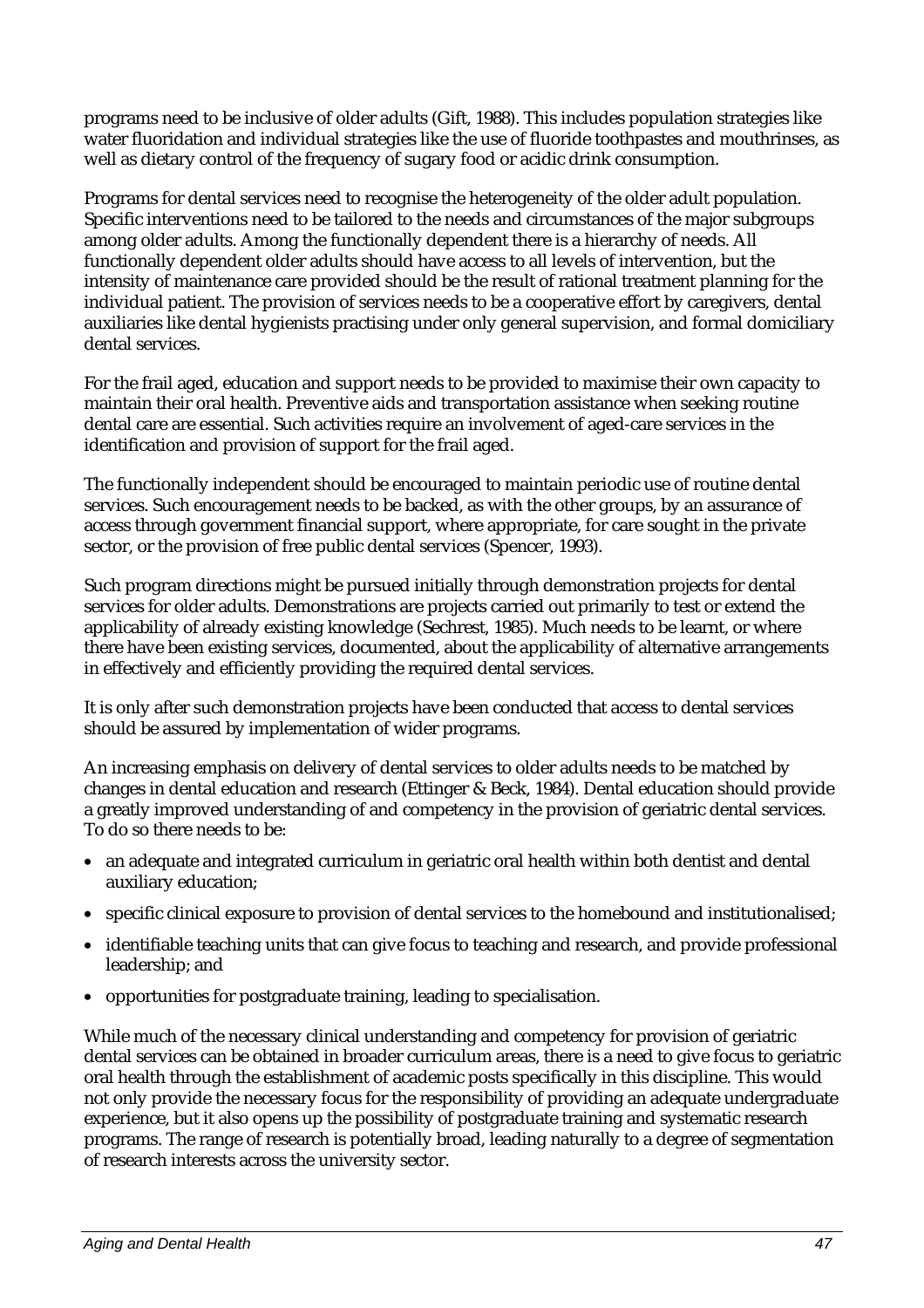# **Summary and conclusion**

Changing demographics and oral health are creating a significant challenge for the equitable and efficient provision of dental services to older adults. A consequence of the increased retention of teeth is an expanded pool of people and teeth at risk of dental diseases and disorders among older adults. However, this fundamental change in the dental needs of older adults is yet to be addressed.

In examining the challenge, the heterogeneity of the older adult population offers a necessary starting point. Variation in access to dental services and the range of individual, dentist and structural barriers give direction to the possible policy responses. Advocacy, based on documentation and analysis of oral health and needs, supported by the establishment and monitoring of oral health targets and standards of care, could lead to a range of demonstration projects from which much could be learnt about what works for whom. Such programs should be tailored to the circumstances of subgroups of older adults. At the same time dental education needs to focus on the understanding and competency required to prepare dental personnel for the delivery of dental services to older adults.

Such policy responses can sustain an informed environment for meeting the challenge of achieving equitable provision of dental services so as to optimise the oral well-being of older adults.

# **References**

Berkey DB, Call RL, Gordon SR & Berkey KG 1988. Barriers influencing dental care in long-term care facilities. *Gerodontics* 4:315–9.

Brastiris ED 1987. Preventive care for geriatric patients. *Clin Prev Dent* 9:23–6.

Brown LD 1991. Knowledge and power: health services research as a political resource. In E Ginzberg (ed.) Health services research; key to health policy*.* Harvard University Press, 20–45. Cambridge, Mass.

Carter K, Stewart J, Davies M, Szuster F, Allister J, Slade G & Spencer J 1995. National Dental Telephone Interview Survey 1994. Adelaide: AIHW Dental Statistics and Research Unit.

Cohen LK 1987. Converting unmet need for care to effective demand. *Int Dent J* 37:114–6.

Dolan TA & Atchison KA 1993. Implications of access, utilization and need for oral health care by the non-institutionalized and institutionalized elderly in the dental delivery system. *J Dent Educ* 57:876–87.

Ettinger RL & Beck JD 1984a. Dental curriculum and the needs of the elderly. *Spec Care Dent* 4:207–13.

Ettinger RL & Beck JD 1984b. Geriatric dentistry – is there such a discipline? *Aust Dent J* 29:355–61.

Federation Dentaire Internationale 1986. Improving access to oral health care. *Int Dent J* 36:113–4.

Gift HC 1988. Issues of aging and oral health promotion. *Gerodontics* 4:194–206.

Horowitz AM 1995. The public's oral health: the gaps between what we know and what we practice. *Adv Dent Res* 9:91–5.